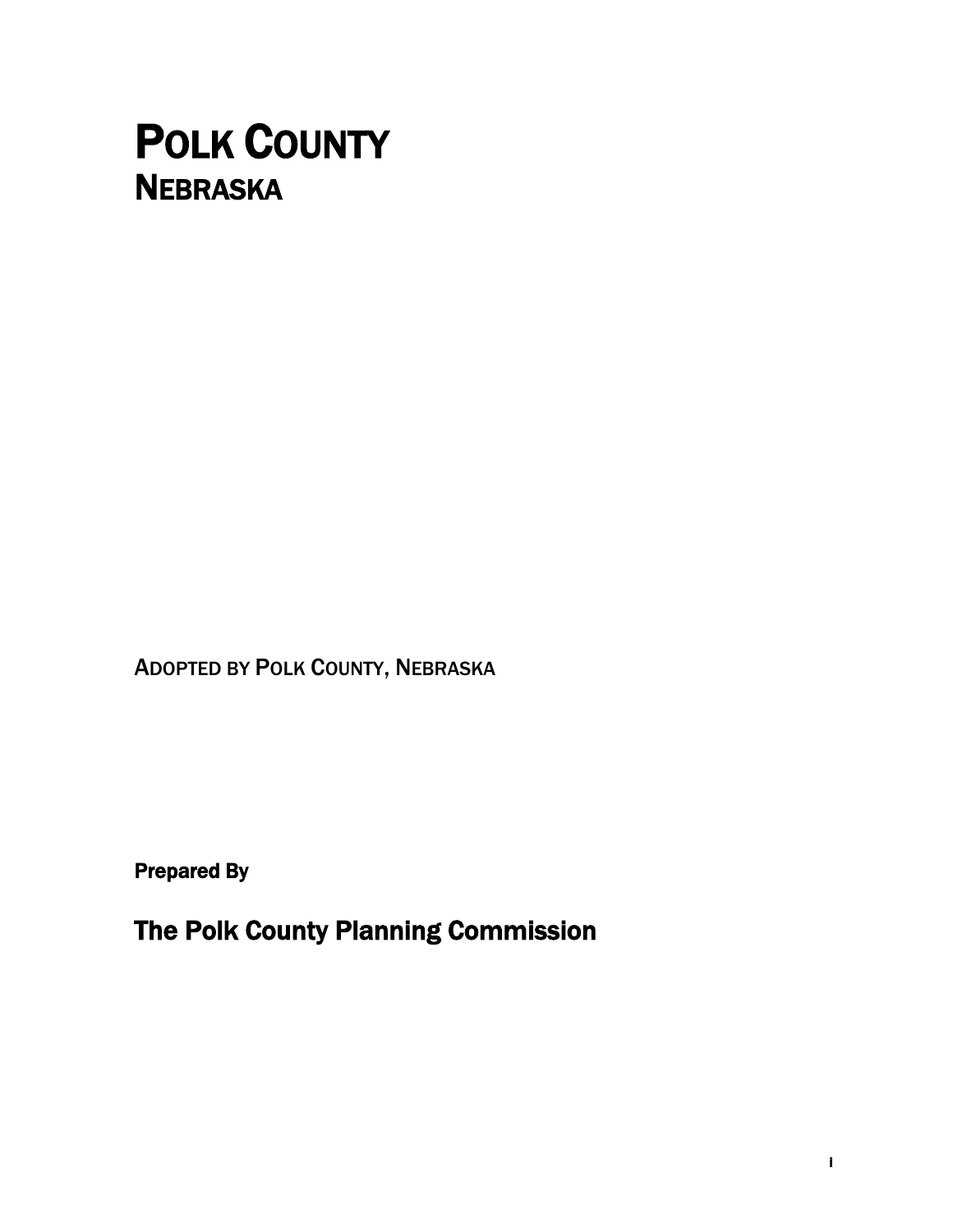# **Table of Contents**

| 11  |  |
|-----|--|
| 1.2 |  |
| 1.3 |  |
|     |  |
| 2.1 |  |
| 2.2 |  |
| 2.3 |  |
|     |  |
| 2.4 |  |
| 2.5 |  |
|     |  |
|     |  |
|     |  |
|     |  |
|     |  |
|     |  |
|     |  |
|     |  |
|     |  |
|     |  |
|     |  |
|     |  |
|     |  |
|     |  |
|     |  |
|     |  |
|     |  |
|     |  |
|     |  |
|     |  |
|     |  |
|     |  |
|     |  |
|     |  |
|     |  |
|     |  |
|     |  |
|     |  |
|     |  |
|     |  |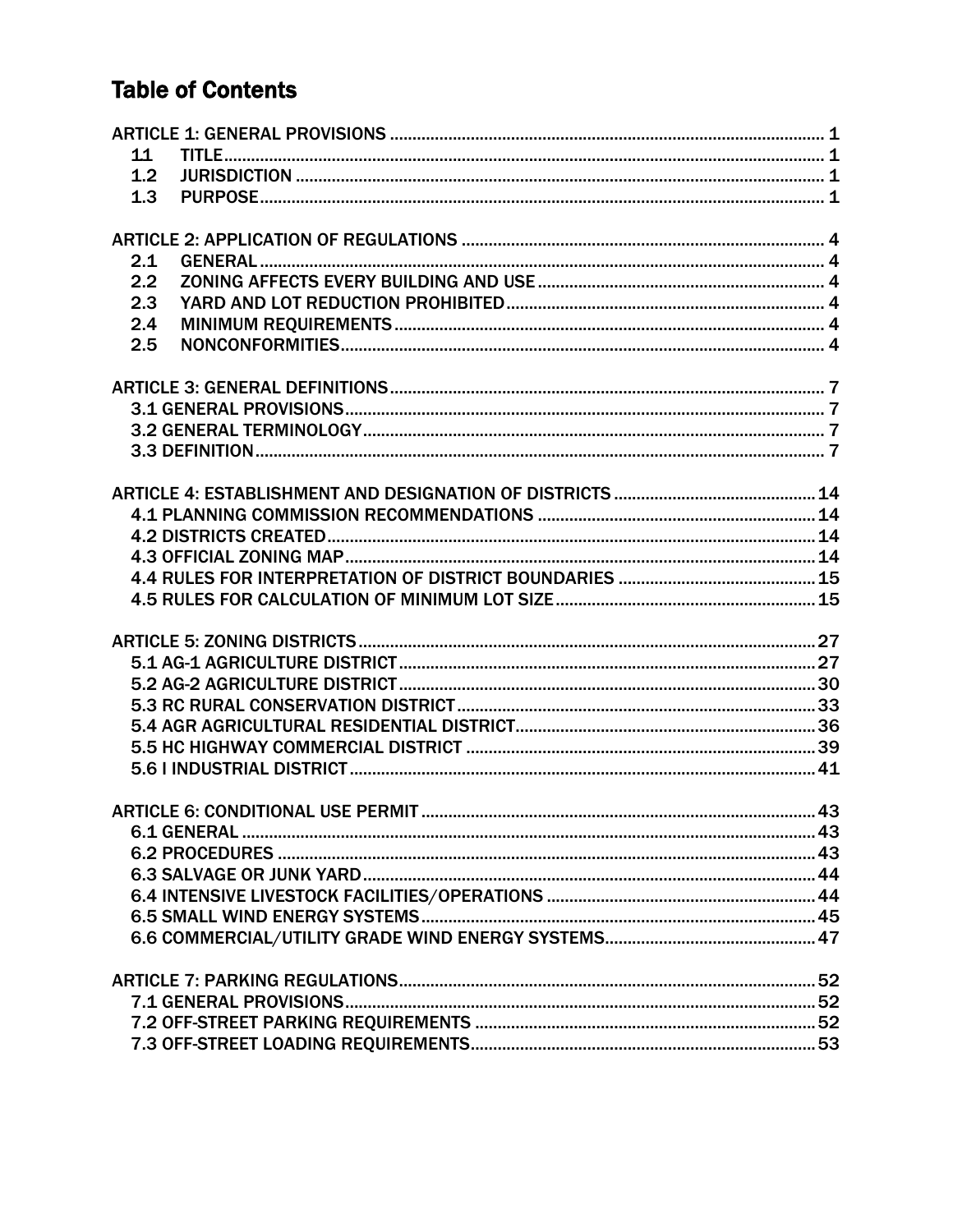| ARTICLE 10: ADMINISTRATIVE PROVISIONS, ENFORCEMENT AND FEES 48 |  |
|----------------------------------------------------------------|--|
|                                                                |  |
|                                                                |  |
|                                                                |  |
|                                                                |  |
|                                                                |  |
|                                                                |  |
|                                                                |  |
|                                                                |  |
|                                                                |  |
|                                                                |  |
|                                                                |  |
|                                                                |  |
|                                                                |  |
|                                                                |  |
|                                                                |  |
|                                                                |  |
|                                                                |  |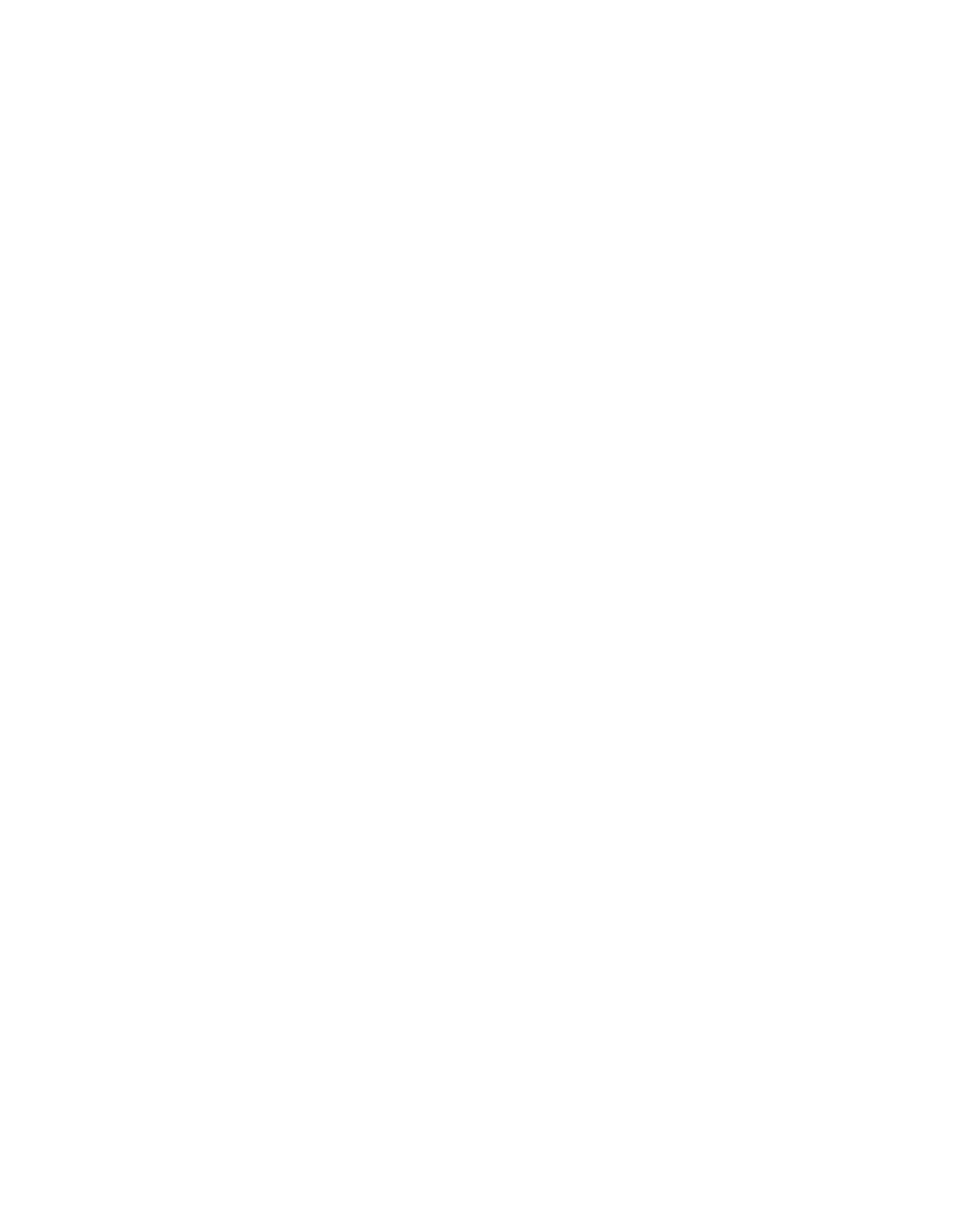# <span id="page-4-0"></span>ARTICLE 1: GENERAL PROVISIONS

# <span id="page-4-1"></span>1.1 TITLE

This Resolution shall be known, referred to, and cited as the Zoning Resolution of Polk County in the State of Nebraska.

# <span id="page-4-2"></span>1.2 JURISDICTION

The provisions of this Resolution shall apply within the planning jurisdiction of Polk County as established on the map entitled "The Official Zoning Map of Polk County, Nebraska". The jurisdiction includes the rural and unincorporated areas of Polk County, except for the one mile planning jurisdiction of each of the communities in the County.

### <span id="page-4-3"></span>1.3 PURPOSE

In pursuance of the authority conferred by Nebraska Revised Reissued Statutes, 1943, Sections 23-114 through 23-114.05 and 23-164 through 23-174.06 as amended, this resolution is enacted for the purpose of promoting the health, safety, convenience, order, prosperity and welfare of the present and future inhabitants of Polk County and for implementing the Comprehensive Plan of the County.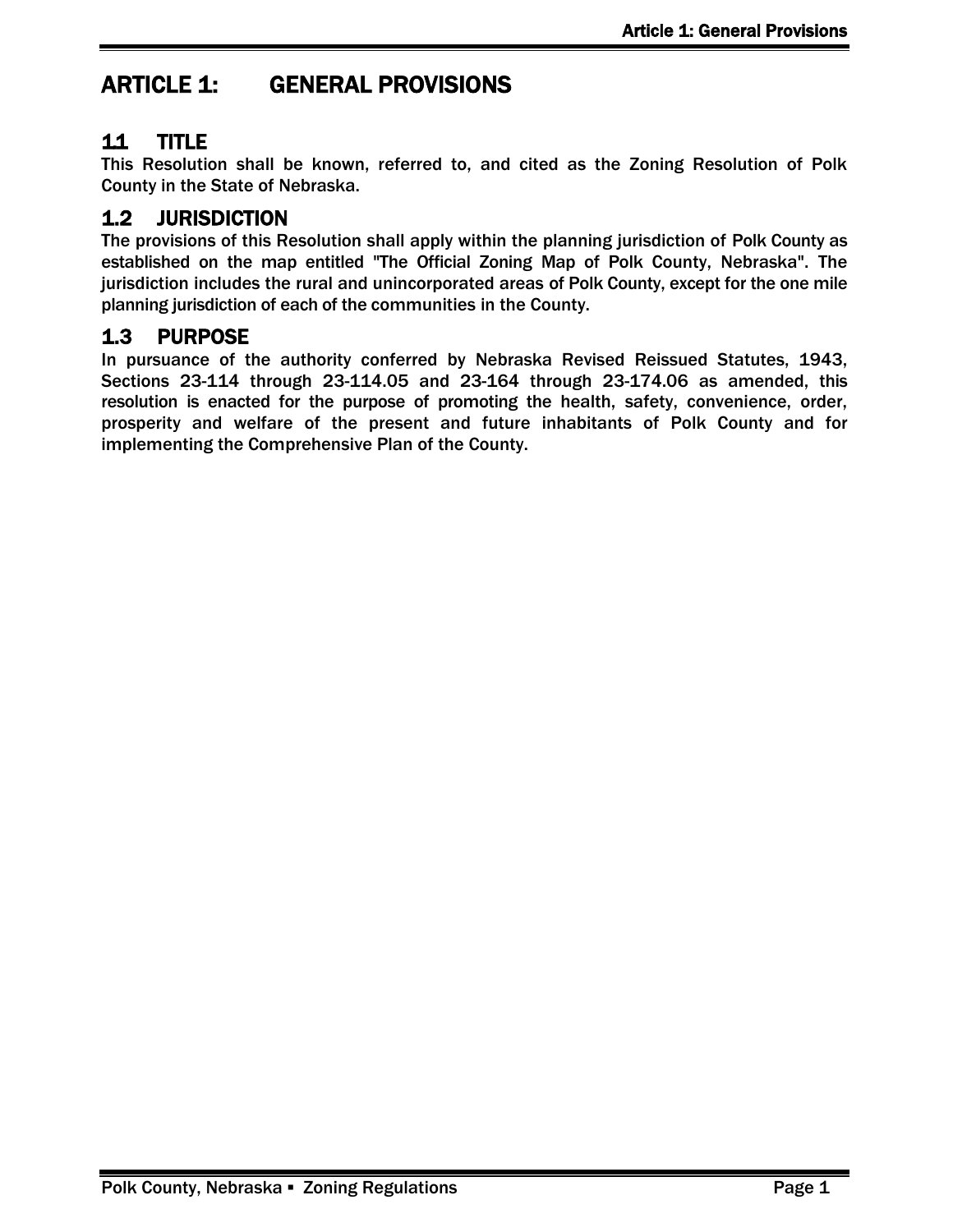# <span id="page-5-0"></span>ARTICLE 2: APPLICATION OF REGULATIONS

# <span id="page-5-1"></span>2.1 GENERAL

The zoning regulations set forth by this resolution within each district shall be minimum regulations and shall apply uniformly to each class or kind of structure or land, except as hereinafter provided.

# <span id="page-5-2"></span>2.2 ZONING AFFECTS EVERY BUILDING AND USE

No building, structure, or land shall hereafter be used or occupied, and no building or structure or part thereof shall hereafter be erected, constructed, moved, structurally altered, or removed, except in conformity with all of the zoning regulations herein specified for the district in which it is located. In each and every case, a zoning permit shall be required.

# <span id="page-5-3"></span>2.3 YARD AND LOT REDUCTION PROHIBITED

No yard or lot existing at the time of passage of this resolution shall be reduced by private action in dimension or area below the minimum requirements set herein. Yards or lots created after the effective date of this resolution shall meet the minimum requirements established by this resolution.

### <span id="page-5-4"></span>2.4 MINIMUM REQUIREMENTS

In their interpretation and application, the provisions of this resolution shall be held to be minimum requirements, adopted for the promotion of the public health, safety, morals or general welfare. Where applicable, Municipal, State or Federal standards which are more restrictive than those contained herein, the more restrictive standards shall apply.

### <span id="page-5-5"></span>2.5 NONCONFORMITIES

Nonconformities; Intent. Nonconformities are of three types: nonconforming lots of record, nonconforming structures, and nonconforming uses.

#### *2.51 NONCONFORMING LOTS OF RECORD*

The Zoning Administrator may issue a Zoning Permit for any nonconforming lot of record provided that: Said lot is shown by a recorded plat or deed to have been owned separately and individually from adjoining tracts of land at a time when the creation of a lot of such size and width at such location would not have been prohibited, and Said lot has remained in separate and individual ownership from adjoining tracts of land continuously during the entire time that the creation of such lot has been prohibited by the zoning regulations. Said lot is shown on a survey to be part of a division of land into lots, or blocks, and roads, that was on file with the Polk County Surveyor's Office on or before October 10, 2000 irrespective of whether the owner of an adjoining lot is the same person or entity, and

Said lot can meet all yard regulations for the district in which it is located.

#### *2.52 NONCONFORMING STRUCTURES*

Authority to Continue: Any structure which is devoted to a use which is permitted in the zoning district in which it is located, but which is located on a lot which does not comply with the use regulations and/or the applicable yard and height regulations may be continued, so long as it remains otherwise lawful.

Enlargement, Repair, Alterations: Any nonconforming structure may be enlarged, maintained, repaired, remodeled or rebuilt; provided, however, that no such enlargement, repair or remodeling shall either create any additional nonconformity or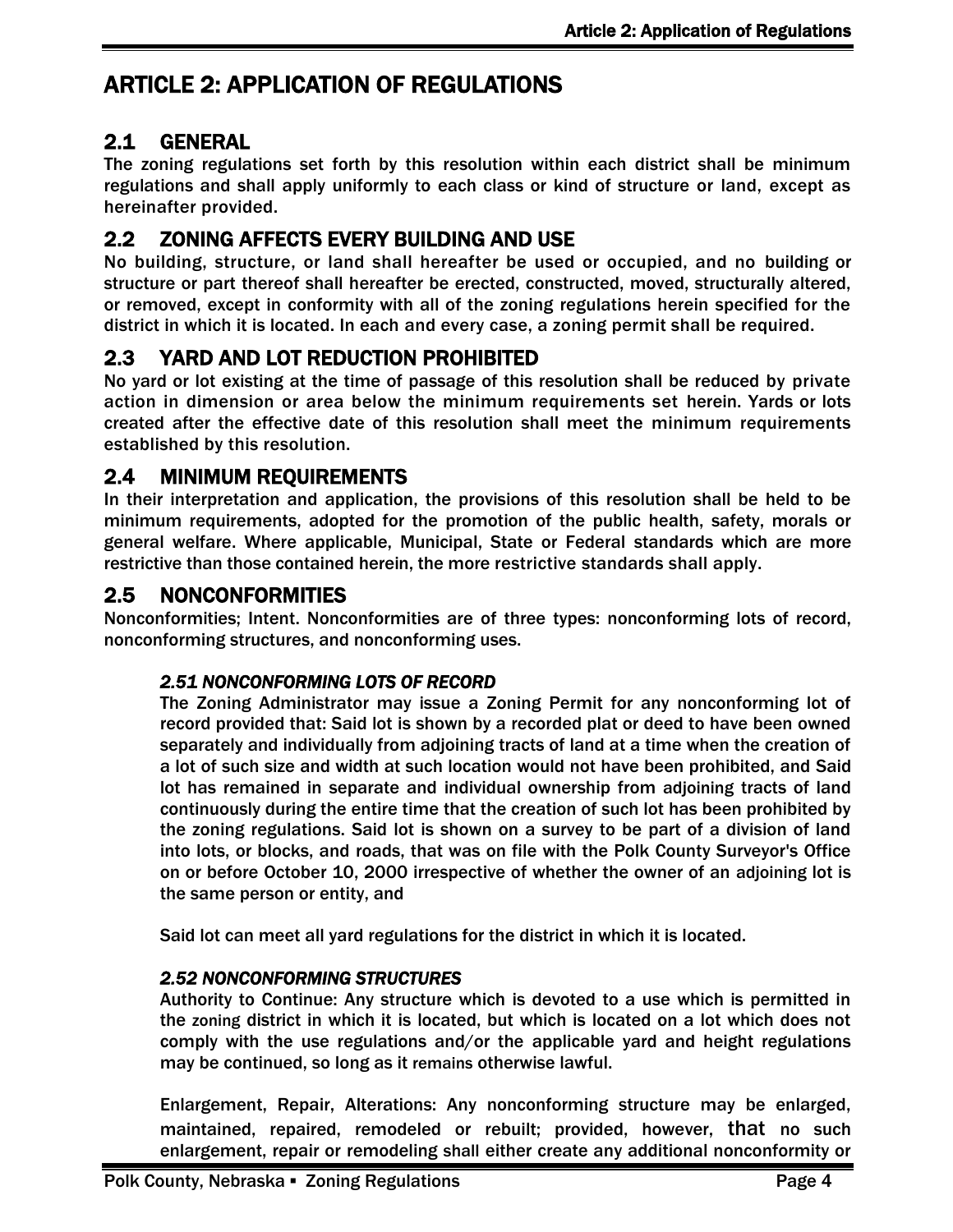increase the degree of existing nonconformity of all or *any* part of such structure.

Damage or Destruction: In the event any nonconforming nonresidential structure is damaged or destroyed, by any means, to the extent of more than 60 percent of its structural value, such structure shall not be restored unless it shall thereafter conform to the regulations for the zoning district in which it is located. When a structure is damaged to the extent of 60 percent or less, no repairs or restoration shall be made unless a zoning permit is obtained within six months, and restoration is actually begun one year after the date of such partial destruction and is diligently pursued to completion.

Moving: No nonconforming structure shall be moved in whole or in part of any distance whatsoever, to any other location on the same or any other lot *unless* the entire structure shall thereafter conform to the regulations of the zoning district in which it is located after being moved.

#### *2.53 NONCONFORMING USES*

Authority to Continue: Any lawfully existing nonconforming use of part or all of a structure or any lawfully existing nonconforming use of land, not involving a structure or only involving a structure which is accessory to such use or land, may be continued, so long as otherwise lawful.

Ordinary Repair and Maintenance:

- 1. Normal maintenance and incidental repair, or replacement, installation or relocation of nonbearing walls, nonbearing partitions, fixtures, wiring or plumbing, water and/or waste disposal systems, may be performed on any structure or system that is devoted in whole or in part to a nonconforming use.
- 2. Nothing in these regulations shall be deemed to prevent the strengthening or restoring to a safe condition of a structure in accordance with an order of a public official who is charged with protecting the public safety who declares such structure to be unsafe and orders its restorations to a safe condition.

Extension: A nonconforming use shall not be extended, enlarged, or increased in intensity. Such prohibited activities shall include, without being limited to the extension of such use to any structure or land area other than that occupied by such nonconforming use on the effective date of these Regulations (or on the effective date of subsequent amendments hereto that cause such use to become nonconforming), except that land area occupied by a nonconforming use may be extended by the addition of a structure, including but not limited to a garage or shed, that is not for the use of human habitation, and provided that the zoning administrator issues a zoning permit for such addition.

Enlargement: No structure that is devoted in whole or in part to a nonconforming use shall be enlarged or added to in any -manner unless such structure and the use thereof shall thereafter conform to the regulations of the district in which it is located.

Damage or Destruction: In the event that any structure that is devoted in whole or in part to a nonconforming use is damaged to the extent of more than sixty (60) percent of its reasonable replacement value, the property shall conform to the zone in which it is located.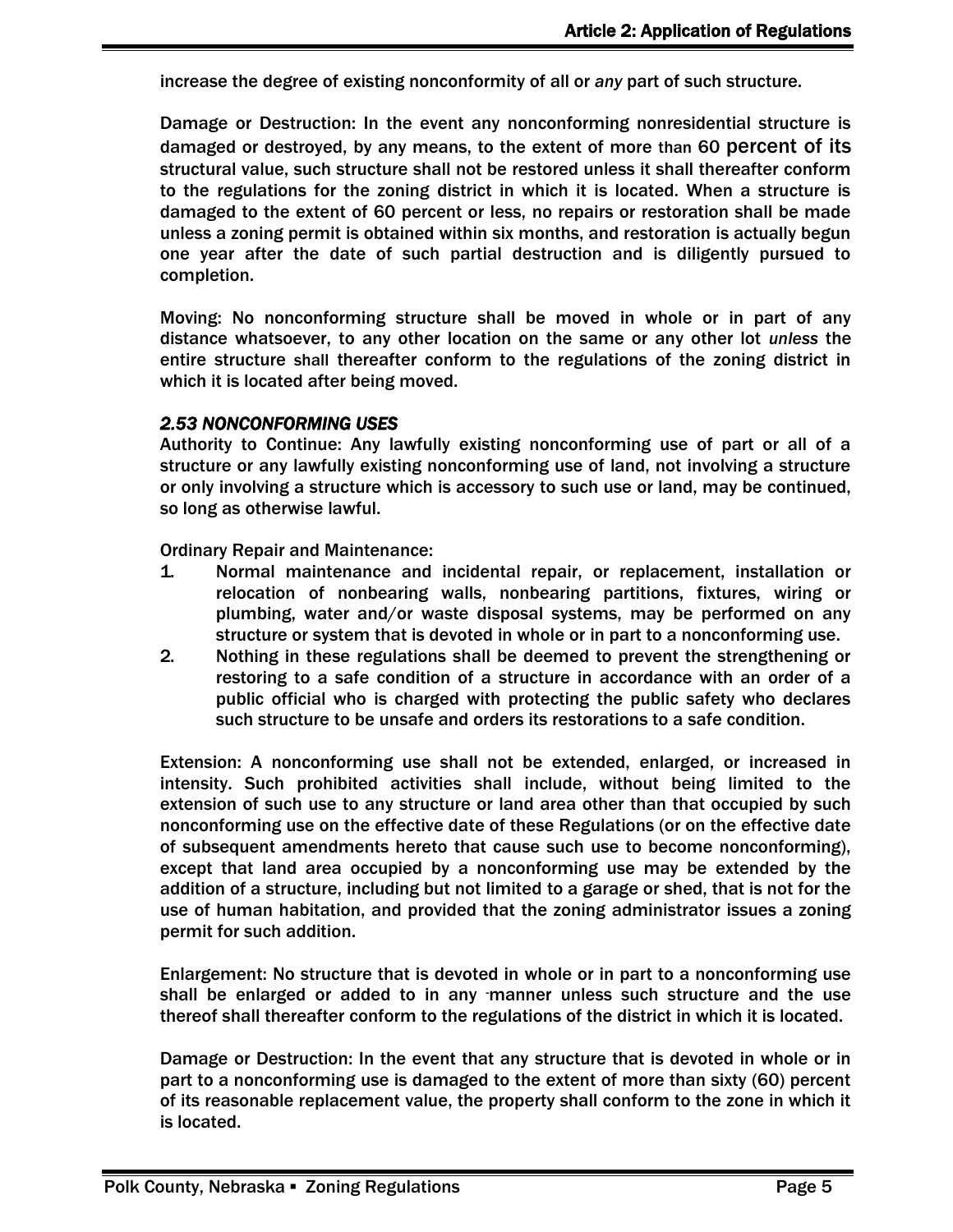Moving: No structure that is devoted in whole or in part to a nonconforming use and nonconforming use of land shall be moved in whole or in part for any distance whatsoever, to any location on the same or any other lot, unless the entire structure and the use thereof or the use of land shall thereafter conform to all regulations of the zoning district in which it is located after being so moved.

Change in use: If no external structural alterations are made which will expand the area or change the dimensions of the existing structure, any nonconforming use of a structure, or structure and premises, may be changed to another nonconforming use provided that the governing body after receiving a recommendation from the Planning Commission, by making findings in the specific case, shall find that the proposed use is more appropriate to the district than the existing nonconforming use. More appropriate shall mean creating less traffic, noise, glare, odor or other characteristics of the proposed use. In permitting such change, the governing body may require appropriate conditions and safeguards to protect surrounding areas and properties. Once such use has changed, it may no longer be returned to the original use or any other less appropriate use.

Abandonment or Discontinuance: When a nonconforming use is discontinued or abandoned, for a period of twelve (12) consecutive months, such use shall not thereafter be reestablished or resumed, and any subsequent use or occupancy of such land shall comply with the regulations of the zoning district in which such land is located.

Nonconforming Accessory Uses: No use which is accessory to a principal nonconforming use shall continue after such principal use shall cease or terminate.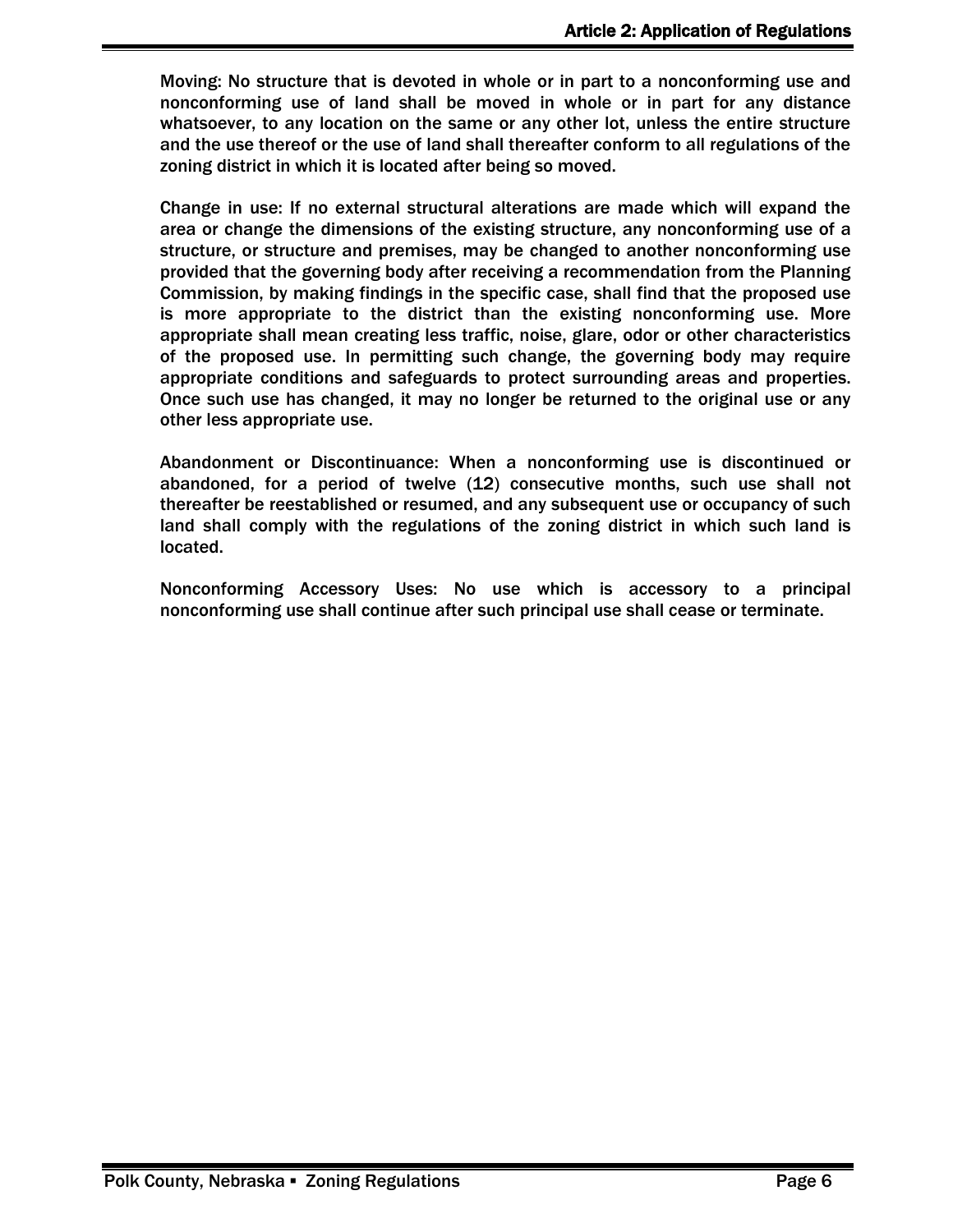# <span id="page-8-0"></span>ARTICLE 3: GENERAL DEFINITIONS

### <span id="page-8-1"></span>3.1 GENERAL PROVISIONS

The following rules of construction shall apply unless inconsistent with the plain meaning of the context of this resolution.

- 3.11 TENSE: Words used in the present tense include the future tense.
- 3.12 NUMBER: Words used in the singular include the plural, and words used in the plural include the singular.
- 3.13 SHALL AND MAY: The word "shall" is mandatory; the word "may" is permissive.
- 3.14 HEADINGS: In the event that there is any conflict or inconsistency between the heading of an article, section or paragraph of this Resolution and the context thereof, the said heading shall not be deemed to affect the scope, meaning or intent of such context.

### <span id="page-8-2"></span>3.2 GENERAL TERMINOLOGY

The word "County" shall mean the County of Polk, Nebraska. The words "County Board" shall mean the Polk County Board of Commissioners. The words "Planning Commission" shall mean the County Planning Commission of Polk County duly appointed by the governing body of Polk County.

Words or terms not herein defined shall have their ordinary meaning in relation to the context.

### <span id="page-8-3"></span>3.3 DEFINITION

For the purpose of this resolution certain words and terms used herein are defined as follows:

ACCESSORY USE OF BUILDING: A subordinate building or use which customarily is incidental to that of the main or principal building or use of the premises. Customary accessory uses include, but are not limited to, tennis courts, swimming pools, detached garages, garden houses, antenna/satellite dishes, and residential, agricultural and recreation storage sheds. Garages or other accessory uses attached to the principal structure shall be considered a part thereof and meet the requirements of the principal structure.

AGRICULTURAL FARM OR OPERATION: Farm or farm operation shall mean any tract of land over 20 acres in area used for or devoted to the commercial production of farm products.

BUILDABLE AREA: The portion of a lot remaining after required yards have been provided.

BUILDING: An enclosed structure, anchored to permanent foundation, and having exterior or party walls and a roof, designed for the shelter of persons, animals or property. When divided by

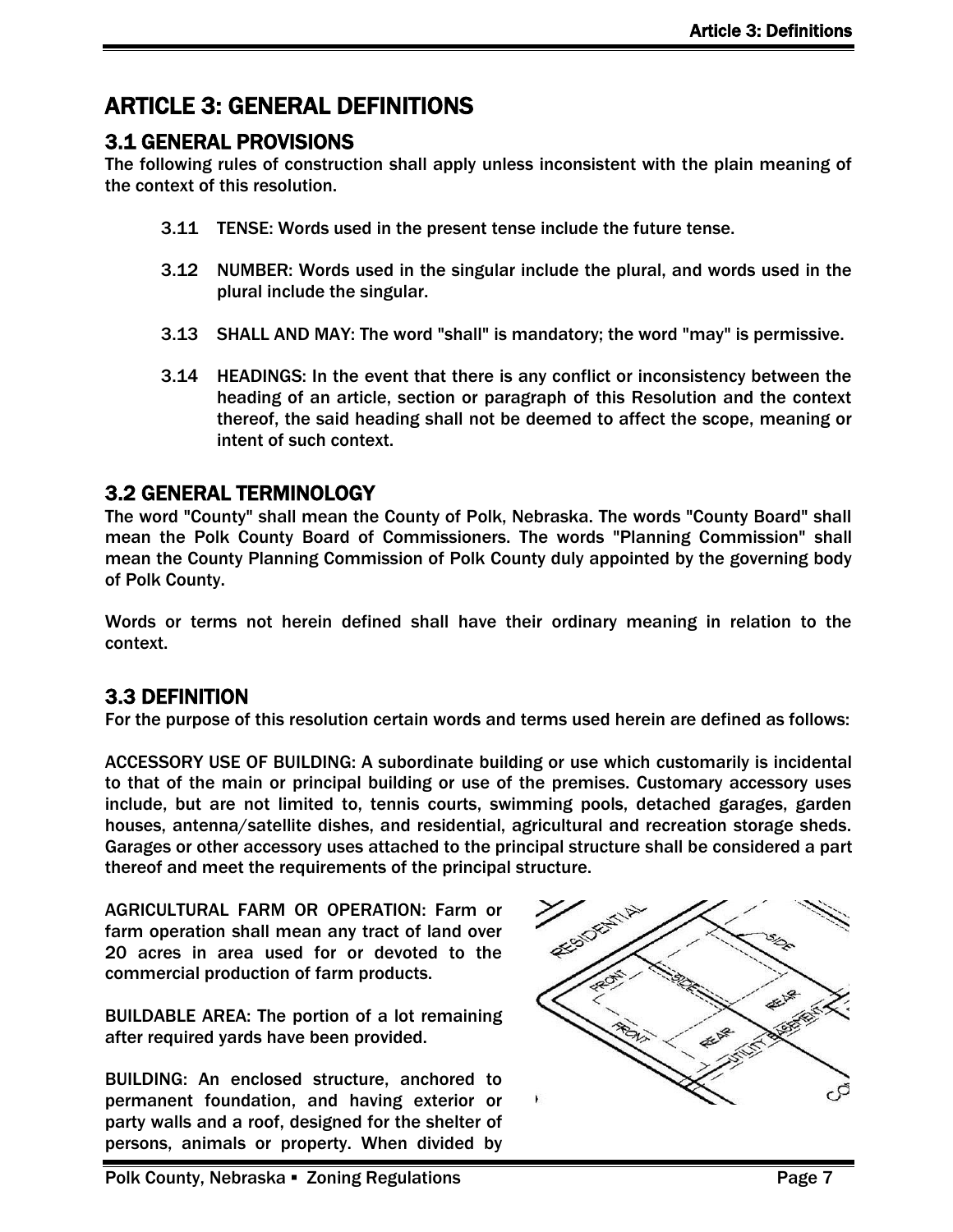other than common or contiguous walls, each portion or section of such building shall be regarded as a separate building, except that two buildings connected by a breezeway shall be deemed one building. "Building" includes "structure".

BUILDING HEIGHT: The vertical distance to the highest point of the roofs; to the deck line of mansard roofs; and to the average height between eaves and the ridge for gable, hip and gambrel roofs, measured from the curb level if the building is not more than 10 feet from the front line or from the grade in all other cases.



CAMP GROUNDS: Any premises where two (2) or

more camping units are parked/placed for camping purposes, or any premises used or set apart for supplying to the public, camping space for two (2) or more camping units for camping purposes, which include any buildings, structures, vehicles or enclosures used or intended for use or intended wholly or in part for the accommodation of transient campers.

COMMERCIAL USE: An occupation, employment or enterprise that is carried on for profit by the owner, lessee or licensee.

CONDITIONAL USE: A use allowed by the district regulations that would not be appropriate generally throughout the entire zoning district without special restrictions. However, said use if controlled as to number, size, area, location, relation to the neighborhood or other minimal protective characteristics would not be detrimental to the public health, safety, and general welfare.

DWELLING: Any building or portion thereof which is designed and used exclusively for residential purposes.

DWELLING; MULTIFAMILY: A building or portion thereof used for occupancy by two or more families living independently of each other and containing two or more dwelling units.

DWELLING, SINGLE FAMILY: A dwelling having accommodations to be occupied by one family.

EASEMENT: A grant by the property owner to the public, a corporation or persons for the use of a tract of land for a specific purpose or purposes.

FARM RESIDENCE: Residential dwellings located on a farm including mobile homes appurtenant to agricultural operations including the living quarters for persons employed on the premises.

FLOOD PLAIN: Those lands within the zoning jurisdiction of Polk County which are subject to a one percent (1%) or greater chance of flooding in any given year. The regulatory flood plain for this Resolution shall be based on the official Flood Hazard Boundary Map or Flood Insurance administration, U.S. Department of Housing and Urban Development and any revision thereto. Copies of said map shall be on file in the Office of the County Clerk.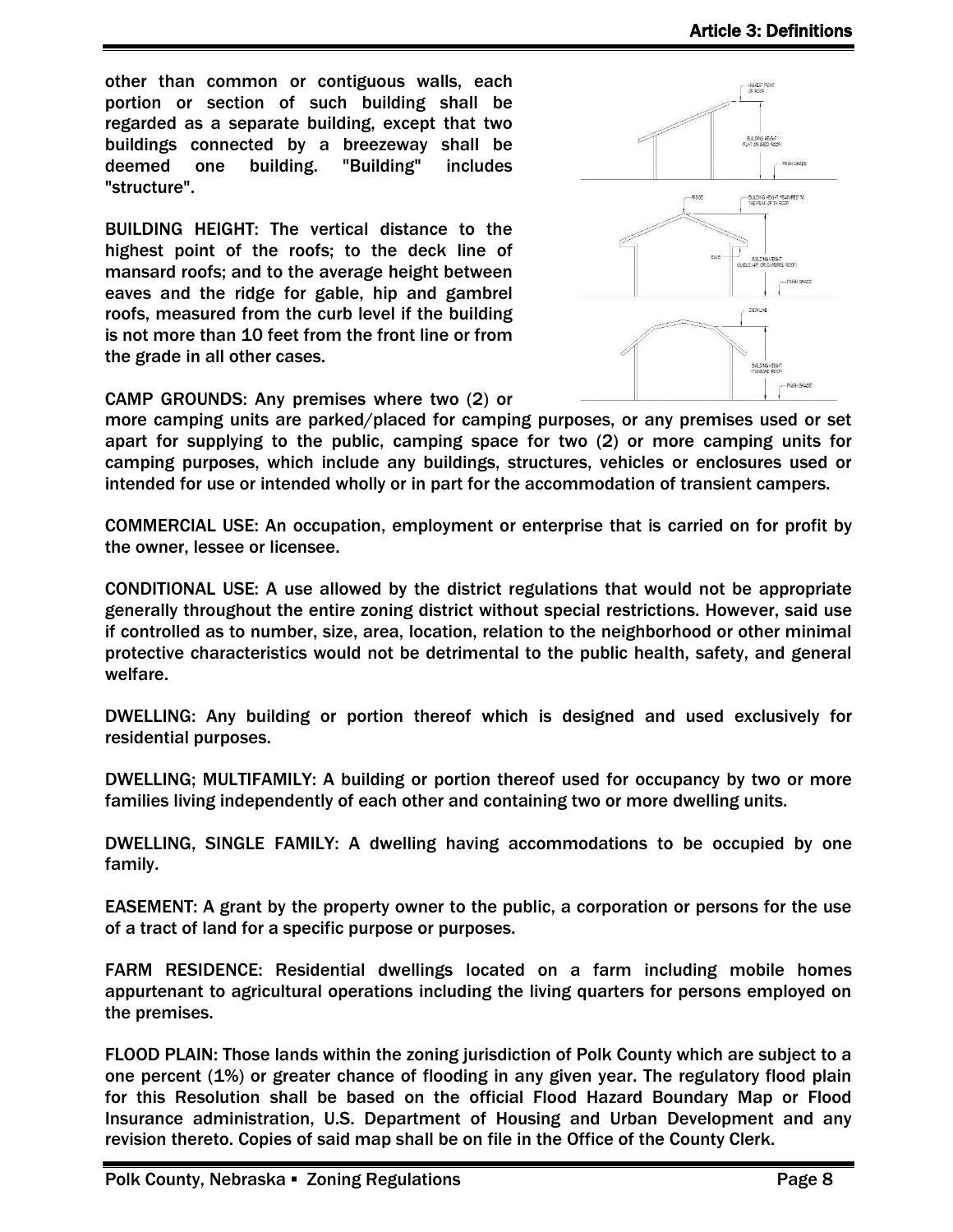HOME OCCUPATION: An occupation or activity carried on within the dwelling or accessory building by a member of the family residing on the premises, which occupation or activity is incidental and secondary to the residential occupancy and does not change the residential character nor infringe upon the right of neighboring residents to enjoy a peaceful occupancy of their homes.

INTENSIVE LIVESTOCK, CONFINEMENT FACILITIES/OPERATIONS: Shall mean any building(s), lot(s), pen(s), pool(s), or pond(s) or other confined *spaces,* which normally are not used for raising crops or grazing animals, which are designed and/or used for on-going confined raising, feeding or management of animals for more than 180 consecutive days, which exceed a combination of 301 animal units below.

Animal Units Equal:

- 1. (1.0 x \_\_\_\_\_ number of head) Slaughter and Feeder Cattle
- 2.  $(1.2 \times$  \_\_\_\_\_ number of head) Cow/Calf Pairs
- 3. (1.4 x \_\_\_\_\_ number of head) Mature Dairy Cattle
- 4. (0.4 x \_\_\_\_\_ number of head) Swine, 55 lbs. and over
- 5. (0.04 x \_\_\_\_\_number of head) Weaned Pigs, less than 55 lbs.
- 6.  $(0.1 \times$  \_\_\_\_\_ number of head) Sheep
- 7.  $(2.0 \times \_\_\_\_\$  number of head) Horses
- 8.  $(0.01 \times \_ \_ \_$  number of head) Chickens
- 9.  $(0.02 \times \square)$  number of head) Turkeys
- 10.  $(0.2 x$  \_\_\_\_\_ number of head) Ducks
- 11. For Immature Dairy Cattle, or those species not listed, number of animal units shall be calculated as the average weight of animals divided by 1,000 lbs., multiplied by the number of animals

Such intensive livestock, confinement facilities/operations shall be considered industrial uses

LAKE RECREATIONAL AREA: A tract of land consisting of five acres or more, containing a pond or lake that:

- a. Is not a subdivision approved by the County of Polk; and
- b. Is not surveyed into blocks or lots; and meets Nebraska Department of Environmental Quality sewer and water title 124 and 178 requirements
- c. On or before October 10, 2000, the owner used for the purpose of renting or leasing space to the general public for camping, the parking of mobile homes, or the placement of permanent dwellings for residential or recreational use. (Adopted 5-16- 06)

LAKE RESIDENTIAL COMMUNITY: An existing tract of land consisting of five acres more or less, containing a lake or lakes, that:

- a. Was divided into lots, leased or owned prior to October 10, 2000; and
- b. The lot boundary lines are defined by a plat and survey prepared by a licensed surveyor and filed in the office of the County Surveyor of Polk County before October 10, 2000; and
- c. The lot sewage and water systems meet Nebraska Department of Environmental Quality Title 124 and 178 requirements; and
- d. The County Board of Polk County, NE has not approved the plat as a county subdivision.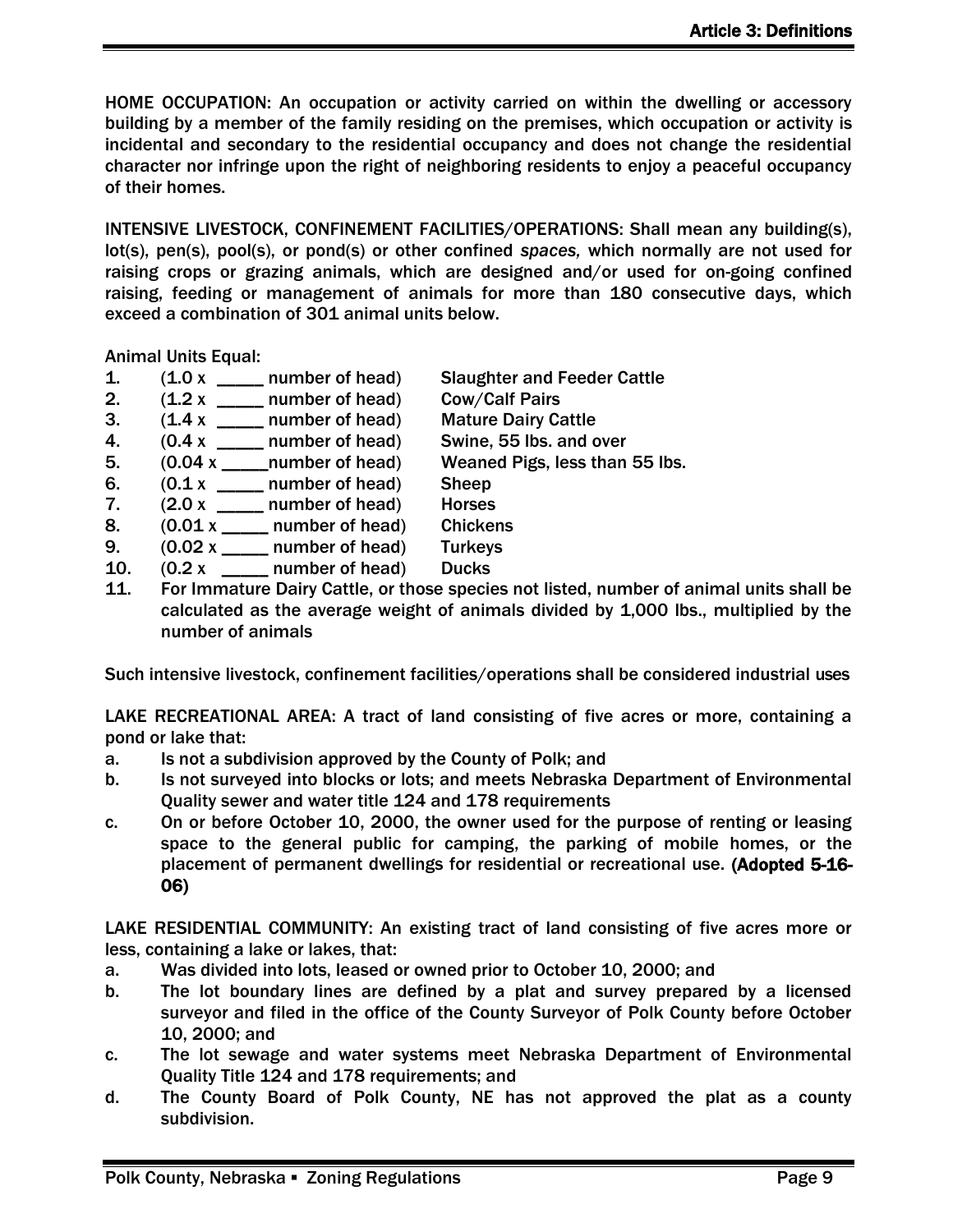LANDFILL: A disposal site employing an engineering method of disposing of solid wastes in a manner that minimizes environmental hazards by spreading, compacting to the smallest volume, and applying cover material over all exposed waste at the end of each operating day. Facilities must conform to State and Federal regulations.

LIGHT MANUFACTURING: A use engaged in the manufacture, predominately from previously maintained materials, of finished products, or parts, including processing, fabrication, assembly, treatment packaging, incidental storage, sales and distribution of such products, but excluding basic industrial processing.

LOT: A parcel of land occupied or intended for occupation by a use permitted in this resolution and fronting upon a street or road.

LOT, CORNER: A lot abutting two or more streets or roads at their intersection.

LOT DEPTH: The average horizontal distance between the front and rear lot lines.

LOT FRONTAGE: The front of a lot shall be construed to be the portion nearest the street or road.

LOT OF RECORD: A lot of which is part of a sub-division recorded in the Office of the Register of Deeds, or a lot or parcel described by metes and bounds the description of which has been so recorded, or a lot which is shown on a survey dividing land into lots, or blocks, and roads, that was on file with the Polk County Surveyor's Office on or before October 10, 2000. This regulation is for zoning purposes only. This regulation shall not be considered to supplant in any way the County Subdivision Regulations, nor shall this regulation be considered to make lots marketable.

LOT WIDTH: The distance on a horizontal plane between the side lot lines of a lot, measured at right angles to the line establishing the lot depth at the established building setback line.

MANUFACTURED HOME: A factory-built structure which is to be used as a place for human habitation, which is not constructed or equipped with a permanent hitch or other device allowing it to be moved other than to a permanent site, which does not have permanently attached to its body or frame any wheels or axles, and which bears a label certifying that it was built to compliance with National Manufactured Home Construction and Safety Standards, 24 C.F.R. 3280 et seq., promulgated by the United States Department of Housing and Urban Development, or a modular housing unit as defined in Section 71-1557 of the Nebraska Revised Statutes bearing the seal of the Department of Health and Human Service system.

MOBILE HOME: A year-round, transportable structure which is a single family dwelling unit suitable for permanent, more than thirty (30) days of living quarters, more than eight (8) feet wide and forty (40) feet in length and built to be towed on its own chassis with or without a permanent foundation when connected to the required utilities. This portable dwelling may consist of one (1) or more units that can be telescoped when towed and expanded later for additional capacity, or two (2) or more units, separately towable but designed to be joined as one (1) integral unit. Nothing in this definition shall be construed so as to include prefabricated, modular, precut dwelling units or those manufactured in sections or parts away from the site and transported thereto for assembly. Mobile homes shall be skirted with a material that is compatible with the exterior finish of the mobile home and have tie downs.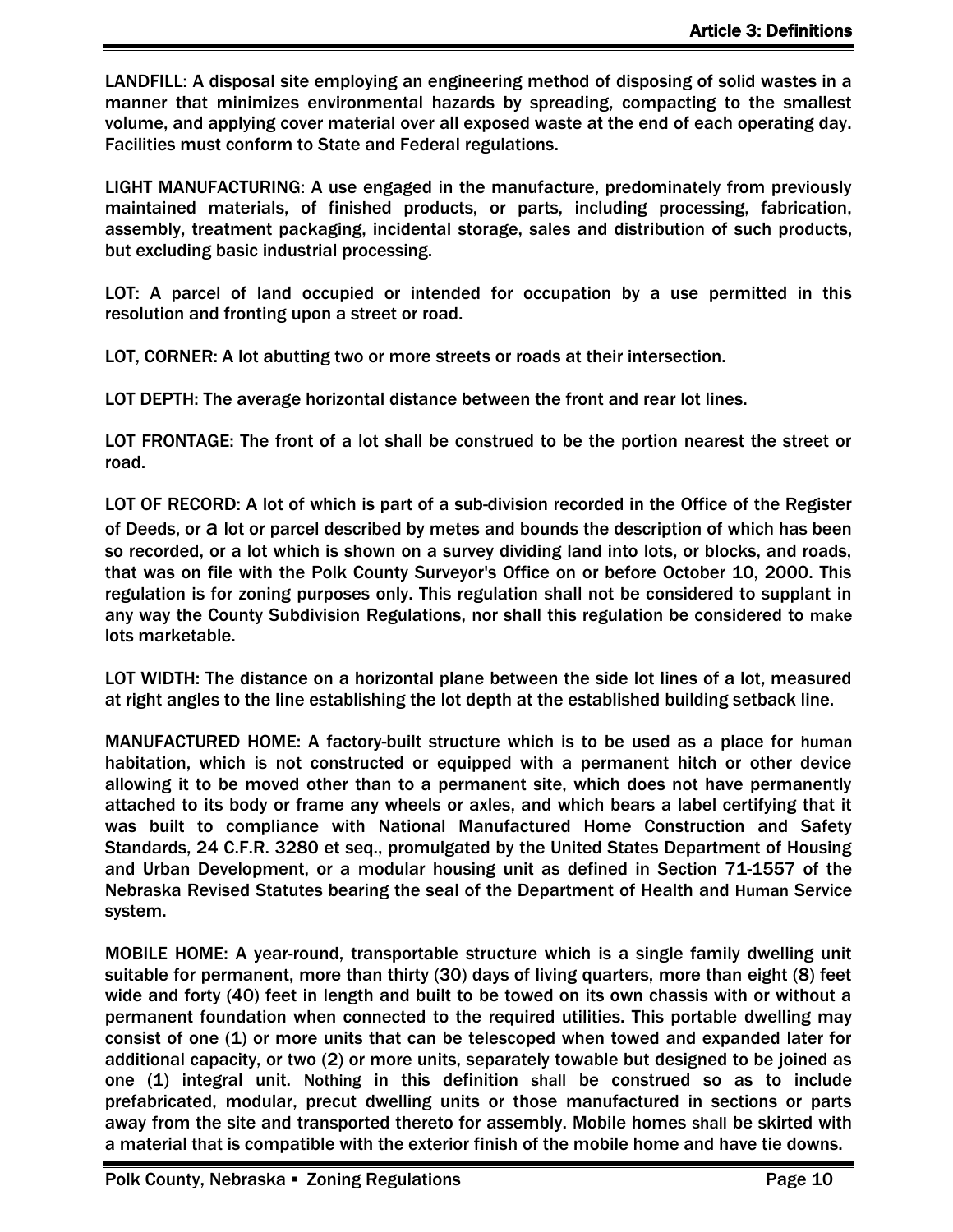MOBILE HOME PARK: Any area of land which one (1) or more mobile homes are parked, connected to utilities and used by one (1) or more persons for living or sleeping purposes. A mobile home parked in this area can either be placed on permanent foundation or supported only by its wheels, jacks, blocks, or skirtings or a combination of these devices. A mobile home park includes any premises set apart for supplying to the public parking space, either free of charge or for revenue purposes for one (1) or more mobile homes, connected to utilities and used by one (1) or more persons living, or sleeping purposes and shall include any building, structure, tent, vehicle or enclosure used or intended for use as part of the equipment of such mobile home park. A mobile home park shall have adequate storm shelter.

MODULAR HOME: Any dwelling whose construction consists entirely of or the major portions of its construction consist of a unit or units not fabricated on the final site for the dwelling units, which units are movable or portable until placed on a permanent foundation and connected to utilities. All modular homes shall bear a label certifying that it was built to compliance with the Nebraska Department of Health and Human Services System as established in Section 71-1557 of the Nebraska Revised Statutes.

NONCONFORMING LOT OF RECORD: A lot which is part of a recorded subdivision or a parcel of land, the deed to which was recorded prior to October 10, 2000, and neither said lot nor parcel complies with the lot width or area requirements for any permitted uses in the district in which it is located.

NONCONFORMING STRUCTURE: An existing structure which does not comply with the lot coverage, height or yard requirements which are applicable to new structures in the zoning district in which it is located.

NONCONFORMING USE: An existing use of a structure or of land which does not comply with the use regulation applicable to new uses in the zoning district in which it is located.

PARCEL: A continuous quantity of land in the possession of or owned by, or recorded as the property of, the same person or persons.

PARKING SPACE, OFF-STREET: An area, enclosed or unenclosed, sufficient in size to store one automobile, together with a driveway connecting the parking space with a street or road and permitting ingress and egress of an automobile.

RECYCLING CENTER: A facility which accepts salvage material limited to paper, aluminum foil, containers made of glass, plastic, metal, aluminum and paper, and similar household wastes; no hazardous material as defined by State and Federal law is accepted; there is not wrecking or dismantling of salvage material and no salvage material is held outside a building.

RECYCLING COLLECTION POINT: A collection point for small refuse items such as bottles, cans, and newspapers, located either in a container or small structure. Deposited items must be in enclosed containers.

SALVAGE OR JUNK YARD: A place where waste, discarded or salvaged metals, building materials, paper, textiles, used plumbing fixtures, abandoned or inoperable motor vehicles or parts thereof, and other used materials are bought, sold, exchanged, stored, baled or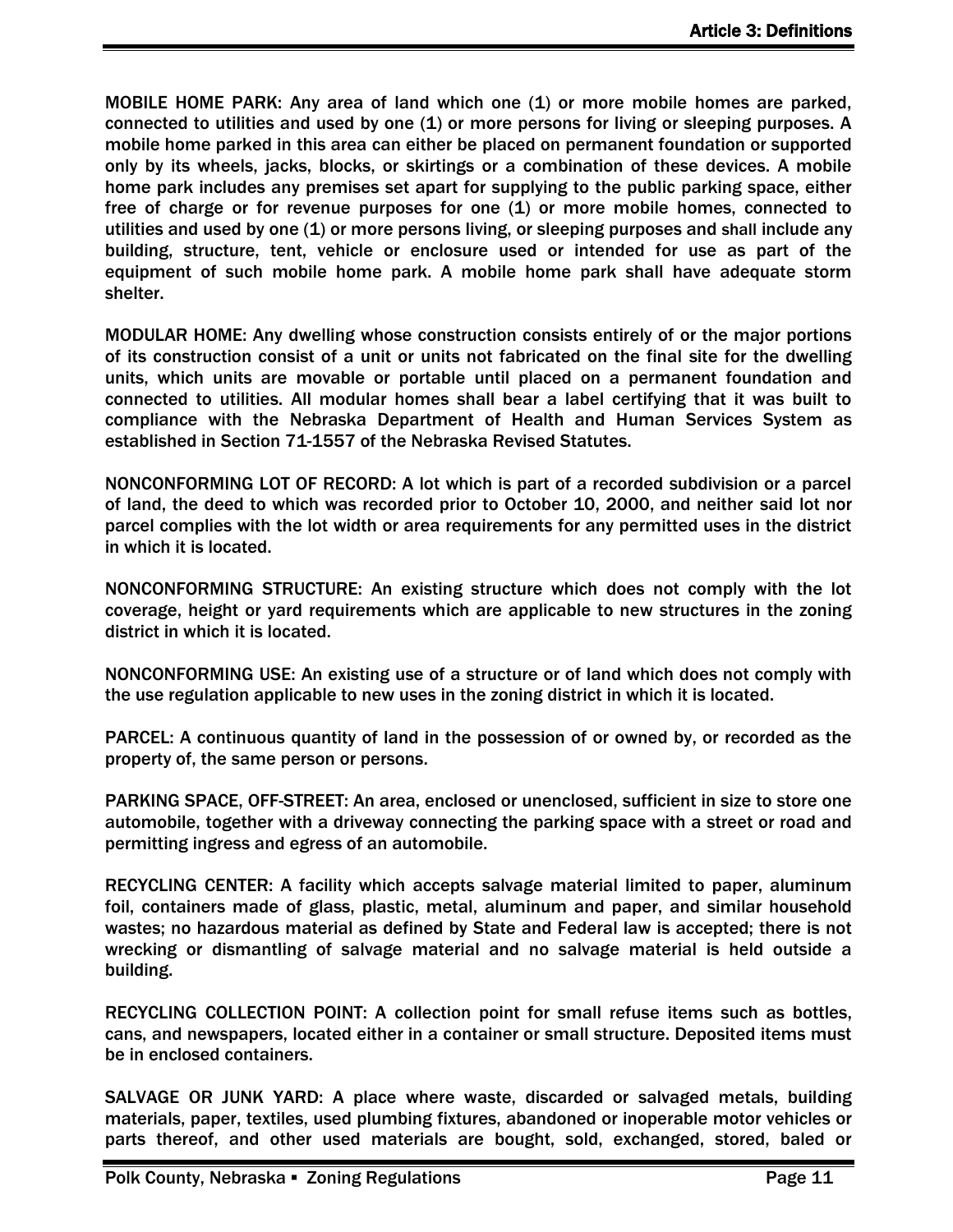cleaned; and places or yards for the storage of salvaged metal, materials and appliances; but not including pawn shops and establishments for the sale, purchase or storage of used cars or trucks presently in operable condition, boats or trailers presently in operable condition, and used furniture and household appliances in usable condition and not including the processing of used, discarded or salvaged material as part of manufacturing operations.

SELF-SERVICE STORAGE FACILITY shall mean a building or group of buildings containing individual, compartmentalized, and/or controlled access stalls or lockers for storage. (June 18, 2013)

START OF CONSTRUCTION: The actual start means the first placement of permanent construction of a structure on a site, such as the pouring of slab or footings, the installation of piles, the construction of columns, or any work beyond the stage of excavation. Permanent construction does not include land preparation, such as clearing, grading and filling. Start of construction must begin in 6 months or 180 days after zoning permit is signed by the zoning administrator.

STREET: All property acquired or dedicated to the public and accepted by the appropriate governmental agencies for street purposes.

STREET, CENTER LINE: A line midway between street lines.

STREET LINE: A dividing line between a lot, tract, or parcel of land and the contiguous street. The right-of-way line of a street.

STRUCTURE: Anything constructed or erected, the use of which requires permanent location on the ground or attachment to something having a permanent location on the ground, but not including fences or public items such as utility poles, street light fixtures and street signs.

STRUCTURAL ALTERATIONS: Any change to the supporting members of a structure including foundations, bearing walls, or partitions, columns, beams, girders or any structural change in the roof.

SUBDIVISION DEFINED: Subdivision shall mean the division of a lot, tract, or parcel of land into two or more sites, or other divisions of land for the purpose, whether immediate or future, of ownership or building development, except that the division of land shall not be considered to be a subdivision when the smallest parcel of land created is as follows:

- a. In zoning district AG-1 Agricultural District, more than 20 acres in area
- b. In zoning district AG-2 Agricultural District, more than 40 acres in area;
- c. In zoning district RC Rural Conservation District, more than 40 acres in area;
- d. In zoning district AGR Residential District, more than 5 acres in area.

A subdivision of land created before or after October 10, 2000 shall not be considered a subdivision if such subdivision is one of the following;

- a. Land taken by any government by eminent domain proceedings;
- b. Land taken by any government by condemnation proceedings;
- c. Land conveyed for road purposes.

A subdivision for any of the following uses created before October 10, 2000 shall not be considered a subdivision:

a. Churches, places of worship, and cemeteries;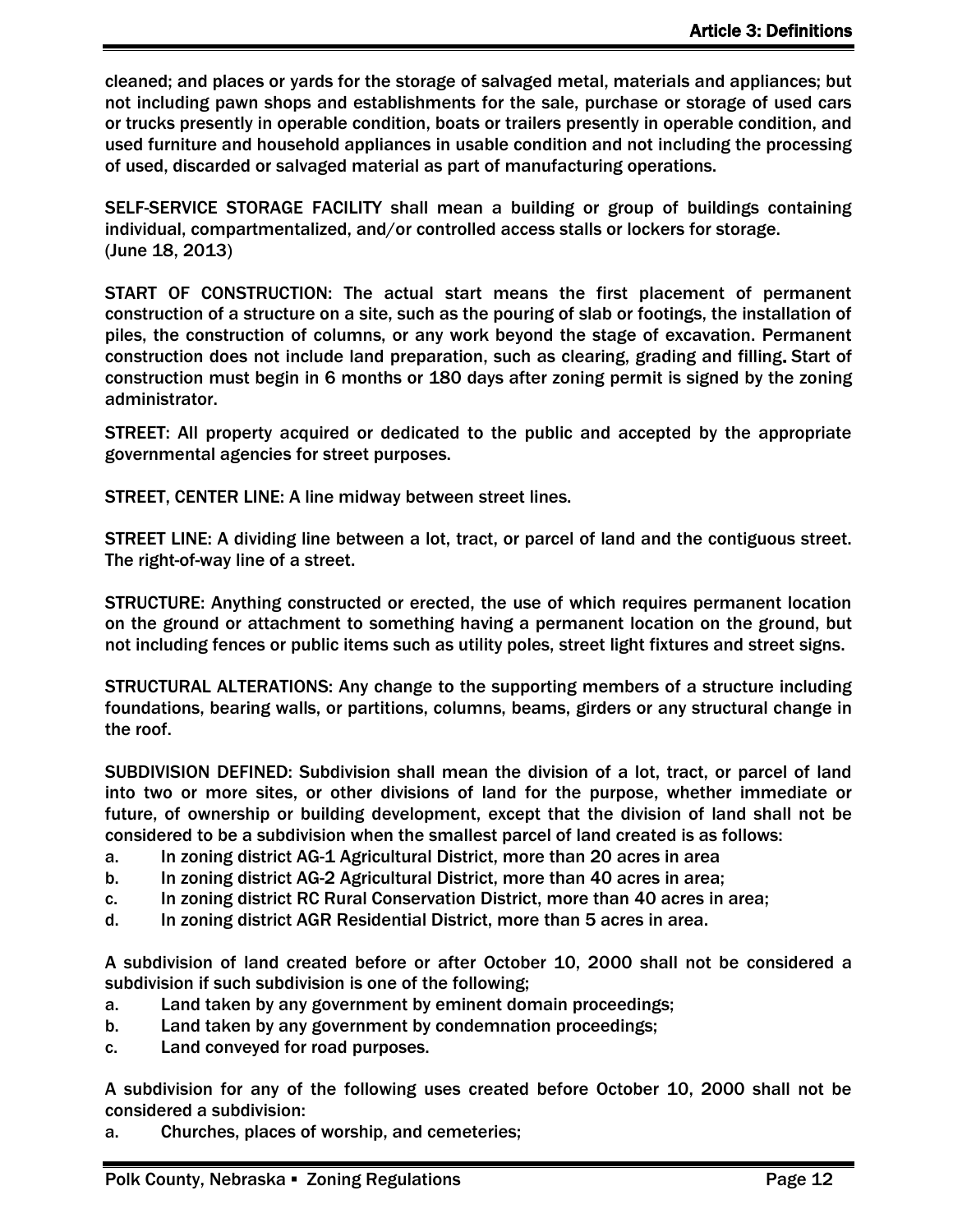- b. Public uses, including, but not limited to, fire stations, utility distribution systems, public and religious elementary, middle, junior and senior high schools;
- c. Irrigation, flood, erosion and sediment control projects;
- d. Subdivisions created for use as grain bin sites.

After October 10, 2000, any of the subdivisions and contemplated uses described in this subparagraph must comply with the requirements of the zoning district in which they will be located.

A conveyance or sale of ten acres or less shall not be considered a subdivision if notice of such conveyance or sale was filed for record in the office of the Polk County Clerk/ex officio Register of Deeds on or before October 10, 2000

TOWNHOUSE: One of a group or row of not less than three (3) nor more than twelve (12) attached, single family dwellings designed and built as a single structure facing upon a street in which the individual townhouse may or may not be owned separately. For the purpose of the side yard regulations, the structure containing the row or group of townhouses shall be considered as one building occupying a single lot.

VARIANCE: A variance is a relaxation of the terms of the zoning resolution where such variance will not be contrary to the public interest and where, owing to conditions peculiar to the property, and not the result of the actions of the applicant, a literal enforcement of the resolution would result in unnecessary and undue hardship.

YARD: A required open space, other than a court, unoccupied and unobstructed by any structure or portion of a structure, provided, however, that fences, walls, poles, posts, and other customary yards accessories, ornaments, and furniture may be permitted in any yard subject to the district regulations.

YARD, FRONT: A yard extending from the front lot line adjoining a public street to the front of the building between side lot lines.

YARD, REAR: A yard extending between side lot lines and measured horizontally at right angles to the rear lot line from the rear lot to the nearest point of the main building.

YARD, REQUIRED: The required minimum open space between the property line and the yard line. The required yard shall contain no building or structure other than the projection of the usual steps, or open porches, or as otherwise provided in this resolution.

YARD, SIDE: A yard between a building and the side lot line measured horizontally at right angles to the side lot line from the side lot line to the nearest point of the main building.

ZONING ADMINISTRATOR: The person duly designated by the County governing body to enforce these regulations.

ZONING DISTRICT: The term "zoning map" means a map or maps officially enacted by the County Board, as part of this chapter showing the boundaries of a zoning district or districts, a copy or copies of which, certified to have been enacted as provided by law, is filed in the office of the County Clerk as an official record of the County.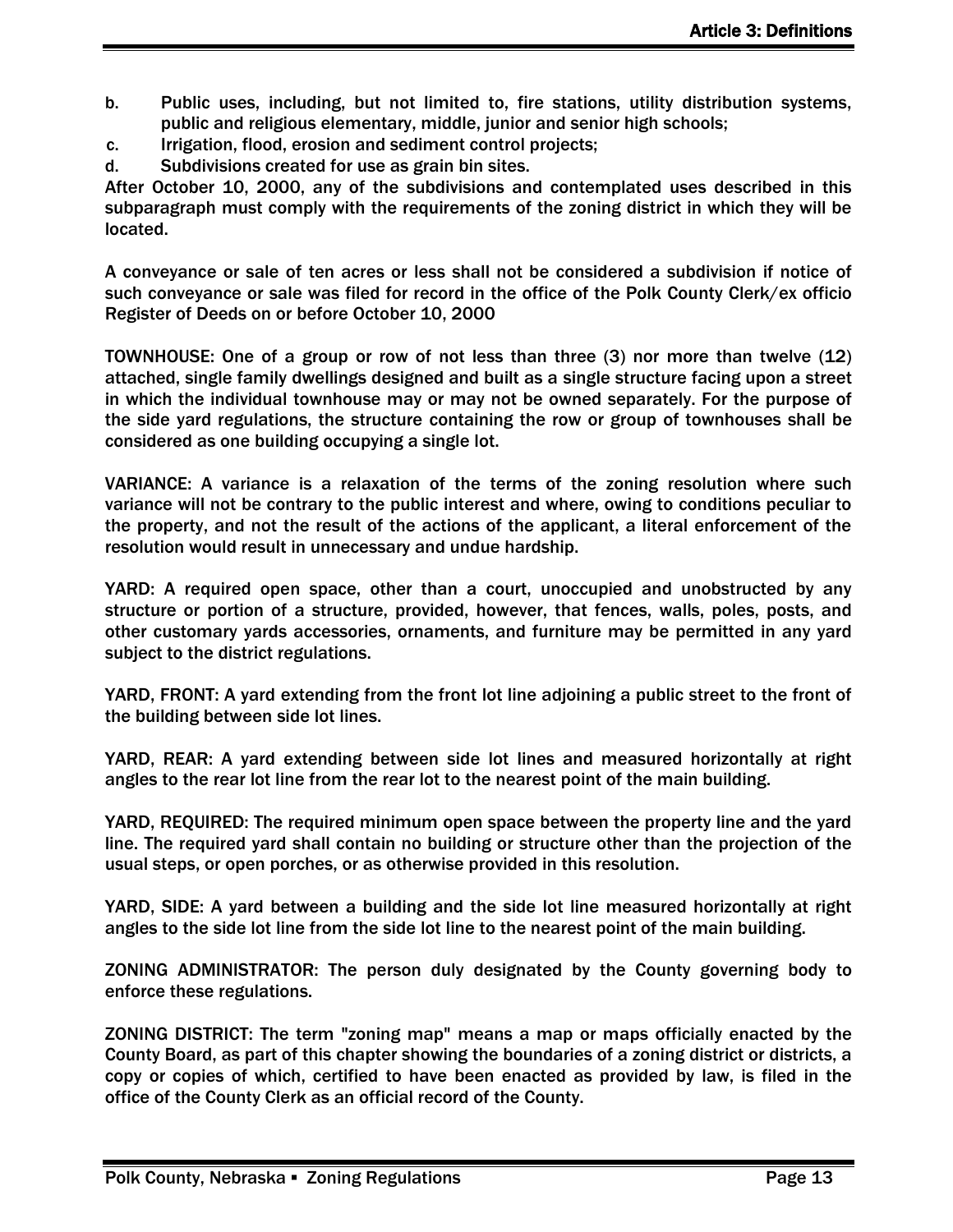# <span id="page-15-0"></span>ARTICLE 4: ESTABLISHMENT AND DESIGNATION OF DISTRICTS

### <span id="page-15-1"></span>4.1 PLANNING COMMISSION RECOMMENDATIONS

It shall be a purpose of the Planning Commission to recommend the boundaries of the various original districts and appropriate regulations to be enforced therein. The Planning Commission shall make a preliminary report and hold public hearings thereon before submitting its final report, and the County Board shall not hold its public hearings or take action until it has received the final report of the Planning Commission.

#### <span id="page-15-2"></span>4.2 DISTRICTS CREATED

For the purpose of this resolution, there are hereby created zoning districts for Polk County, as named and described in Article 5 of this Resolution.

- 1. AG-1 Agriculture District
- 2. AG-2 Agriculture District
- 3. RC Rural Conservation District
- 4. AGR Agricultural Residential District
- 5. HC Highway Commercial District
- 6. I Industrial District

#### <span id="page-15-3"></span>4.3 OFFICIAL ZONING MAP

- 1. The boundaries of the district are shown upon maps, which is made a part hereof by reference, which map(s) are designated as the Polk County Zoning Map, dated October 10, 2000, and signed by the Chairperson of the County Board and attested by the County Clerk and hereinafter referred to as the "Official Zoning Map."
- 2. The signed copy of the Zoning Map(s) containing the zoning districts designated at the time of adoption of this resolution shall be maintained in the offices of the County Clerk for the use and benefit of the public.
- 3. If in accordance with the provisions of this resolution, changes are made in the district boundaries or other matter portrayed on the Official Zoning Map(s), such changes shall be entered on the appropriate part of the Official Zoning Map(s) promptly after the amendment has been approved by the governing body with an entry on the Official Zoning Map(s) as follows:

"On (date), by official action of the County the following change was made in the Official Zoning Map(s) (brief description of the nature of the change), "which entry shall be signed by the Chairperson of the County Board and attested by the County Clerk."

No amendment to this resolution which involves matter portrayed on the Official Zoning Map(s) shall become effective until after such change and entry have been made on said map(s).

- 4. No changes of any nature shall be made in the Official Zoning Map(s) or matter shown thereon except in conformity with the procedures set forth in this resolution.
- 5. In the event that the Official Zoning Map(s) become damaged, destroyed, lost or difficult to interpret, the County Board may, by resolution, adopt a new Official Zoning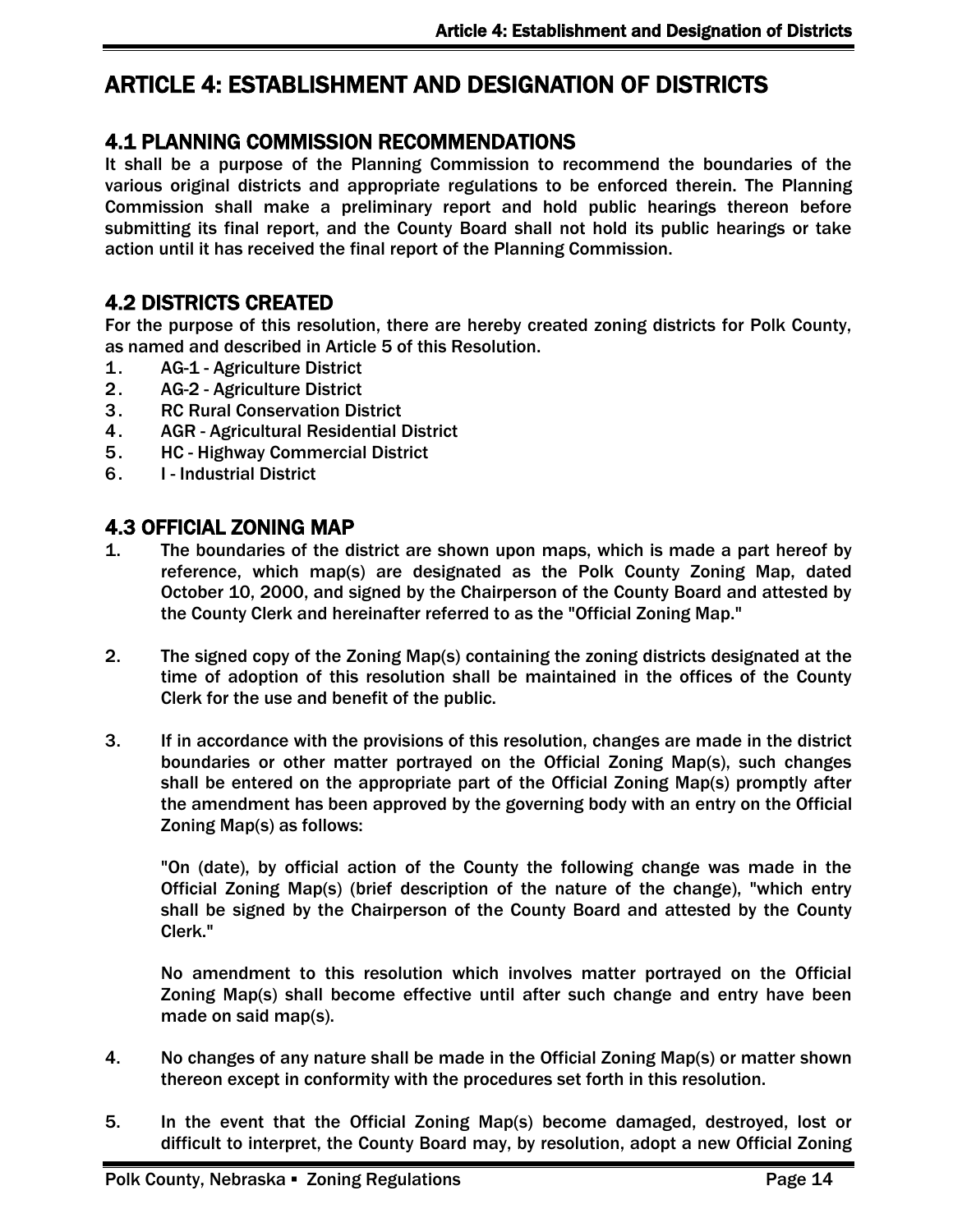Map(s) which shall supersede the prior Official Zoning Map(s).

The new Official Zoning Map(s) may correct drafting or other errors or omissions in the prior Official Zoning Map(s), but no such correction shall have the effect of amending the original Official Zoning Map(s) or any subsequent amendment thereof.

#### <span id="page-16-0"></span>4.4 RULES FOR INTERPRETATION OF DISTRICT BOUNDARIES

Where uncertainty exists as to the boundaries of zoning districts as shown on the Official Zoning Map, the following rules shall apply:

- 1. Boundaries indicated as approximately following the center lines of roads, highways, or alleys shall be construed to follow such center lines;
- 2. Boundaries indicated as approximately following platted lot lines shall be construed as following such lot lines;
- 3. Boundaries indicated as approximately following city or village limits shall be construed as following such city or village limits;
- 4. Boundaries indicated as following railroad lines shall be construed to be midway between the main tracks;
- 5. Boundaries indicated as parallel to or extension of features indicated in subsection 1 through 4 above shall be so construed. Distances not specifically indicated on the Official Zoning Map(s) shall be determined by the scale of the map.
- 6. Where physical or cultural features existing on the ground are at variance with those shown on the Official Zoning Map(s), or in other circumstances not covered by subsection 1 through 5 above, the Board of Zoning Adjustment shall interpret the district boundaries.
- 7. Where a district boundary line divides a lot which was in single ownership at the time of passage of this resolution the Board of Zoning Adjustment may permit, as an exception, the extension of the regulations for either portion of the lot not to exceed one hundred and fifty (150) feet beyond the district line into the remaining portion of the lot.

### <span id="page-16-1"></span>4.5 RULES FOR CALCULATION OF MINIMUM LOT SIZE

- 1. If parcel is adjacent to a County, State or Federal Aid Highway, the minimum lot area is measured from the road right-of-way line.
- 2. If the parcel is adjacent a County road or street, the minimum lot area is measured from center-line of road or street right-of-way.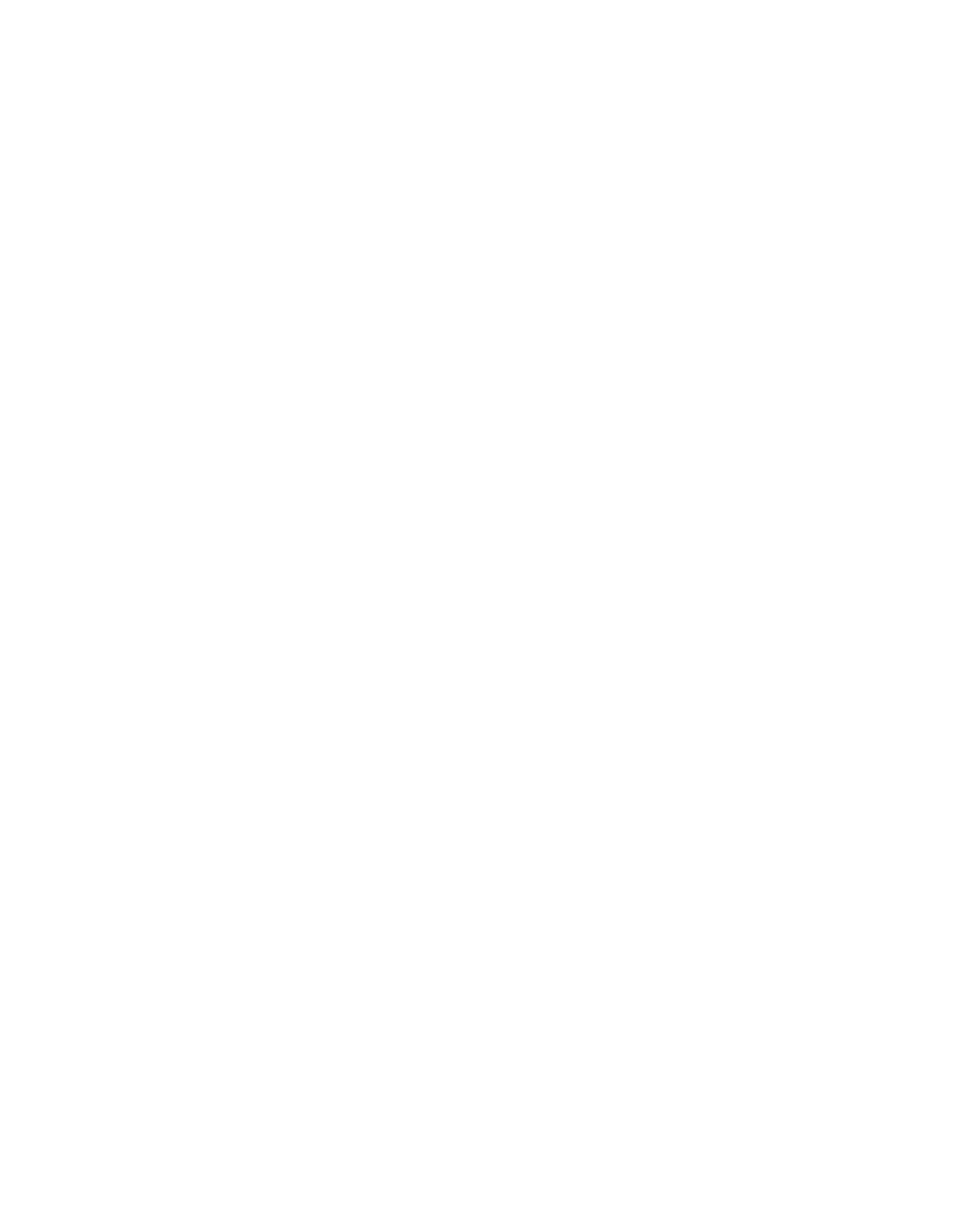# <span id="page-18-0"></span>ARTICLE 5: ZONING DISTRICTS

# <span id="page-18-1"></span>5.1 AG-1 AGRICULTURE DISTRICT

- 5.11 INTENT: This district is designated for general agriculture use and is intended to preserve and protect agriculture production from encroachment by incompatible uses.
- 5.12 PERMITTED PRINCIPAL USES AND STRUCTURES: The following shall be permitted as uses by right:
	- 1. General farming and ranching activities, excluding any expansion of existing or development of intensive livestock confinement facilities/operations as defined.
	- 2. Public Uses: Including fire stations, public elementary and junior/high schools, colleges, public utilities and utility distribution systems;
	- 3. Bulk grain and produce storage, excluding commercial warehouses;
	- 4. Irrigation, flood, erosion and sediment control projects;
	- 5. Single family dwellings, including ranch and farm dwellings; and one additional single/two family dwelling for the purpose of housing relatives or permanent agriculture workers.
		- a. All single family dwellings not owned by an intensive livestock confinement facility/operation must be located minimum distance from an intensive livestock confinement facility/operation in conformance with Section 6.4;
		- b. Existing parcels of twenty (20) acres or more not previously subdivided as of October 10, 2000 as defined in the zoning regulations can be subdivided into two parcels, the minimum size of one of said parcels shall not be less than three (3) acres;
		- c. All single family dwellings shall have direct frontage on, or direct access to, an improved street or county road (above minimum maintenance road);
	- 6. Greenhouses and garden centers;
	- 7. Broadcast towers and stations, including Amateur Radio or land mobile towers of less than 100 feet;
	- 8. Bed and breakfast; and
	- 9. Churches, places of worship and cemeteries.
	- 10.Temporary asphalt or concrete plants.
	- 11.Single family dwellings on unproductive agricultural lands deemed unsuitable or non-productive due to topography, or agricultural methods. Provided:
		- a. Parcels containing at least one (1) acre of land unless a larger lot is required by NDEQ Title 124 or any subsequent department and document.
		- b. Non-productive ground shall be based upon the Polk County Soil Survey
- 5.13 PERMITTED ACCESSORY USES AND STRUCTURES: The following accessory uses and structures shall be permitted:
	- 1. Accessory uses and structures normally appurtenant to the permitted uses and structures and to uses and structures permitted as special uses;
	- 2. Home occupations in accordance with Article 8; and
	- 3. Roadside stands for the temporary sale of produce.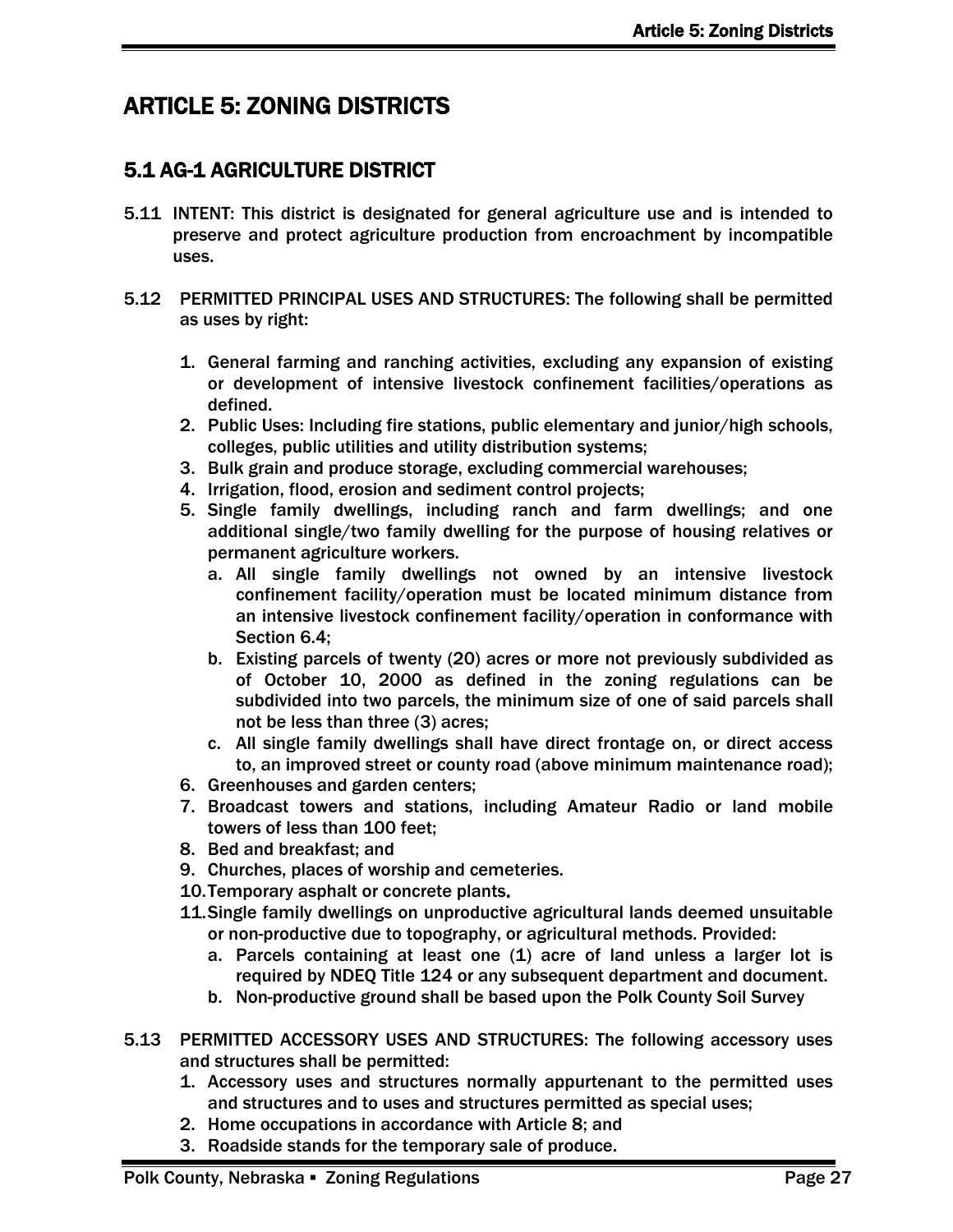- 4. Small Wind Energy Systems subject to Section 6.5 of this regulation.
- 5. Irrigation wells provided the wellhead and equipment are setback a minimum of 20 feet from any adjacent right-of-way. (June 18, 2013)
- 5.14 CONDITIONAL USES: A building or premises may be used for the following purposes in the "AG-1" Agriculture District if a conditional use permit for such use has been obtained in accordance with Article 6 of these regulations.
	- 1. Airports and heliports including crop dusting strips;
	- 2. Sewage treatment plants for primary and secondary treatment; public and private sanitary landfills
	- 3. Agriculture service establishments primarily engaged in performing agricultural, animal husbandry or horticultural services on a fee or contract basis; agricultural grain product milling and processing; commercial grain warehouses, establishments engaged in performing services such as crop dusting, fruit picking, grain cleaning, harvesting and plowing; farm equipment services and repair;
	- 4. Commercial Wind Energy Systems pursuant to Section 6.6 of this Resolution
	- 5. Broadcast towers and stations, including Amateur Radio or land mobile communication towers of more than 100 feet when in conformance with the following;
		- a. Towers shall be located a minimum distance of twice the height of the tower from adjacent dwellings or structures other than those associated with the tower facility.
		- b. Towers of 200 feet or greater in height must comply with the regulations of the Federal Aviation Administration (FAA) and submit an FAA 7460 form to the FAA Central Region Office. Towers less than 200 feet in height that break the 100 to 1 slope of the approach path of a public use airport must also submit a FAA 7460 form.
	- 6. Public and private recreational uses, including parks and playgrounds, campgrounds and riding stables;
	- 7. Auction/sale barns and yards;
	- 8. Facilities for the commercial storage or sale of fertilizer or toxic or flammable agricultural chemicals;
	- 9. Salvage or junk yards in accordance with Section 6.3;
	- 10. Mineral extraction, which shall include the following: oil wells, sand and gravel extraction and quarries;
	- 11. Private elementary, high schools and colleges;
	- 12. Expansion of existing or development of new intensive livestock confinement facilities/operations as defined and in accordance with Section 6.4;
	- 13. Veterinary facilities;
	- 14. Dog breeding establishments and kennels;
	- 15. Manufacturing, Commercial and/or Industrial operations;
	- 16. Hospitals, penal institutions and sanitariums;
	- 17. Nursing and care homes;
	- 18. Public and private, including non-profit, charitable institutions;
	- 19. Recreational motel-lodging.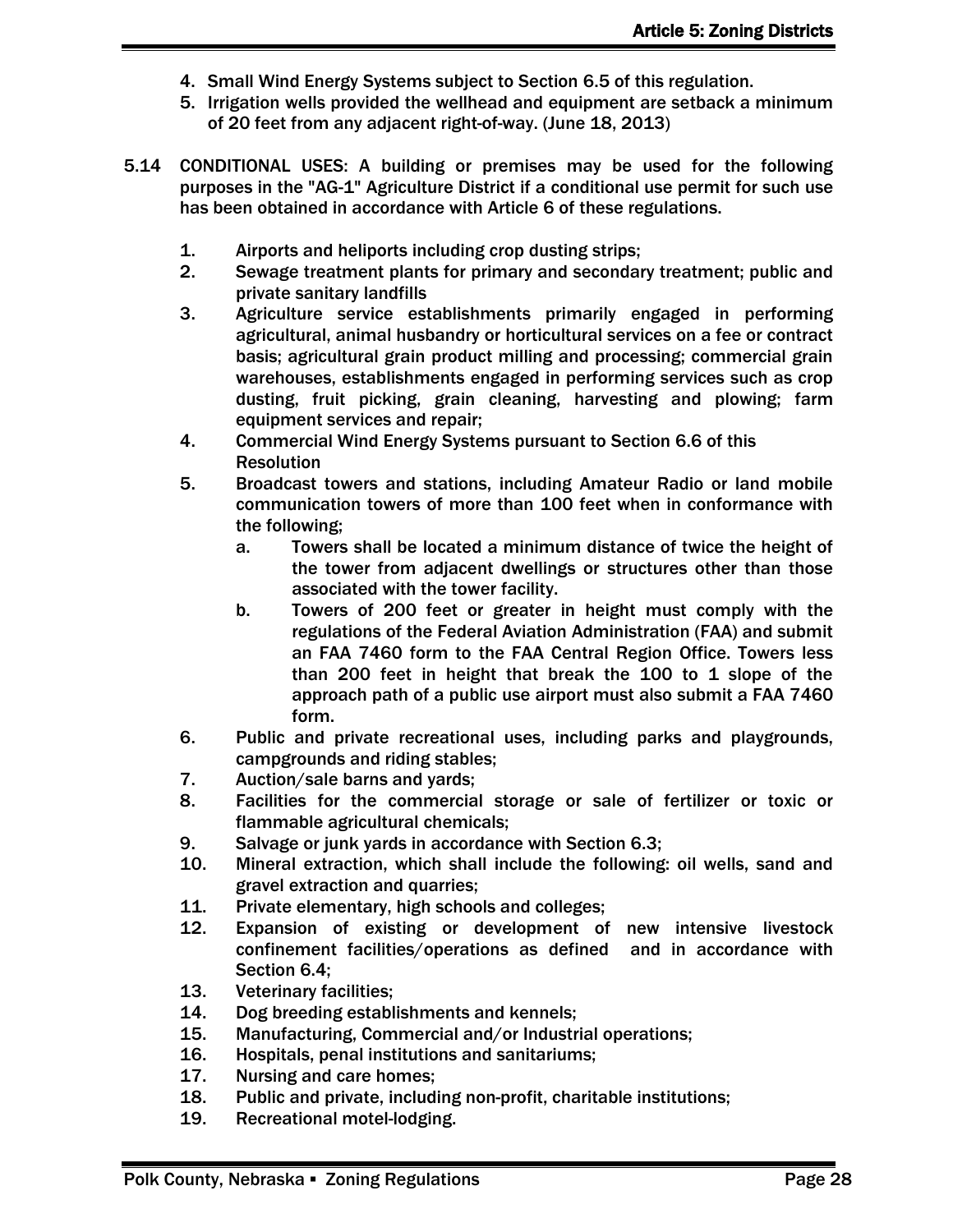- 5.15 PROHIBITED USES AND STRUCTURES: All other uses and structures which are not specifically permitted or not permissible as conditional uses shall be prohibited from the AG-1 Agriculture District.
- 5.16 SPECIAL REGULATIONS: Disposal of any confinement or feedlot waste on land within Polk County other than on the property upon which the confinement or feedlot is located, shall be subject to the license requirements and waste disposal requirements and recommendations of the State of Nebraska, and those conditions imposed by the planning commission upon the property owner of land upon which the waste is to be disposed, in consideration of the health, safety and general welfare of the public, and subject to the approval of the County Board. There shall be no storage, or disposal, of livestock waste within a designated flood plain or floodway.
- 5.17 MINIMUM LOT REQUIREMENTS All Permitted Principle and Permitted Conditional Uses: Lot Size: 20 acres\*
- 5.18 MINIMUM YARD REQUIREMENTS
	- Front Yard: There shall be a minimum front yard of not less than a depth of fifty (50) feet measured from the road right-of-way line.
	- Rear Yard: The minimum rear yard shall be fifteen (15) feet from the lot line.

Side Yard: The minimum side yard shall be ten (10) feet from the lot line.

- Corner Lots: Nothing shall be erected or trees planted to impede vision 120' in each direction from the center of intersection in road.
- 5.19 MAXIMUM HEIGHT: No limitation.
- 5.20 A change in the boundary between adjoining lands which does not create an additional lot or does not result in a nonconformity of an existing lot shall not be considered a subdivision.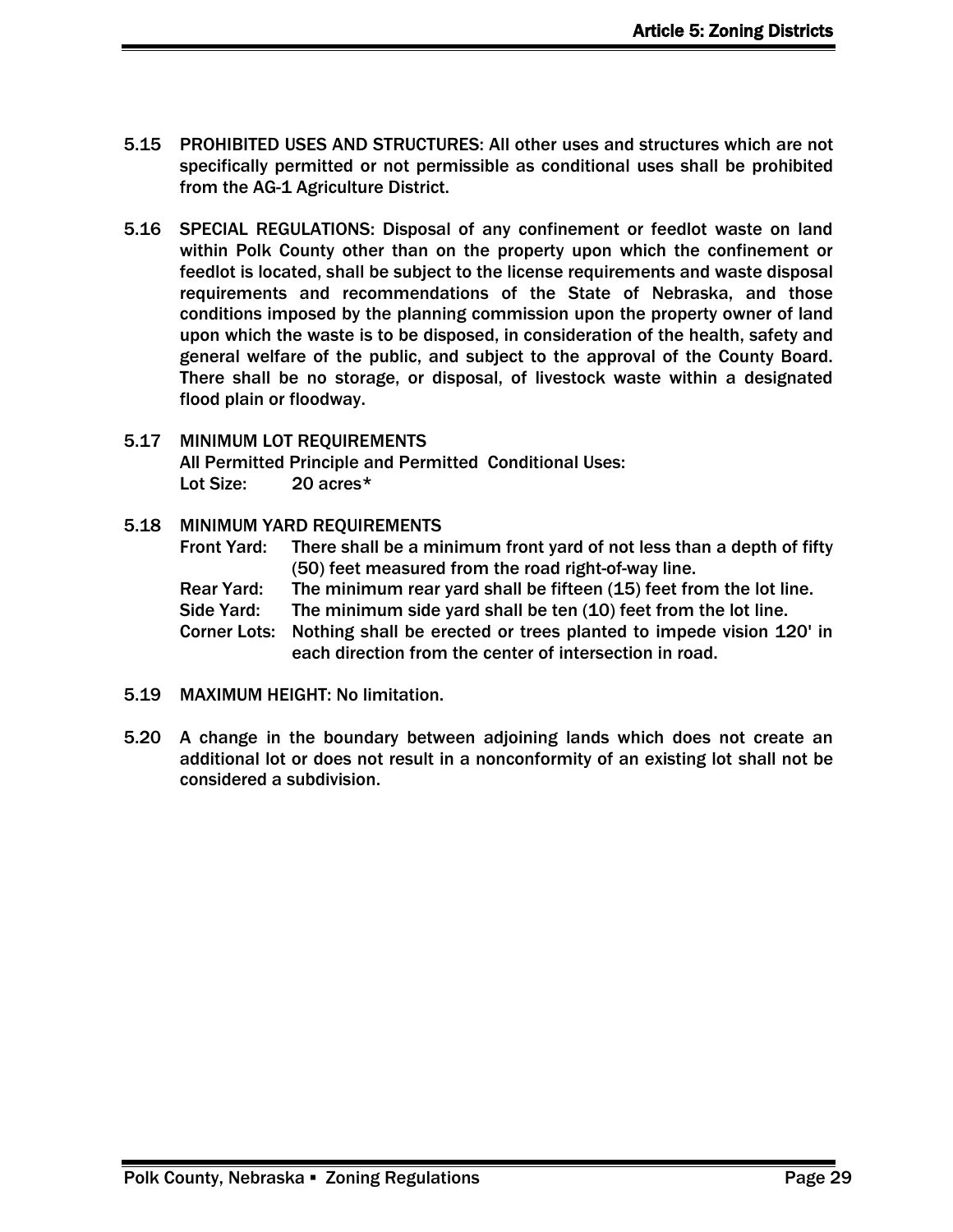# <span id="page-21-0"></span>5.2 AG-2 AGRICULTURE DISTRICT

- 5.21 INTENT: This district is designated an Agricultural area which is impacted by topography and sensitive soils conditions. This district is intended to preserve and protect agriculture production from encroachment by incompatible uses.
- 5.22 PERMITTED PRINCIPAL USES AND STRUCTURES: The following shall be permitted as uses by right:
	- 1. Single family dwellings, including ranch and farm dwellings; and one additional single/two family dwelling for the purpose of housing relatives or permanent agriculture workers.
		- a. All single family dwellings not owned by an intensive livestock confinement facility/operation must be located minimum distances from an existing intensive livestock confinement facility/operation, in conformance with Section 6.4.
		- b. Existing parcels of forty (40) acres or more not previously subdivided as of October 10, 2000 can be subdivided into two parcels, the minimum size of one of said parcels shall not be less than three (3) acres;
		- c. All single family dwellings shall have direct frontage on, or direct access to, an improved street or county road;
	- 2. General farming and ranching activities, excluding any expansion of existing or development of intensive livestock confinement facilities/operations as defined..
	- 3. Public facilities and utility distribution systems;
	- 4. One additional single family dwelling for the purpose of housing relatives or agricultural workers; and
	- 5. Churches, places of worship and cemeteries.
	- 6. Temporary asphalt or concrete plants
	- 7. Single family dwellings on unproductive agricultural lands deemed unsuitable or non-productive due to topography, or agricultural methods. Provided:
		- c. Parcels containing at least one (1) acre of land unless a larger lot is required by NDEQ Title 124 or any subsequent department and document.
		- d. Non-productive ground shall be based upon the Polk County Soil Survey
- 5.23 PERMITTED ACCESSORY USES AND STRUCTURES: The following accessory uses and structures shall be permitted:
	- 1. Accessory uses and structures normally appurtenant to the permitted uses and structures and to uses and structures permitted as special uses;
	- 2. Home occupations in accordance with Article 8;
	- 3. Roadside stands for the sale of agricultural produce grown on the agricultural farm or operation.
	- 4. Small Wind Energy Systems subject to Section 6.5 of this regulation.
	- 5. Irrigation wells provided the wellhead and equipment are setback a minimum of 20 feet from any adjacent right-of-way. (June 18, 2013)
- 5.24 CONDITIONAL USES: A building or premise may be used for the following purposes in the "AG-2" Agricultural District if a conditional use permit for such use has been obtained in accordance with Article 6 of these regulations.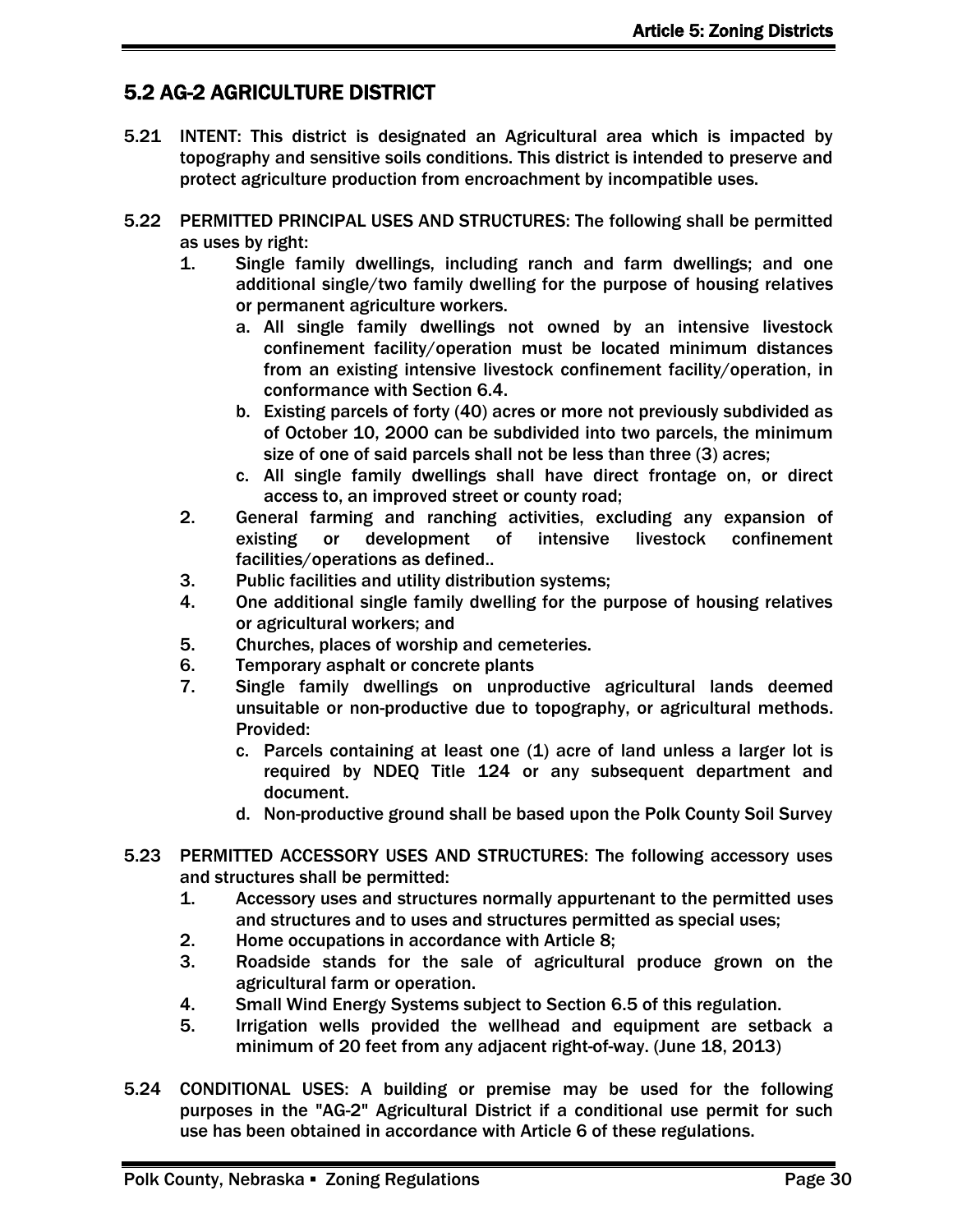- 1. Sewage disposal and water systems.
- 2. Public and private uses including parks, playgrounds, golf courses, campgrounds, recreation uses, riding stables, dude ranches, public utilities and utility distribution system;
- 3. Expansion of existing or development of new intensive livestock confinement facilities/operations as defined in Section 3.45 and in accordance with Section 6.4;
- 4. Flood, erosion and sediment control projects;
- 5. Commercial Wind Energy Systems pursuant to Section 6.6 of this **Resolution**
- 6. Broadcast towers and stations, including Amateur Radio or land mobile communication towers of more than 100 feet when in conformance with the following:
	- a. Towers shall be located a minimum distance of twice the height of the tower from adjacent dwellings or structures other than those associated with the tower facility.
	- b. Towers of 200 feet or greater in height must comply with the regulations of the Federal Aviation Administration (FAA) and submit an FAA 7460 form to the FAA Central Region Office. Towers less than 200 feet in height that break the 100 to 1 slope of the approach path of a public use airport must also submit a FAA 7460 form.
- 8. Bed and breakfast establishments;
- 9. Salvage or junk yard in accordance with Section 6.3;
- 10. Mineral extraction, which shall include the following: oil wells, sand and gravel extraction and quarries:
- 11. Dog breeding establishments and kennels;
- 12. Agriculture service establishments primarily engaged in performing agricultural, animal husbandry or horticultural services on a fee contract basis: agricultural grain product milling and processing; commercial grain dusting, fruit picking, grain cleaning, seed treatment, harvesting, and plowing; farm equipment services and repair; the sale of seeds and plants, and the storage of seeds and plants held for sale. (October 1, 2013)
- 5.25 PROHIBITED USES AND STRUCTURES: All other uses and structures which are not specifically permitted or not permissible as conditional uses shall be prohibited from the AG-2 Agricultural District.
- 5.26 SPECIAL REGULATION: Disposal of any confinement or feedlot waste on land within Polk County other than on the property upon which the confinement or feedlot is located, shall be subject to the license requirements and waste disposal requirements and recommendations of the State of Nebraska, and those conditions imposed by the planning commission upon the property owner of land upon which the waste is to be disposed, in consideration of the health, safety and general welfare of the public, and subject to the approval of the County Board. There shall be no storage, or disposal, of livestock waste within a designated floodplain or floodway.
- 5.27 MINIMUM LOT REQUIREMENTS: All Permitted Principle and Permitted Conditional uses: Lot Size: 40 acres\*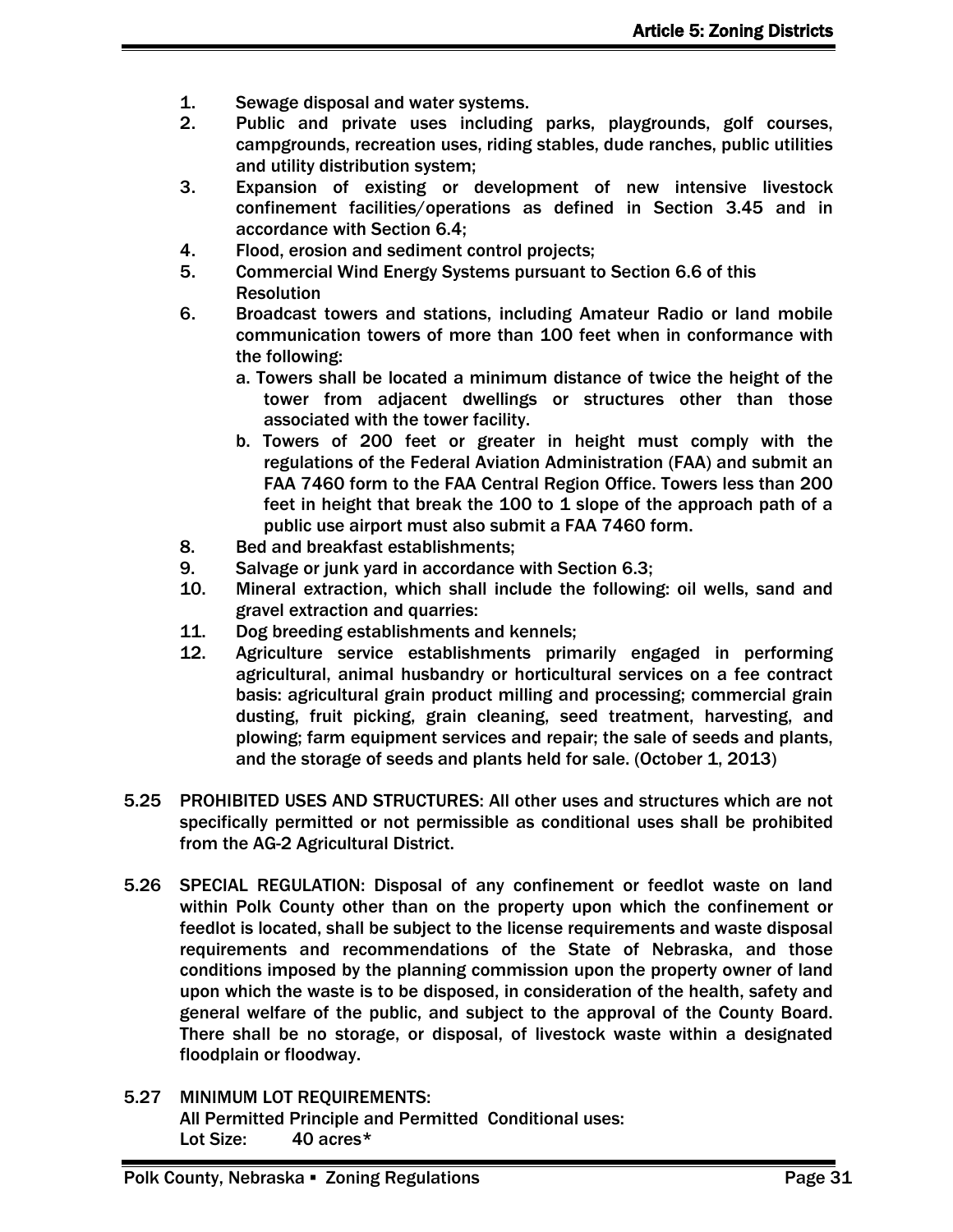5.28 MINIMUM YARD REQUIREMENTS: All structures first floor (ground level) shall be placed within a minimum of one (1) foot above the high water mark of the 100 year flood plain elevations as identified by the Flood Insurance Rate Map (FIRM) dated August 19, 2008, as special flood hazard areas.

Front Yard: There shall be a minimum front yard of not less than a depth of fifty (50) feet measured from the road right-of-way line. Rear Yard: The minimum rear yard shall be fifteen (15) feet from the lot line. Side Yard: The minimum side yard shall be ten (10) feet from the lot line. Corner Lots: Nothing shall be erected or trees planted to impede vision 120' in each direction from center of intersection in road.

- 5.29 MAXIMUM HEIGHT: No limitation
- 5.30 A change in the boundary between adjoining lands which does not create an additional lot or does not result in a nonconformity of an existing lot shall not be considered a subdivision.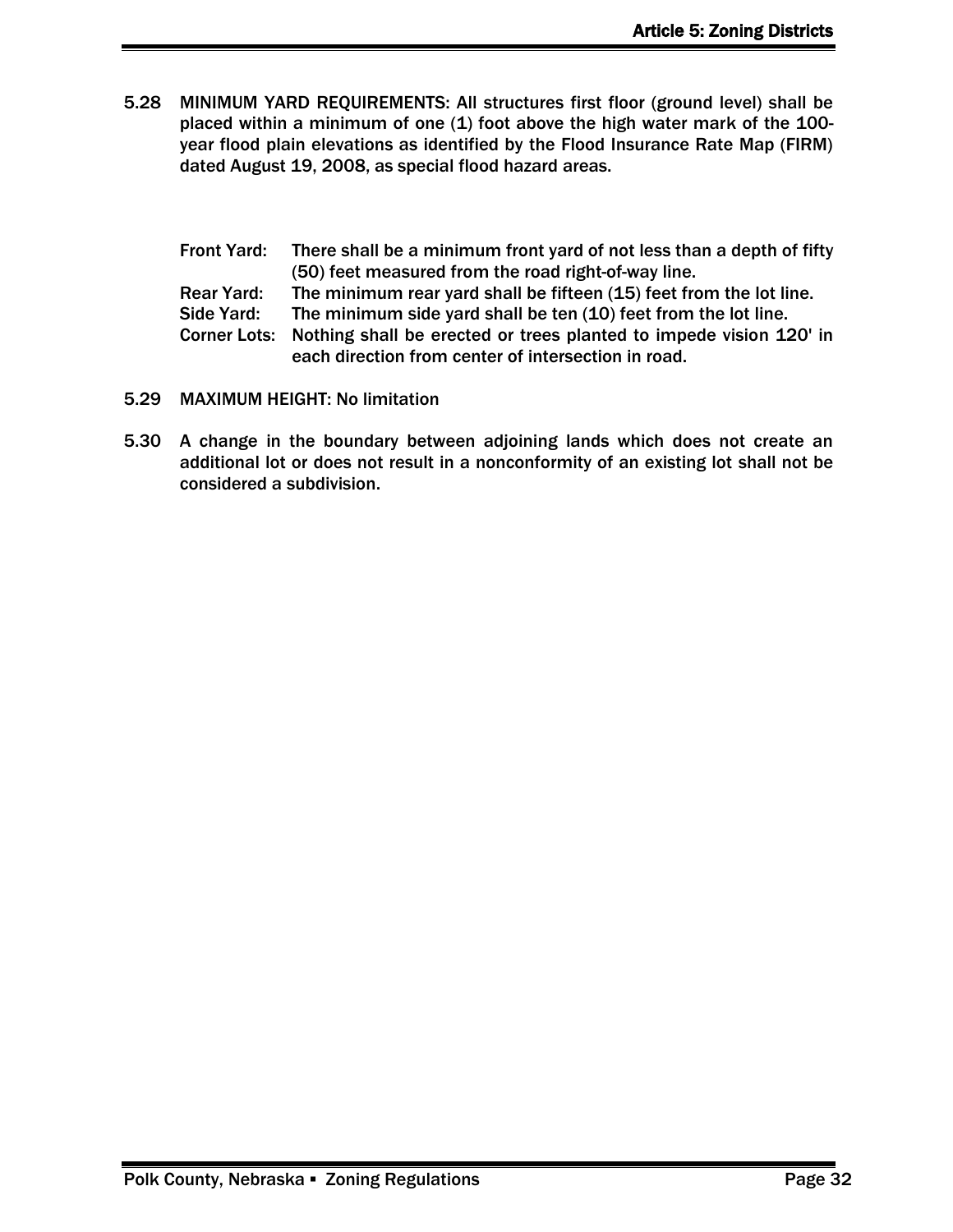# <span id="page-24-0"></span>5.3 RC RURAL CONSERVATION DISTRICT

- 5.31 INTENT: This district is intended for those areas which, because of limiting environmental characteristics such as scenic status, excessive slope, soil conditions, high water table, or other factors, require the regulation of development in keeping with the conditions imposed by the natural environment.
- 5.32 PERMITTED PRINCIPAL USES AND STRUCTURES: The following shall be permitted as uses by right:
	- 1. Single family dwellings, including ranch and farm dwellings; and one additional single/two family dwelling for the purpose of housing relatives or permanent agriculture workers.
		- a. All single family dwellings not owned by an intensive livestock confinement facility/operation must be located minimum distances from an intensive livestock confinement facility/operation, in conformance with Section 6.4:
		- b. Existing parcels of forty (40) acres or more not previously subdivided as of October 10, 2000 can be subdivided into three parcels, the minimum size of one of said parcels shall not be less than five (5) acres;
		- c. All single family dwellings shall have direct frontage on, or direct access to, an improved street or county road;
	- 2. General farming and ranching activities, excluding any expansion of existing or development of intensive livestock confinement facilities/operations as defined.
	- 3. Temporary asphalt or concrete plants
	- 4. Single family dwellings on unproductive agricultural lands deemed unsuitable or non-productive due to topography, or agricultural methods. Provided:
		- a. Parcels containing at least one (1) acre of land unless a larger lot is required by NDEQ Title 124 or any subsequent department and document.
		- b. Non-productive ground shall be based upon the Polk County Soil Survey
- 5.33 PERMITTED ACCESSORY USES AND STRUCTURES: The following accessory uses and structures shall be permitted:
	- 1. Accessory uses and structures normally appurtenant to the permitted uses and structures and to uses and structures permitted as special uses.
	- 2. Home occupations in accordance with Article 8; and
	- 3. Roadside stands for temporary sale of produce.
	- 4. Small Wind Energy Systems subject to Section 6.5 of this regulation.
	- 5. Irrigation wells provided the wellhead and equipment are setback a minimum of 20 feet from any adjacent right-of-way. (June 18, 2013)
	- 6. Self-service Storage Facility (June 18, 2013)
- 5.34 CONDITIONAL USES: A building or premises may be used for the following purposes in the "RC" Rural Conservation District if a conditional use permit for such use has been obtained in accordance with Article 6 of these regulations.
	- 1. Sewage disposal and water systems: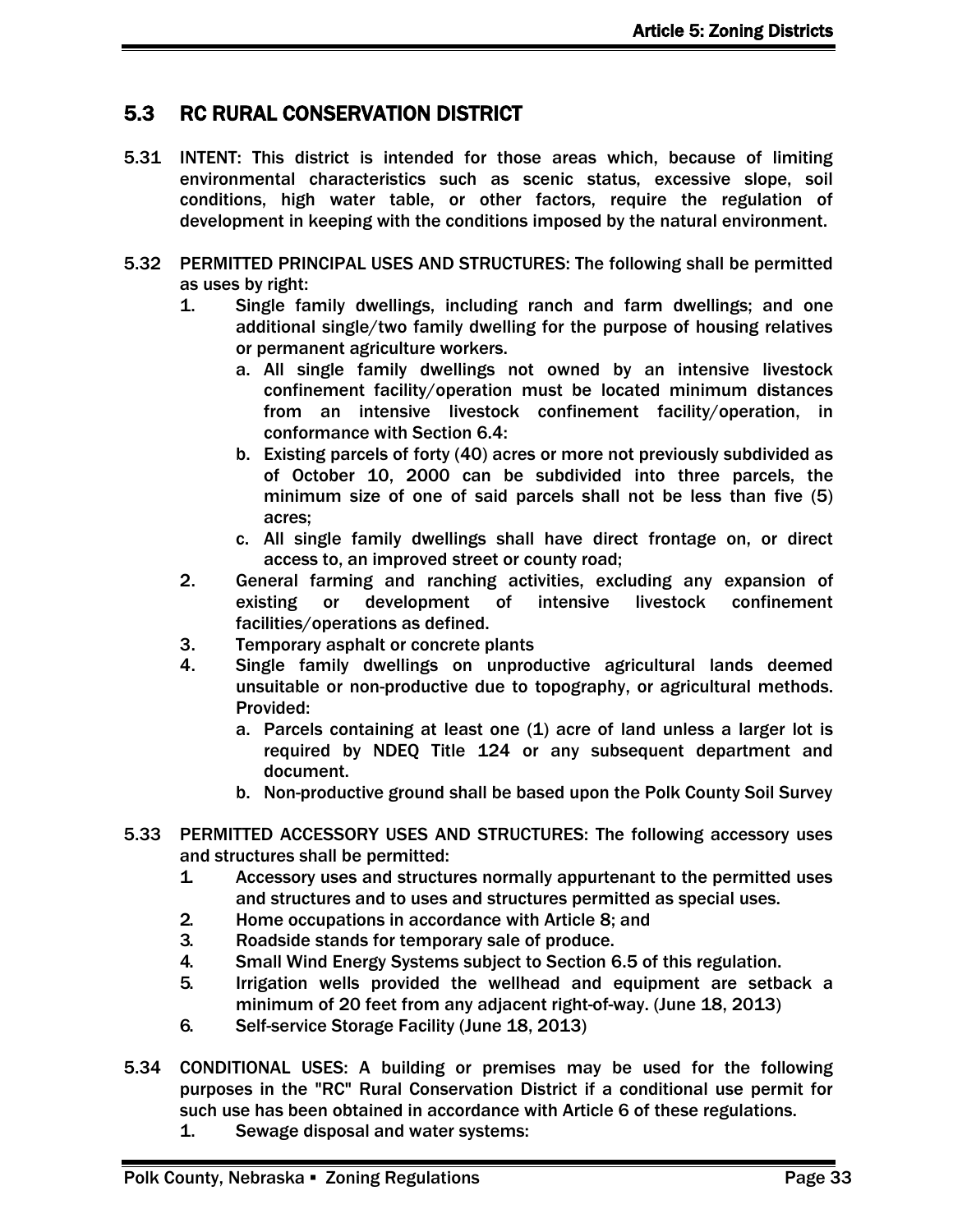- 2. Public and private uses including parks, playgrounds, golf courses, recreation uses, riding stables, public utilities, and utility distribution systems;
- 3. Flood, erosion and sediment control projects:
- 4. Bed and breakfast establishments;
- 5. Mineral extraction, which shall include the following: oil wells, sand and gravel extraction and quarries;
- 6. Expansion of existing or development of new intensive livestock confinement facilities/operations as defined in Section 3.45 and in accordance with Section 6.4;
- 7. Dog breeding establishments and kennels;
- 8. Broadcast towers and stations, including Amateur Radio and land mobile communication towers of more than 100 feet when in conformance with the following;
	- a. Towers shall be located a minimum distance of twice the height' of the tower from adjacent dwellings or structures other than those associated with the tower facility. Towers of 200 feet or greater in height must comply with the regulations of the Federal Aviation Administration (FAA) and submit an FAA 7460 form to the FAA Central Region Office. Towers less than 200 feet in height that break the 100 to 1 slope of the approach path of a public use airport must also submit a FAA 7460 form.
- 5.35 PROHIBITED USES AND STRUCTURES: All other uses and structures which are not specifically permitted or not permissible as conditional uses shall be prohibited from the RC Rural Conservation District.
- 5.36 SPECIAL REGULATION: Provisions must be made for disposal of wastes in accordance with local and state regulations.
- 5.37 MINIMUM LOT REQUIREMENTS:
	- 1. The minimum lot area for RC uses shall be 40 acres\*.
- 5.38 MINIMUM YARD REQUIREMENTS: All structures first floor (ground level) shall be placed a minimum of one (1) foot above the high water mark of the 100-year flood plain elevations as identified by the Flood Insurance Rate Map (FIRM) dated as Special Flood Hazard Areas.
	- Front Yard: There shall be a minimum front yard of not less than a depth of fifty (50) feet measured from the road right-of-way line.
	- Rear Yard: The minimum rear yard shall be fifteen (15) feet from the lot line.

Side Yard: The minimum side yard shall be ten (10) feet from the lot line.

Corner Lots: Nothing shall be erected or trees planted to impede vision 120' in each direction from center of intersection in road.

- 5.39 MAXIMUM HEIGHT: Thirty-Five (35) feet; however, nonresidential uses shall have no height limitations.
- 5.40 A change in the boundary between adjoining lands which does not create an additional lot or does not result in a nonconformity of an existing lot shall not be considered a subdivision.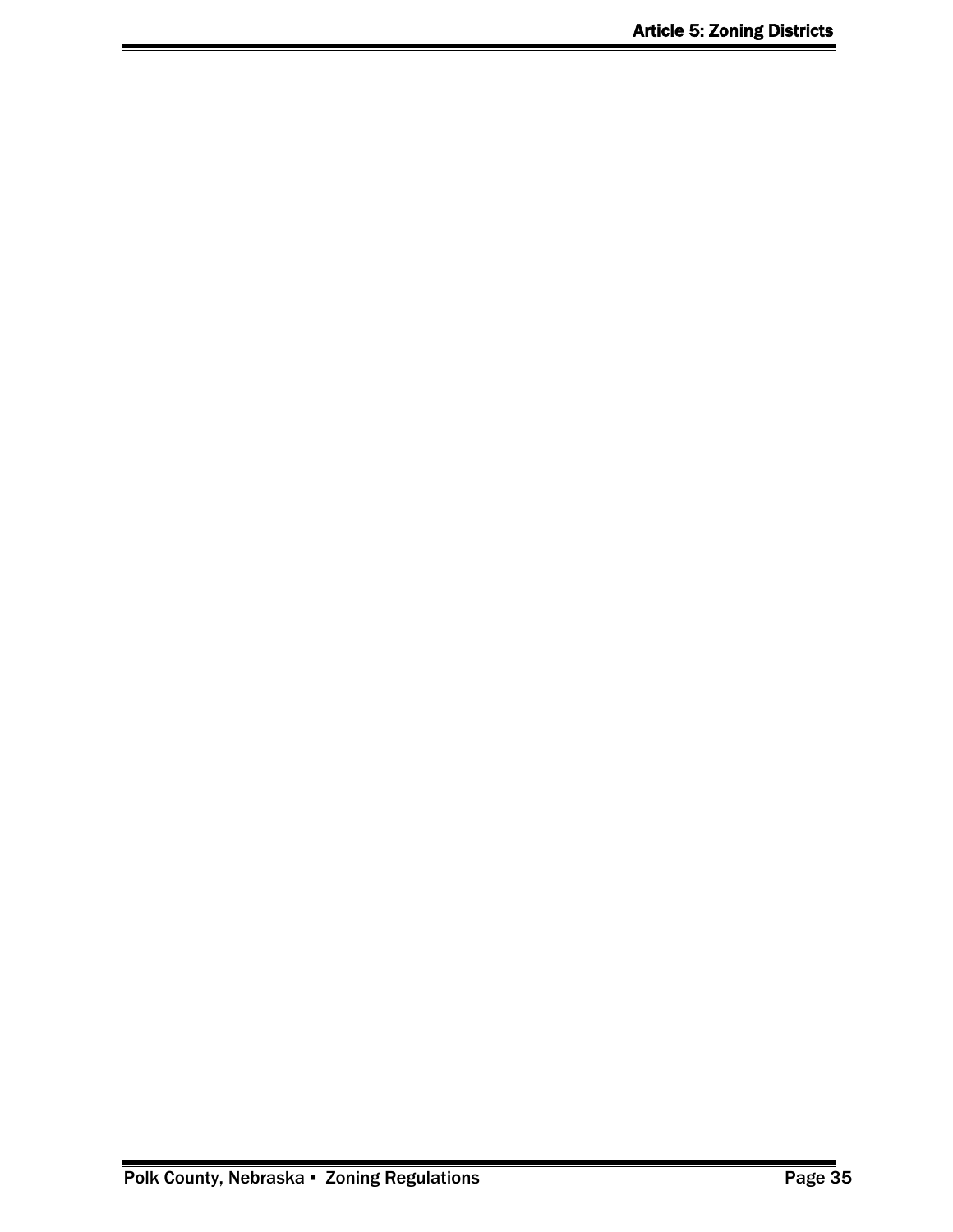# <span id="page-27-0"></span>5.4 AGR AGRICULTURAL RESIDENTIAL DISTRICT

5.41 INTENT: This district is intended to provide for low-density, acreage residential development in selected areas of the County, or within close proximity to the corporate limits of the Polk County Communities. Generally, these districts are located near urban and built-up areas within reasonable reach of hard surfaced roads.

5.42 PERMITTED PRINCIPAL USES AND STRUCTURES: The following shall be permitted as uses by right:

- 1. General farming, including hobby farming or animal raising, excluding any expansion of existing or development of intensive confinement facilities/operations.
- 2. One single-family dwelling, or mobile home, in accordance with Section 5.45;
- 3. Irrigation and flood control projects;
- 4. Child care home;
- 5. Public Parks and recreational areas;
- 6. Community buildings and/or facilities owned and/or occupied by public agencies;
- 7. Public and/or private schools and colleges; and
- 8. Churches, places of worship, and cemeteries.
- 9. Lake Residential Communities.
- 10. Temporary asphalt or concrete plants

5.43 PERMITTED ACCESSORY USES AND STRUCTURES: The following accessory uses and structures shall be permitted:

- 1. Accessory uses and structures normally appurtenant to the permitted uses and structures;
- 2. Home occupations in conformance with Article 8.2; and
- 3. Roadside stands for sale of agricultural produce:
- 4. Broadcast towers, broadcast stations and wind generating systems that existed on or before October 10, 2000. The zoning administrator shall not issue a zoning permit for any structure or dwelling that a person proposes to build within a distance of twice the height of an existing broadcast tower, broadcast station or wind generating system, except that the zoning administrator may issue a zoning permit for a structure associated with the use of any broadcast tower, broadcast station or wind generating system provided that such structure complies with all other zoning regulations.(Adopted 4-8-03)
- 5. Small Wind Energy Systems subject to Section 6.5 of this regulation.

5.44 CONDITIONAL USES: A building or premises may be used for the following purposes in the AGR Agricultural Residential District if a conditional use permit for such use has been obtained in accordance with Article 6 of these regulations:

- 1. Agricultural service establishments primarily engaged in performing agricultural, animal husbandry or horticultural services;
- 2. Cemeteries, crematories, mausoleums and columbarium;
- 3. Mobile home park:
- 4. Child care center;
- 5. Radio and television towers and transmitters;
- 6. Camp grounds;
- 7. Dog breeding establishments and kennels;
- 8. Public and private charitable institutions;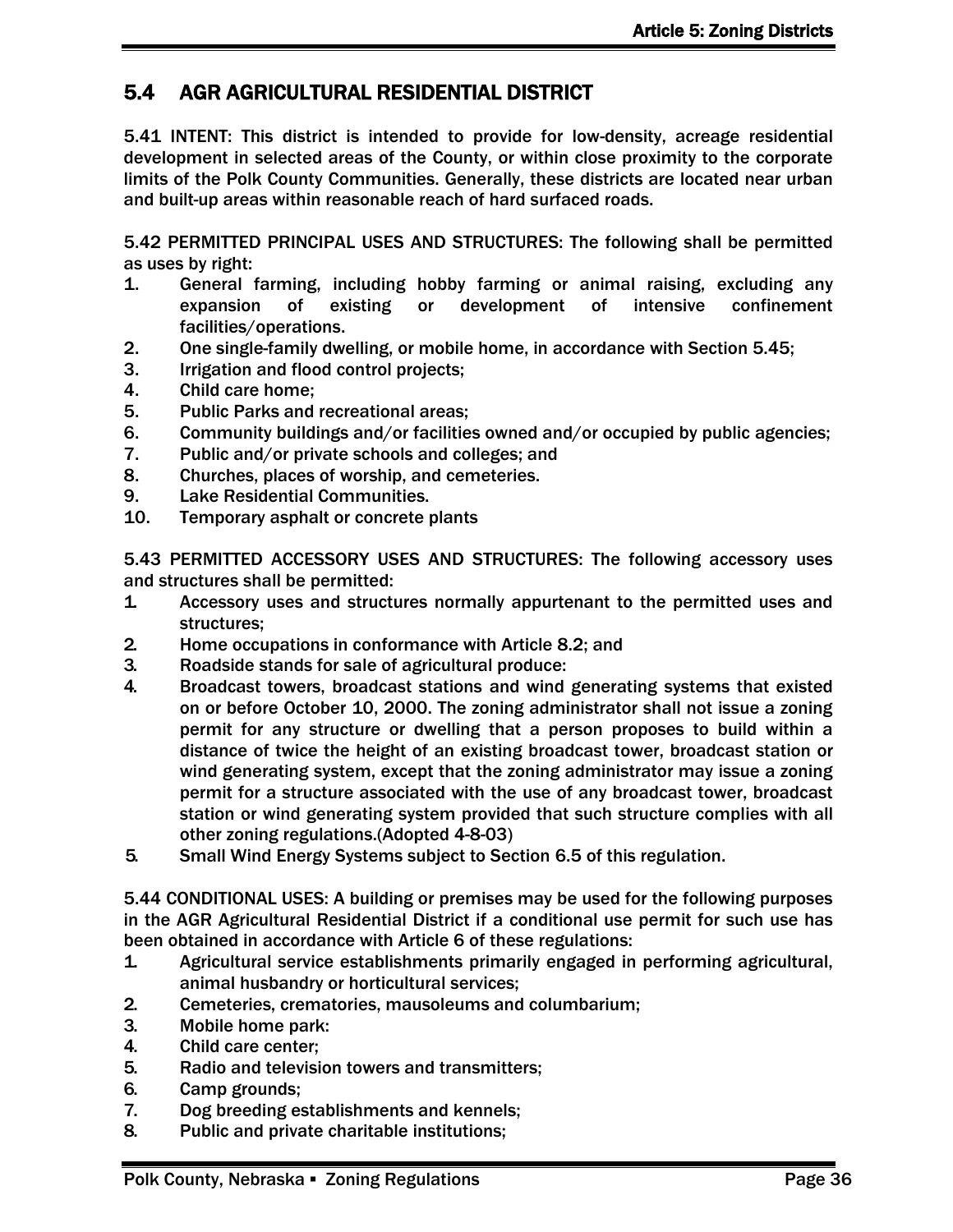- 9. Greenhouses and nurseries;
- 10. Animal clinics, animal hospitals and veterinarian services;
- 11. Mineral extraction, which shall include the following; oil wells, sand and gravel extraction and quarries.
- 12. Existing parcels of five (5) acres or more not previously subdivided as of October 10, 2000 can be subdivided into smaller parcels, in accordance with the State of Nebraska Department of Environmental Quality Title 124 and/or with a shared or "community" drinking water and/or sewage system, the minimum lot area may be reduced to 3/4 (three-quarter) acre.
- 13. Existing parcels of five (5) acres or more subdivided, as shown by a survey filed in the County Surveyor's Office of Polk County, Nebraska as of October 10, 2000, shall be permitted, with no minimum area required, in conformance with the following;
	- a. The subdivision is approved as a subdivision of record provided in the Subdivision Regulations of Polk County, Nebraska;
	- b. Each lot is serviced by a public sewer system.
- 14. Existing parcels of five acres or more, containing lakes with lots that were leased before the effective date of this regulation (October 10, 2000), may be subdivided into parcels with a minimum lot area of one-half acre  $(1/2$  acre) in conformance with the Nebraska Department of Environmental Quality Title 124 - Rules and Regulations;
	- a. The subdivision is approved as a subdivision of record provided in the Subdivision Regulations of Polk County, Nebraska.
- 5.45 SPECIAL REGULATIONS: Single family dwellings shall be in conformance with the following:
	- 1. All single family dwellings not owned by an intensive livestock confinement facility/operation must be located minimum distances from an existing intensive livestock confinement facility/operation, in conformance with Section 6.4;
	- 2. All single family dwellings shall have direct frontage on, or direct access to, an improved street or county road;
	- 3. The parcel of land upon which the single family dwelling is located must have access to a safe domestic water supply and sewage facilities. The residence must meet the standards and specifications established by the Nebraska State Departments of Health and Human Services and the Department of Environmental Quality.
- 5.46 PROHIBITED USES AND STRUCTURES: All other uses and structures which are not specifically permitted or not permissible as exceptions shall be prohibited from AG-R Agricultural Residential District.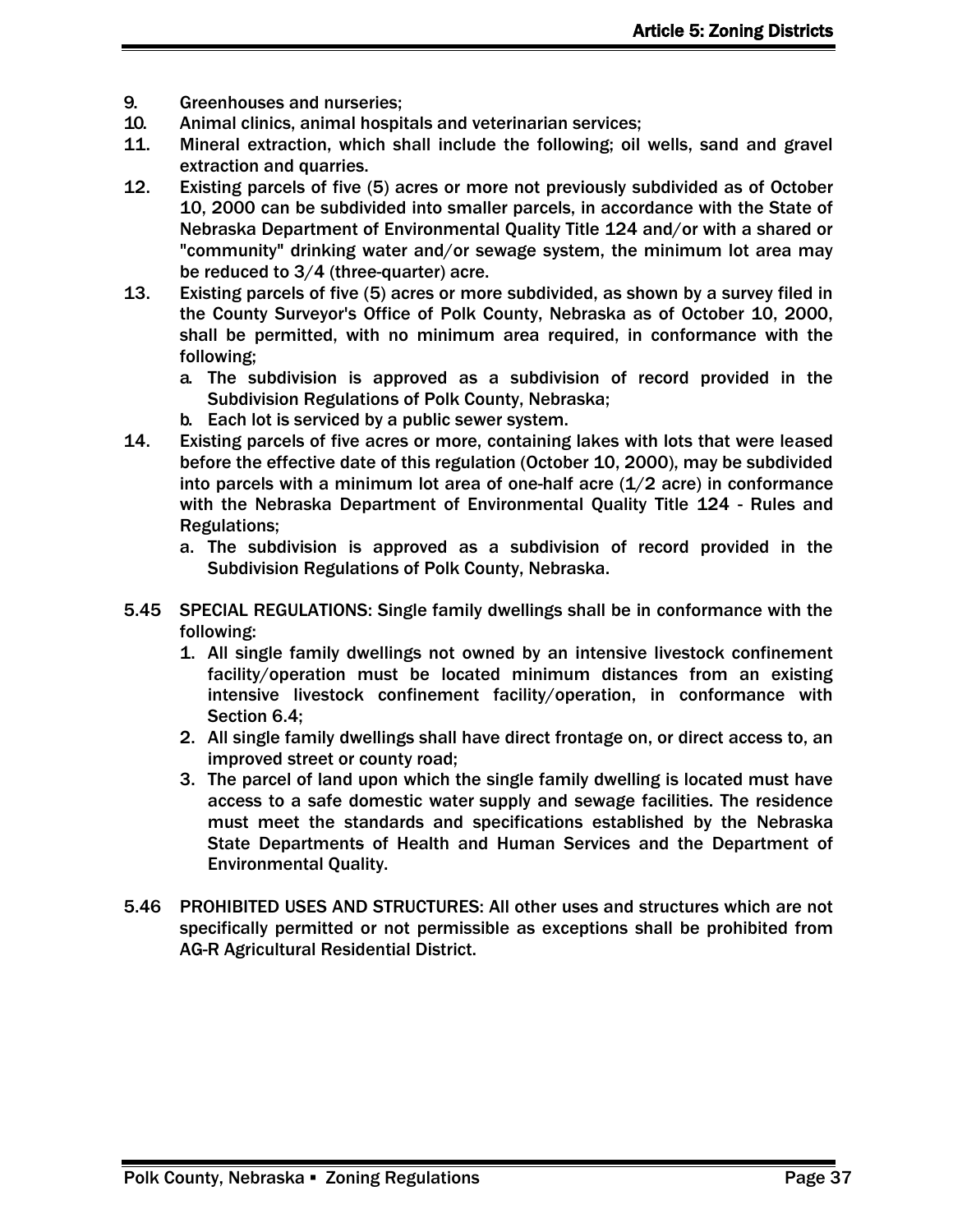#### 5.47 MINIMUM AREA AND YARD REQUIREMENTS:

| Lot Area:          | Five (5) acres                                                                    |
|--------------------|-----------------------------------------------------------------------------------|
| <b>Front Yard:</b> | There shall be a minimum front yard of not less than a depth of                   |
|                    | Twenty-Five (25) feet measured from the road right-of-way line.                   |
| <b>Rear Yard:</b>  | The minimum rear yard shall be fifteen (15) feet from the lot line.               |
| Side Yard:         | The minimum side yard shall be ten (10) feet from the lot line for a<br>dwelling. |
|                    | The minimum side yard shall be three (3) feet from the lot line for               |
|                    | any building other than a dwelling. (Sept. 18, 2012).                             |

- 5.48 MAXIMUM HEIGHT: Thirty-five (35) feet; however, non-residential structures shall have no height limitations.
- 5.49 PARKING REGULATONS: Parking shall be in conformance with the provisions of Article 7 of these regulations.
- 5.50 A change in the boundary between adjoining lands which does not create an additional lot or does not result in nonconformity of an existing lot shall not be considered a subdivision.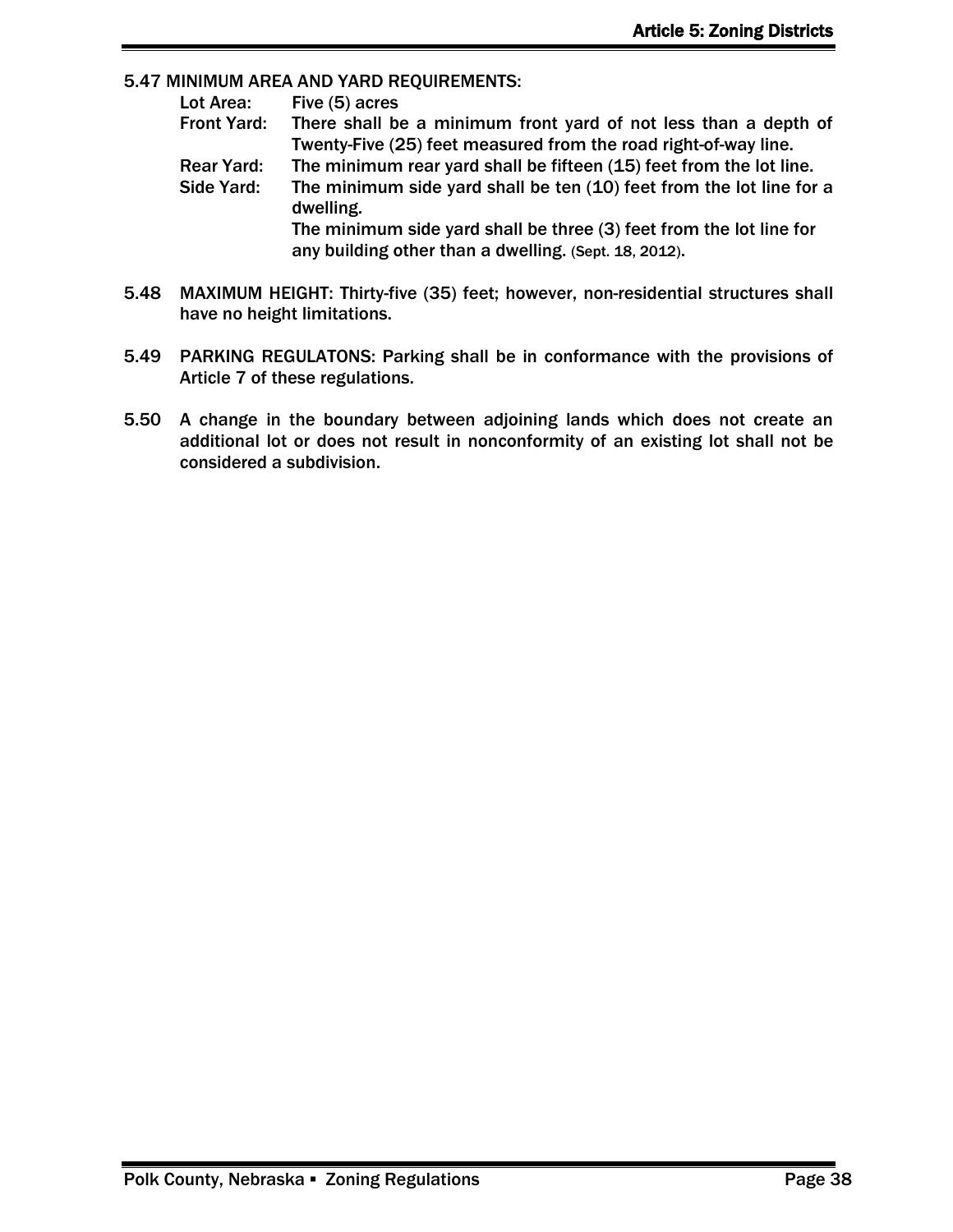# <span id="page-30-0"></span>5.5 HC HIGHWAY COMMERCIAL DISTRICT

5.51 INTENT: The HC Highway Commercial District is intended for the purpose of providing limited commercial services. Off-street parking is required in order to reduce adverse effects on adjacent properties.

- 5.52 PERMITTED PRINCIPAL USES AND STRUCTURES: The following shall be permitted as uses by right:
	- 1. Automobile wash facilities;
	- 2. Churches and other religious institutions;
	- 3. Construction sales and services;
	- 4. Convenience store or filling station;
	- 5. Detached banking facilities (ATM);
	- 6. Electric and telephone substations;
	- 7. Farm implement sales and services;
	- 8. Garden centers and nurseries;
	- 9. Irrigation equipment sales and services;
	- 10. Mini storage facilities;
	- 11. Motels, including accessory service uses, such as swimming pools, liquor stores and restaurants;
	- 12. Restaurants and cafes;
	- 13. Service stations;
	- 14. Stores or shops for sale of goods at retail;
	- 15. Transportation warehousing;
	- 16. Trucks and freight terminals;
	- 17. Utilities, including shops and offices; and
	- 18. Medical clinics
- 5.53 PERMITTED ACCESSORY USES AND STRUCTURES: The following accessory uses and structures shall be permitted:
	- 1. Accessory uses and structures normally appurtenant to the permitted uses and structures and to uses and structures permitted as conditional uses.
	- 2. Small Wind Energy Systems subject to Section 6.5 of this regulation.
- 5.54 CONDITIONAL USES: A building or premises may be used for the following purposes in the HC Highway Commercial District if a conditional use permit for such use has been obtained in accordance with Article 6 of these regulations.
	- 1. Private clubs and lodges;
	- 2. Facilities for the commercial storage or sale of fertilizer or toxic or flammable agriculture chemicals;
	- 3. Radio studios, transmitters and antenna;
	- 4. Recycling centers; and
	- 5. Single Family Homes
- 5.55 SCREENING REQUIREMENTS:
	- 1. Where a site adjoins or is located across an alley from the Residential District, a solid wall or fence or compact evergreen hedge six (6) feet in height may be required on the property line common to such districts, except in a required front yard.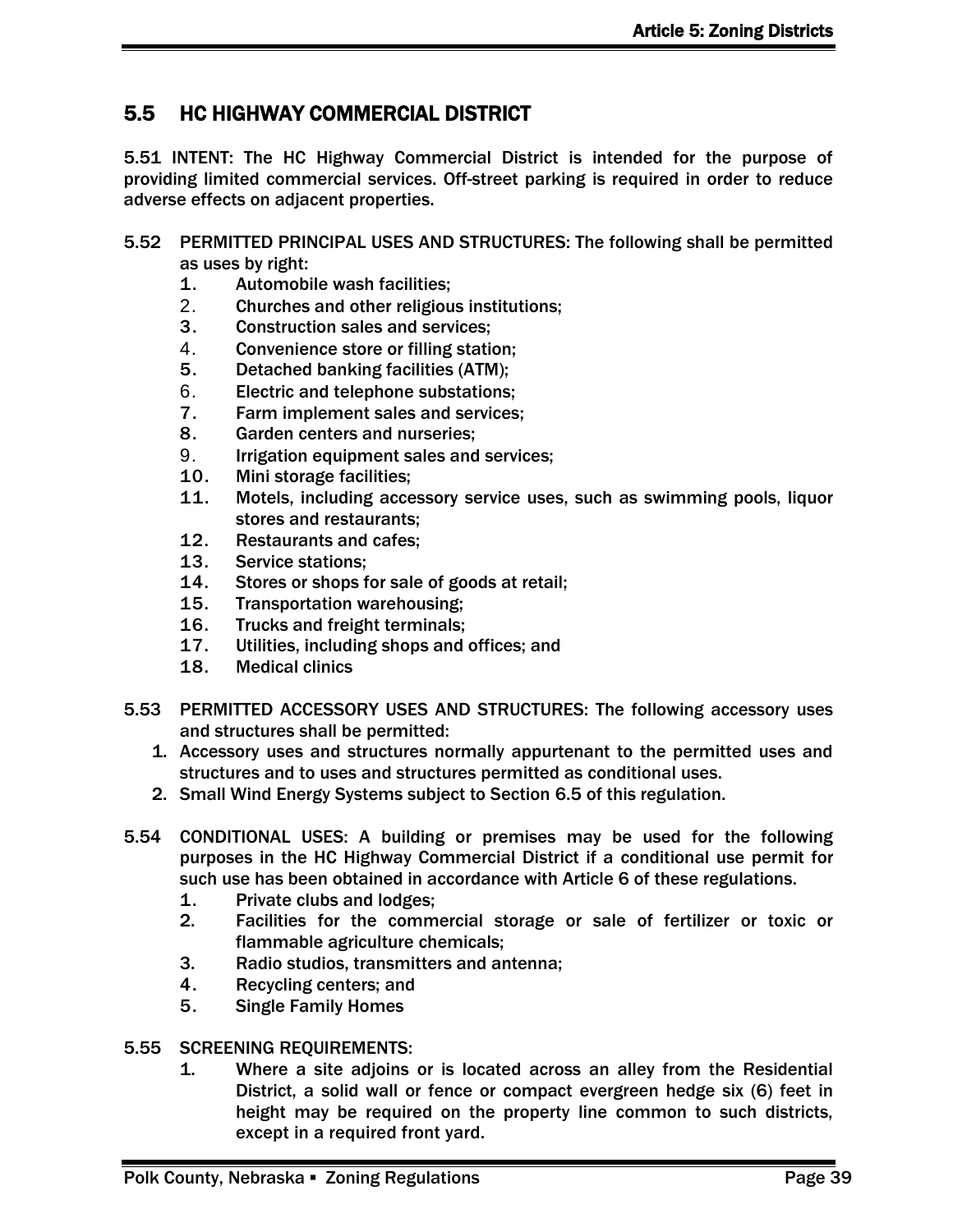- 2. Open storage of materials attendant to a permitted use or conditional permit use shall be permitted only within an area surrounded or screened by a solid wall or fence.
- 5.56 PROHIBITED USES: All other uses and structures which are not specifically permitted or permissible as conditional uses shall be prohibited from the HC Highway Commercial District.
- 5.57 HEIGHT AND AREAS REGULATIONS: The maximum height and minimum area regulations shall be as follows:

|                          | <b>Minimum</b><br><b>Lot Area</b><br>(sq. ft.) | Lot<br><b>Width</b><br>(feet) | <b>Required</b><br><b>Front Yard</b><br>(feet) | <b>Required</b><br><b>Side Yard</b><br>(feet) | Required<br><b>Rear Yard</b><br>(feet) | <b>Height</b><br>(feet) |
|--------------------------|------------------------------------------------|-------------------------------|------------------------------------------------|-----------------------------------------------|----------------------------------------|-------------------------|
|                          |                                                |                               |                                                |                                               |                                        |                         |
| Principal<br><b>Uses</b> | 7.500                                          | 50                            | 25                                             |                                               | 20                                     | 35                      |

- 5.58 PARKING REGULATIONS:
	- 1. Parking within the HC Highway Commercial District shall be in conformance with the provisions of Article 7 of these regulations.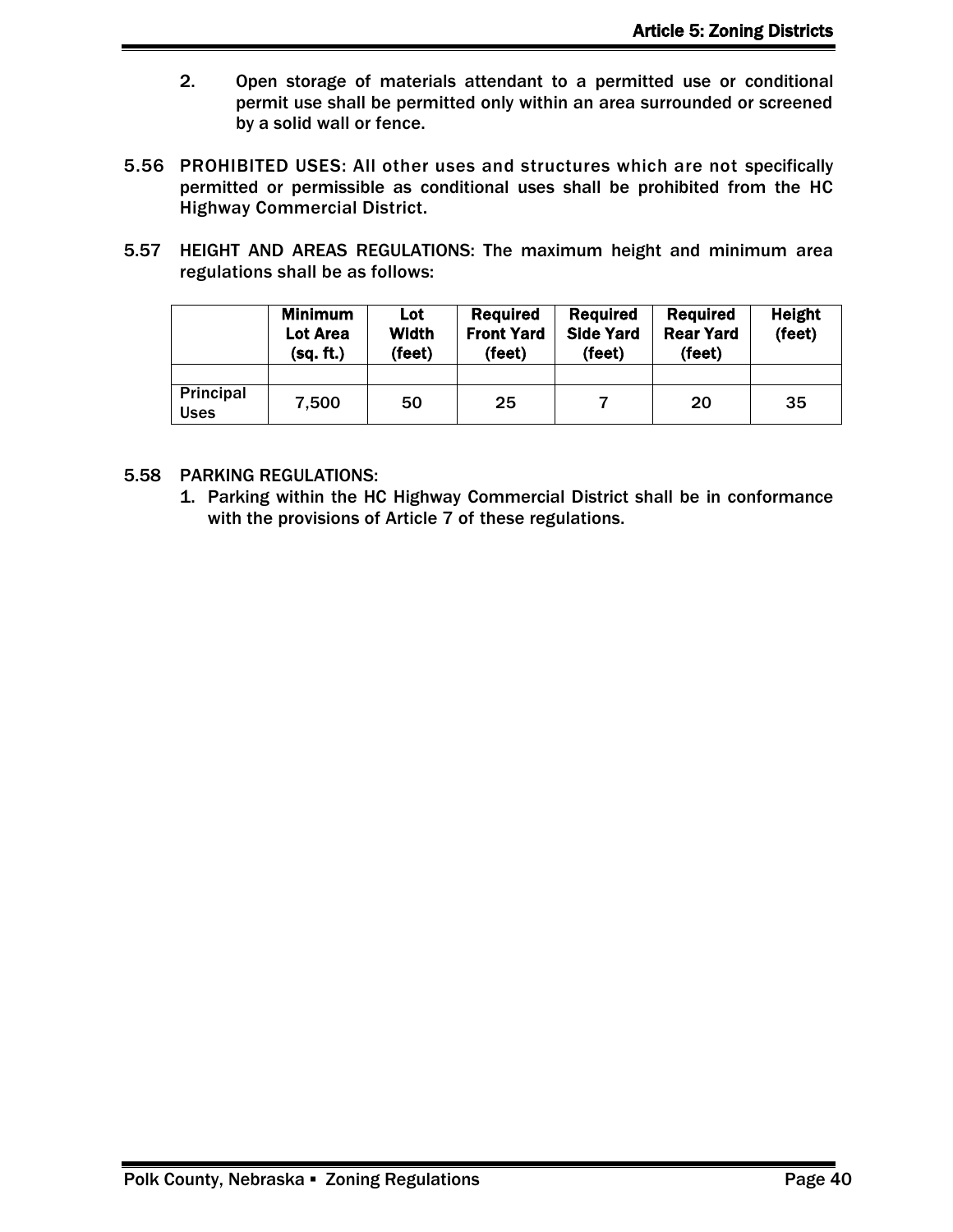# <span id="page-32-0"></span>5.6 I INDUSTRIAL DISTRICT

- 5.61 INTENT: This district is designed to provide for a wide range of light industrial and related uses.
- 5.62 PERMITTED PRINCIPAL USES AND STRUCTURES:
	- 1. Animal hospitals;
	- 2. Automobile sales and services;
	- 3. Automotive wash facilities;
	- 4. Bottling works;
	- 5. Building material sales and ready-mix concrete plants;
	- 6. Carpenter, cabinet, plumbing or sheet metal shops;
	- 7. Carpet and rug cleaning and repair services;
	- 8. Disinfecting and exterminating services;
	- 9. Dry cleaning, laundering and dyeing services;
	- 10. Dyeing and finishing of textiles;
	- 11. Educational and scientific research services;
	- 12. Electrical sales and services;
	- 13. Equipment rental and leasing services;
	- 14. Farm machinery and equipment retail;
	- 15. Farm supplies retail;
	- 16. Feeds, grains and hay retail;
	- 17. Food lockers and storage services;
	- 18. Freight forwarding services;
	- 19. Furniture repair and reupholster services;
	- 20. Fur trading services;
	- 21. Garden centers and nurseries;
	- 22. Gas utility maintenance yard;
	- 23. Light manufacturing operation;
	- 24. Landscape sales and services;
	- 25. Mobile and modular home sales and manufacturing;
	- 26. Newspaper publishing plants and commercial printing;
	- 27. Photoengraving;
	- 28. Photo finishing services;
	- 29. Public utility and public service uses;
	- 30. Radios, televisions, phonographs, recorders, tape players and other similar devices repair services;
	- 31. Service stations;
	- 32. Stores or shops for the sale of industry goods at retail;
	- 33. Telephone services;
	- 34. Transportation warehousing;
	- 35. Truck wash services;
	- 36. Veterinarian services;
	- 37. Warehousing and storage except for products of a highly explosive, combustible or volatile nature;
	- 38. Wholesale establishments except those which handle products of a highly explosive, combustible or volatile nature; and
	- 39. Mini-warehouse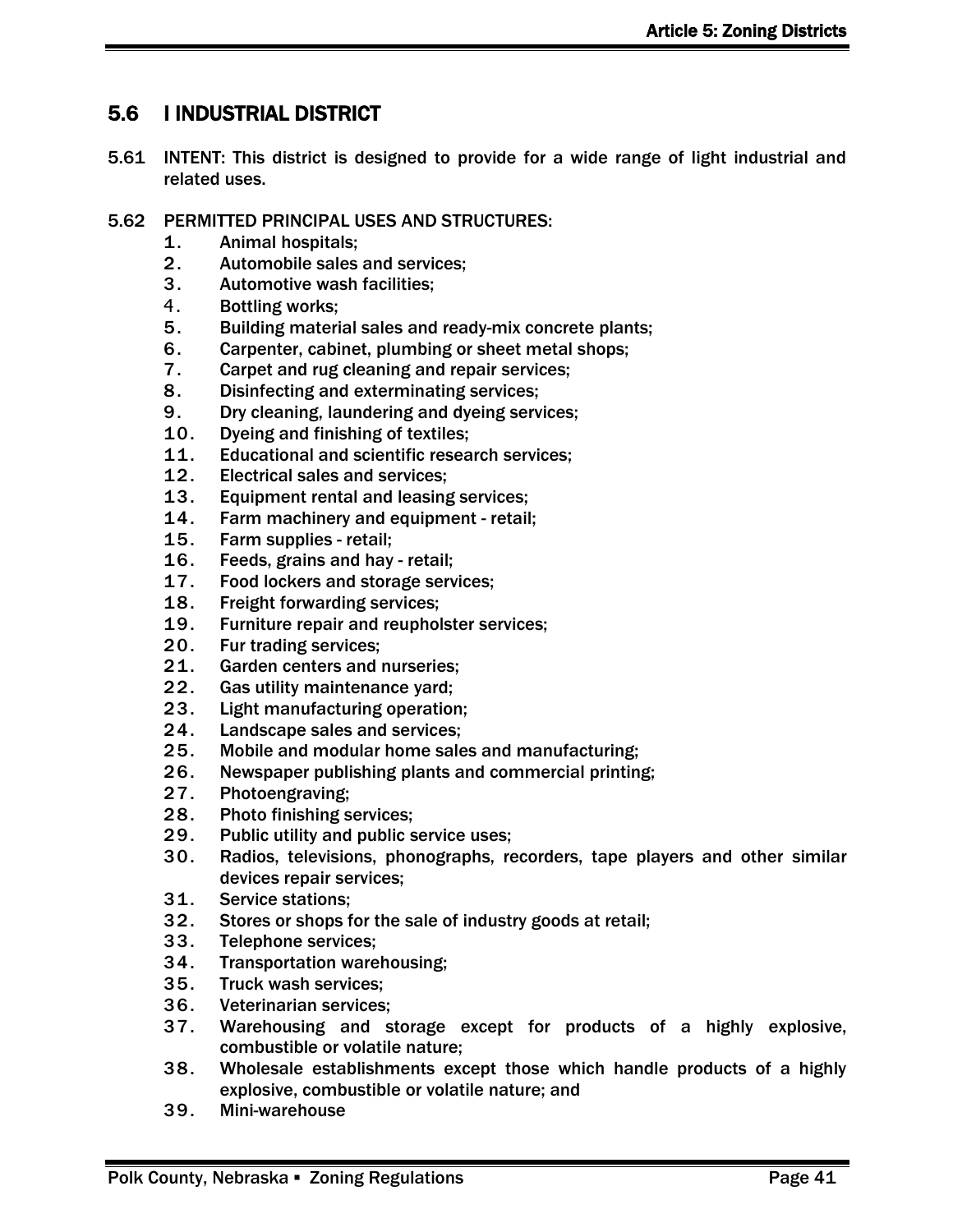- 5.63 PERMITTED ACCESSORY USES: Accessory uses and structures normally appurtenant to permitted uses and structures.
- 5.64 CONDITIONAL USES: A building or premises may be used for the following purposes in the I Industrial District if a conditional use permit for such use has been obtained in accordance with Article 6 of this Resolution.
	- 1. Salvage or junk yard in accordance with Section 6.3;
	- 2. Recycling center;
	- 3. Mineral extraction, which shall include the following: oil wells, sand and gravel extraction and strip mine operations and quarries;
	- 4. Airport;
	- 5. Agricultural processing or milling, such as but not limited to ethanol production facilities; and
	- 6. Manufacturing and basic industrial processing facilities not meeting the definition of Light Manufacturing.
- 5.65 PROHIBITED USES AND STRUCTURES: All other uses and structures which are not specifically permitted or not permissible as conditional uses shall be prohibited from the I Industrial District.
- 5.66 HEIGHT AND AREA REGULATIONS: The maximum height and minimum area regulations shall be as follows:

|                          | <b>Minimum</b><br>Lot Area<br>(sq. ft.) | Lot Width<br>(feet) | <b>Required</b><br><b>Front Yard</b><br>(feet) | <b>Required</b><br><b>Side Yard</b><br>(feet)            | <b>Required</b><br><b>Rear Yard</b><br>(feet) | <b>Height</b><br>(feet) |
|--------------------------|-----------------------------------------|---------------------|------------------------------------------------|----------------------------------------------------------|-----------------------------------------------|-------------------------|
| Principal<br><b>Uses</b> | <b>None</b>                             | 100                 | 25                                             | 0 or 10<br>when<br>abutting a<br>residential<br>district | 15                                            | <b>None</b>             |

5.67 PARKING REGULATIONS: Parking within the I Industrial District shall be in conformance with the provisions of Article 7 of this Resolution.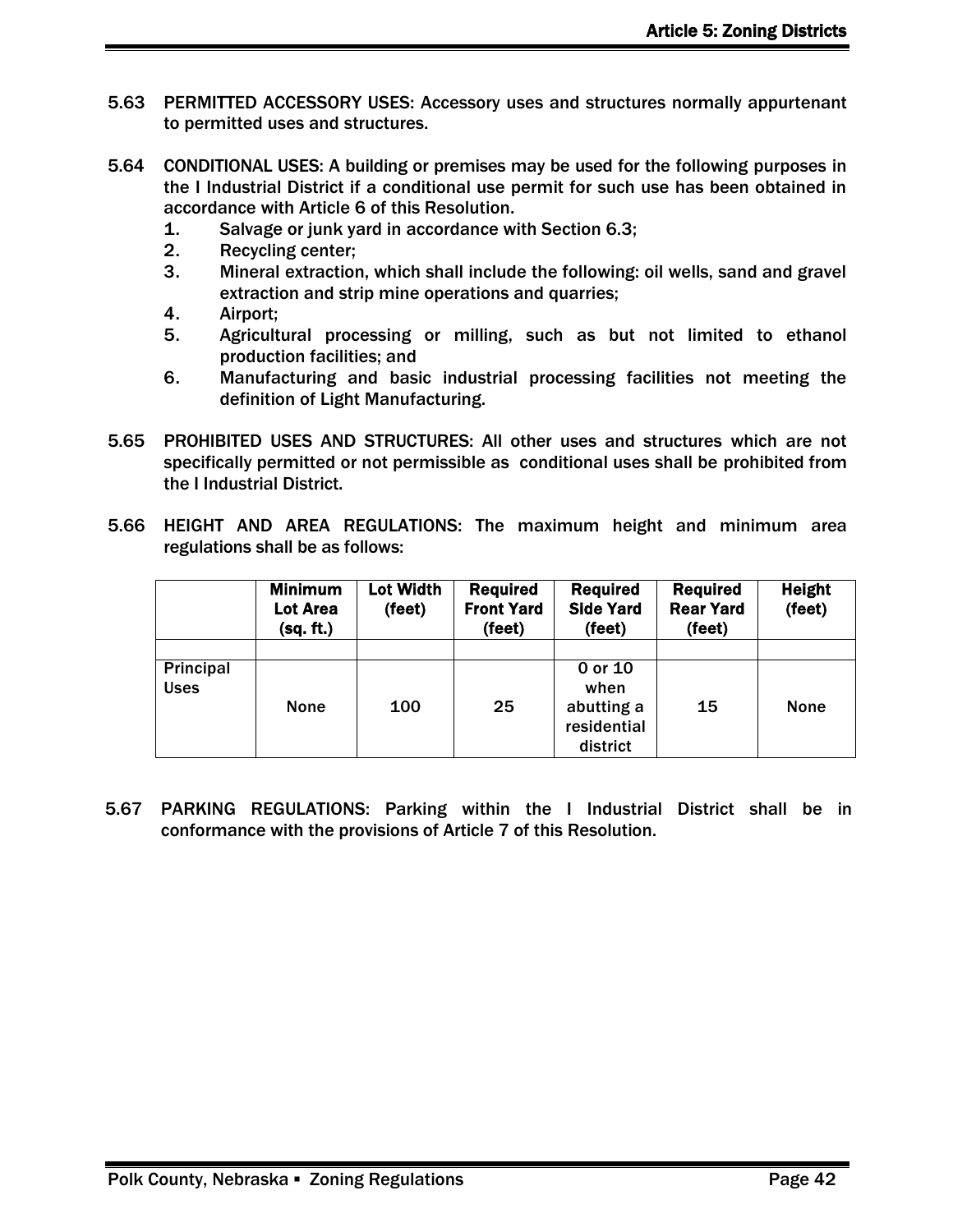# <span id="page-34-0"></span>ARTICLE 6: CONDITIONAL USE PERMIT

# <span id="page-34-1"></span>6.1 GENERAL

The County Board may authorize by conditional use permit after public hearing, any of the buildings or uses designated in this resolution as permitted conditional uses.

# <span id="page-34-2"></span>6.2 PROCEDURES

Such application shall be in writing, filed in the Office of the County Clerk, state the proposed location and use of the property, and such other relevant matters as may be requested by the County Board. Upon receipt of such application, the Zoning Administrator shall forward the application to the Planning Commission for its recommendation. Upon hearing, the Planning Commission shall forward its recommendation to the County Board, within thirty (30) days. Upon hearing, the County Board may allow or deny the application in whole or in part, or prescribe conditions for such use of the property. No conditional use permit shall become effective until after separate public hearings are held by both the Planning Commission and the County Board in relation thereto, at which parties in interest and citizens shall have an opportunity to be heard. Notice of the purpose, time, and place of such hearing shall be given by publication thereof in a paper of general circulation in the County and in the local newspaper of any county/village/city which has territory within three miles of the property affected by such action of the County Board, one time at least ten days prior to such hearing. (Ref. 23-164 R.S. Neb.).

A notice of the purpose, time, and place of the hearing shall be given in writing to the Chairperson of any municipality, county, or joint Planning Commission which has jurisdiction over land within three miles of the property affected by such action. In the absence of a Planning Commission, such notice shall be given to the clerks of units of local government having jurisdiction over land within three miles of the property affected by such action. A written notice of such hearing shall be distributed to record title owners of property located within one hundred (100) feet of the property line of the property requesting the conditional use permit in incorporated areas and within one  $(1)$  mile of the property line of the property requesting the conditional use permit in unincorporated areas. Applicant shall present the Zoning Administrator with a property list certified by a registered abstractor of the record title holders within said one hundred (100) feet in incorporated areas and within one (1) mile in unincorporated areas, together with a list of the current address of all owners of record.

Except as otherwise provided herein, no conditional use permit shall be granted by the County Board, without an affirmative vote of a majority of all members of the County Board and providing the proposed use is found to comply with the following guidelines:

- 1. Be compatible with and similar to the use permitted in the district, and
- 2. Not be a matter which should require re-zoning of the property, and
- 3. Not be detrimental to adjacent property, and
- 4. Not tend to depreciate the value of the surrounding structures or property, and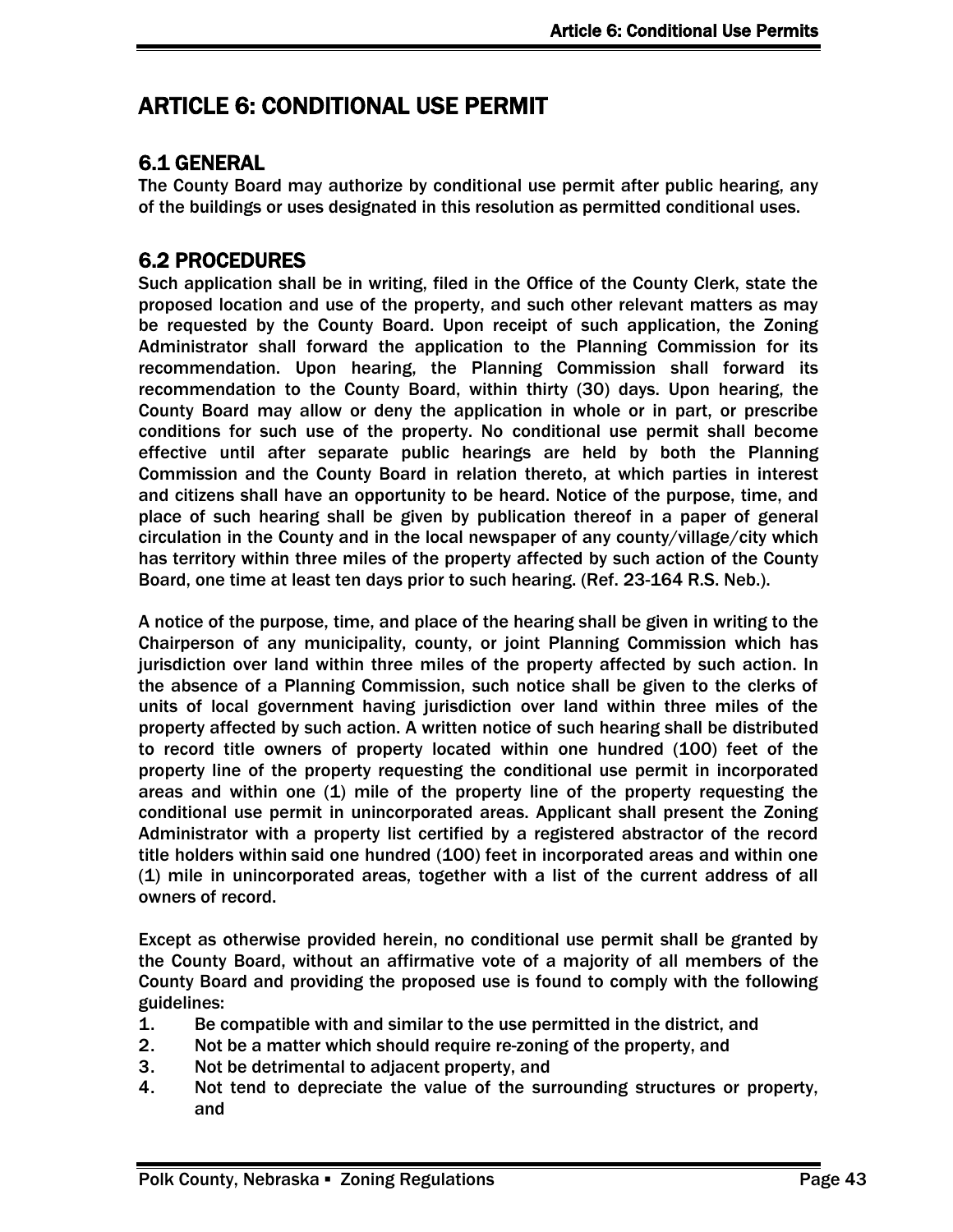- 5. Be compatible with the stated intended use of the district, and
- 6. Not change the character of the district, and
- 7. Be in accordance with the Comprehensive Plan.

In case of protest against such conditional use permit, signed by the owners of twenty percent (20%) or more either of the area of the lots included in such proposed change, or of those immediately adjacent on the side and in the rear thereof extending one hundred (100) feet, therefrom, and of those directly opposite thereto extending one hundred (100) feet from the street frontage of such opposite lots, such conditional use permit shall not become effective except by the favorable vote of two-thirds of all members of the County Board.

### <span id="page-35-0"></span>6.3 SALVAGE OR JUNK YARD

Salvage or junk yard operations and related facilities shall only be allowed by conditional use permit in the AG and I Zoning Districts under the following conditions:

- 1. Located on a tract of land at least one (1) mile from a residential or agricultural farm residence.
- 2. The operation shall be conducted wholly within a noncombustible building or within an area completely surrounded on all sides by a visual obscuring fence, wall or hedge. The fence, wall or hedge shall be of uniform height (at least eight (8) feet high) and uniform texture and color shall be so maintained by the proprietor as to insure maximum safety to the public and preserve the general welfare of the neighborhood. The fence, wall or hedge shall be installed in such a manner as to retain all scrap, junk or other material within the yard and no scrap, junk or other material shall protrude above the fence.
- 3. No junk shall be loaded, unloaded or otherwise placed, either temporarily or permanently, outside the enclosed building, hedge fence or wall, or within the public right-of-way.
- 4. Any other requirement deemed appropriate and necessary by the County Board for the protection of the general health and welfare.
- 5. Conditional use permits granted under this section may be subject to annual review and renewal by the County Board.

In making any decision granting a conditional use permit, the County Board shall impose such restrictions, terms, time limitations, landscaping, improvement of offstreet parking lots, and other appropriate safeguards as required to protect adjoining property.

### <span id="page-35-1"></span>6.4 INTENSIVE LIVESTOCK FACILITIES/OPERATIONS

Intensive livestock facilities/operations shall only be allowed by conditional use permit in the AG-1, AG-2 and RC Agricultural Districts under the following conditions:

1. Any new or expanding intensive livestock facilities/operations, as defined, shall either be: (1) a minimum distance from any residence, commercial or industrial facility, or church, school or any other facility operated and/or utilized by the general public other than the residence of the confinement facilities/operations owner and/or operator, or (2) have signed letters of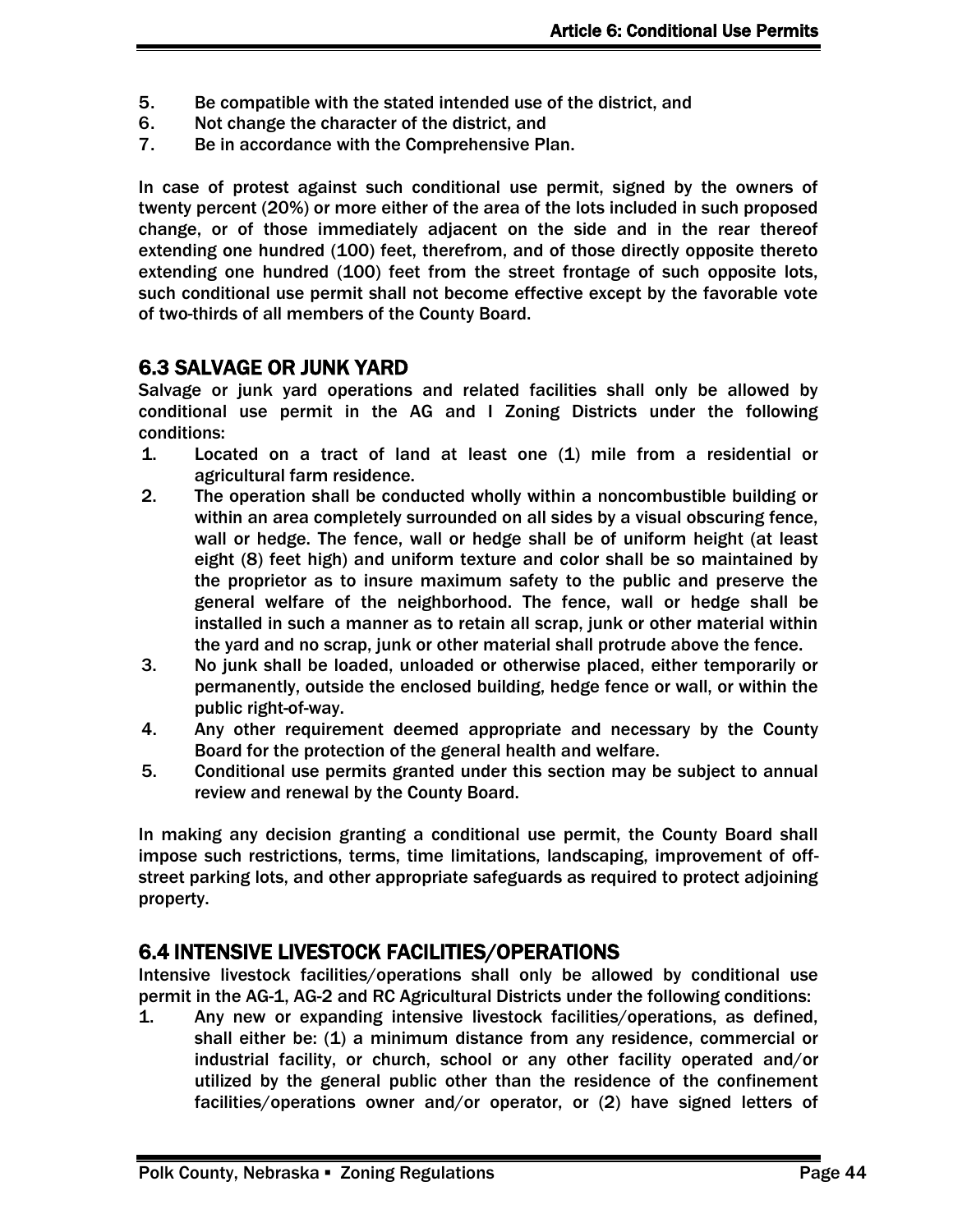agreement from adjacent property owners supporting the proposed expansion or development of new intensive livestock facilities/operations.

Expansion of an existing intensive livestock facility/operation is defined as such when capacity of the facility is increased to the point where the total animal units is defined as a larger class. See minimum distance requirements in the following table.

| <b>MINIMUM DISTANCE REQUIREMENTS</b>                                             |                           |                    |                     |                    |            |
|----------------------------------------------------------------------------------|---------------------------|--------------------|---------------------|--------------------|------------|
|                                                                                  | A                         | В                  | C                   | D                  | Е          |
| Animal<br><b>Total</b><br><b>Units</b><br><b>Allowed</b><br>(see<br>definitions) | 1 to 300                  | 301 to<br>1,000    | $1,001$ to<br>5,000 | 5,001 to<br>10,000 | $10,001+$  |
| <b>Minimum</b><br><b>Distance</b><br>Required                                    | No Minimum<br>Requirement | $\frac{1}{4}$ Mile | $3/8$ Mile          | $\frac{1}{2}$ Mile | $3/4$ Mile |

- 2. A management plan for the facility, acceptable to the Nebraska Department of Environmental quality and the Polk County Board, which provides for the proper disposal of animal waste in a manner as not to contaminate ground water or any stream, creek or river and minimized odor.
- 3. Any other requirement deemed appropriate and necessary by the County Board for the protection of the general health and welfare.
- 4. Conditional use permits granted under this section shall be subject to review by the County Board.

### <span id="page-36-0"></span>6.5 SMALL WIND ENERGY SYSTEMS

1. Purpose:

It is the purpose of this regulation to promote the safe, effective and efficient use of small wind energy systems installed to reduce the on-site consumption of utility supplied electricity.

2. Definitions

The following are defined for the specific use of this section.

Rotor Diameter shall mean the diameter of the circle described by the moving rotor blades.

Small Wind Energy System shall mean a wind energy conversion system consisting of a wind turbine, a tower, and associated control or conversion electronics, which has a rated capacity of not more than 100 kW and which is intended to primarily reduce on-site consumption of utility power.

**Structurally mounted System** shall mean a Small Wind Energy System that is designed to be mounted on a building including residential dwellings.

Tower Height shall mean the highest point, above ground level, reached by a rotor tip or any other part of the Wind Energy Conversion System.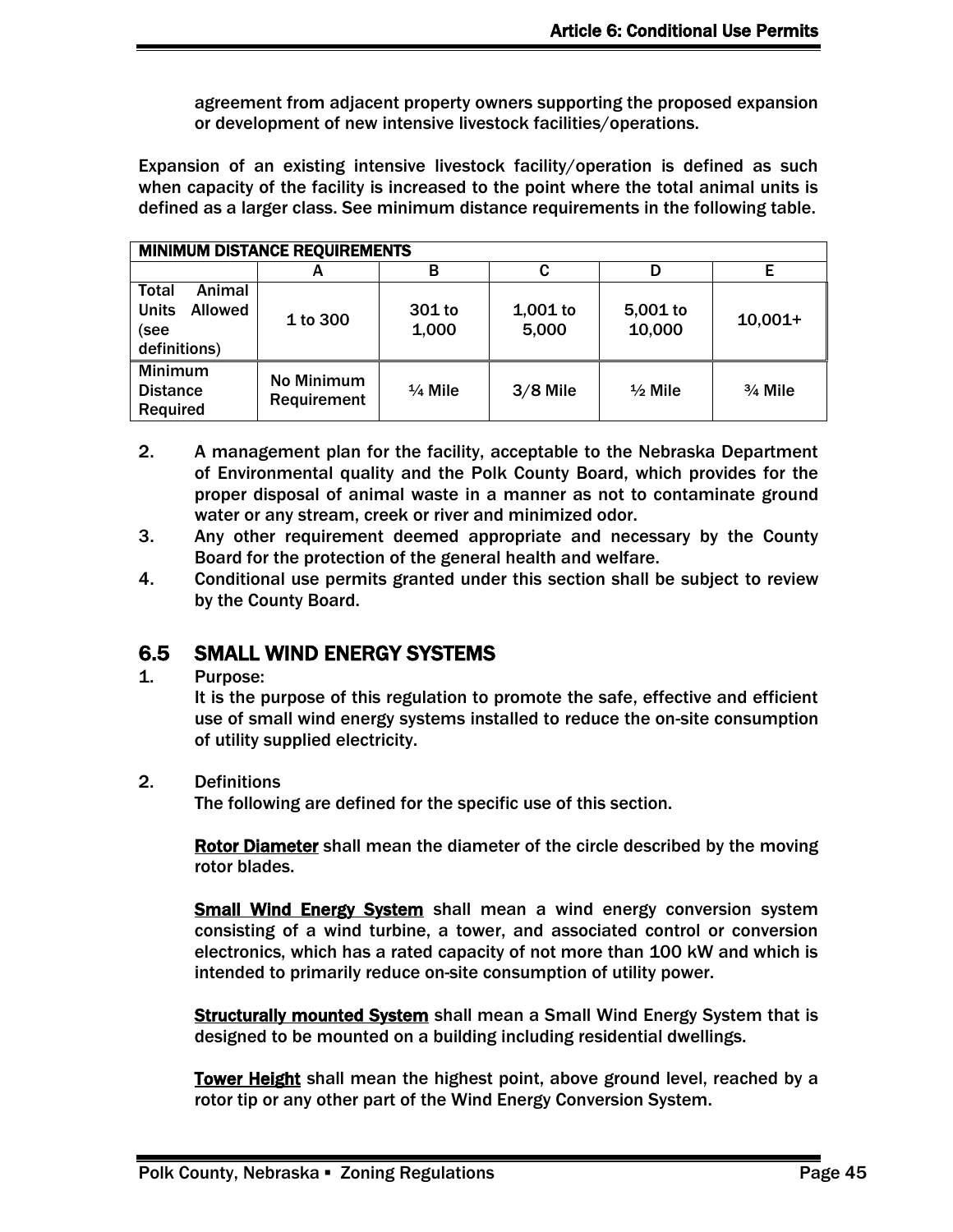#### 3. Requirements

Certain requirements as set forth below shall be met:

- A. Tower Height
	- i. For property sizes less than one acre the tower height shall be limited to 80 feet.
	- ii. For property sizes of one acre or more, there is no limitation on tower height, except as imposed by FAA regulations.
- B. Setbacks

No part of the wind system structure, including guy-wire anchors, may extend closer than accessory building setbacks of the appropriate zoning district to the property lines of the installation site.

|                                                                                                                               | <b>Wind Turbine -</b><br><b>Non Commercial</b> | <b>Meteorological Towers</b> |
|-------------------------------------------------------------------------------------------------------------------------------|------------------------------------------------|------------------------------|
| <b>Property Lines</b>                                                                                                         | One times the total height                     | One times the total height   |
| <b>Neighboring Dwelling Units*</b>                                                                                            | One times the total height                     | One times the total height   |
| Road Rights-of-Way**                                                                                                          | One times the total height                     | One times the total height   |
| <b>Other Rights-of-Way</b>                                                                                                    | One times the total height                     | One times the total height   |
| <b>Public Conservation Lands</b><br><b>including Wildlife Management</b><br><b>Areas and State Recreation</b><br><b>Areas</b> | Applicable building setback                    | 600 feet                     |
| Wetlands, USFW Types III, IV,<br>and V                                                                                        | <b>NA</b>                                      | 600 feet                     |
| Other structures not on the<br>applicant's site                                                                               | <b>NA</b>                                      | One times the total height   |
| <b>River Bluffs of over 15 feet</b>                                                                                           |                                                | One times the total height   |

C. Noise

- i. Small wind energy systems shall not produce a noise level that exceeds 60 dBA, as measured at the closest neighboring inhabited dwelling unit based upon pre-construction modeling.
- ii. The noise level may be exceeded during short term events such as utility outages and/or severe wind storms.
- D. Approved Wind Turbines

Small wind turbines must have been approved under the Emerging Technologies program of the California Energy Commission or any other small wind certification program recognized by the American Wind Energy Association.

E. Compliance with FAA Regulations

Small wind energy systems must comply with applicable FAA regulations, including any necessary approvals for installations close to airports.

- F. Compliance with National Electrical Code
	- i. Permit applications for small wind energy systems shall be accompanied by a line drawing of the electrical components in sufficient detail to allow for a determination that the manner of installation conforms to the National Electrical Code.
	- ii. The applicant shall supply this analysis based upon manufacturer data.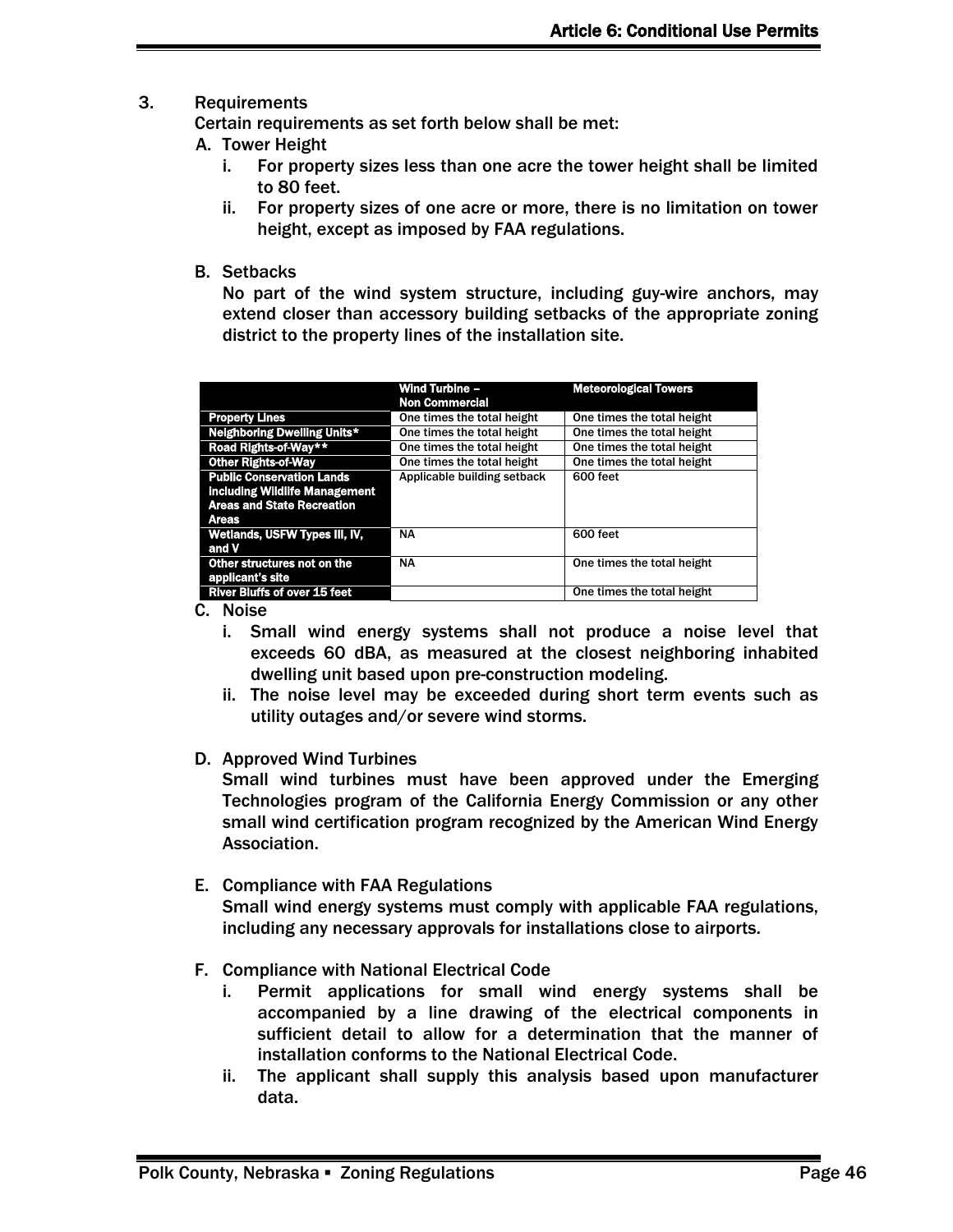- G. Utility Notification
	- i. No small wind energy system shall be installed until evidence has been given that the utility company has been informed of the customer's intent to install an interconnected customer-owned generator,
	- ii. Off-grid systems shall be exempt from this requirement.
- H. Structurally Mounted Systems
	- i. No small wind energy system shall be structurally mounted onto any structure unless a structural engineer verifies the structure is capable of holding the small wind energy system.
	- ii. No small wind energy system shall be structurally mounted unless the applicant can shows that manufacturer's design has been approved for such an application.

### <span id="page-38-0"></span>6.6 COMMERCIAL/UTILITY GRADE WIND ENERGY SYSTEMS

1. Purpose

It is the purpose of this regulation to promote the safe, effective and efficient use of commercial/utility grade wind energy systems within Polk County.

2. Definitions

The following are defined for the specific use of this section.

Aggregate Project shall mean projects that are developed and operated in a coordinated fashion, but which have multiple entities separately owning one or more of the individual WECS within the larger project. Associated infrastructure such as power lines and transformers that service the facility may be owned by a separate entity but are also part of the aggregated project.

Commercial WECS shall mean a wind energy conversion system of equal to or greater than 100 kW in total name plate generating capacity.

Fall Zone shall mean the area, defined as the furthest distance from the tower base, in which a guyed tower will collapse in the event of a structural failure. This area is less than the total height of the structure.

Meteorological Tower: A tower which is erected primarily to measure wind speed and directions plus other data relevant to siting a Wind Energy Conversion System. Meteorological towers do not include towers and equipment used by airports, the Nebraska Department of Roads, or other applications to monitor weather conditions.

Rotor Diameter shall mean the diameter of the circle described by the moving rotor blades.

Total Height shall mean the highest point, above ground level, reached by a rotor tip or any other part of the Wind Energy Conversion System.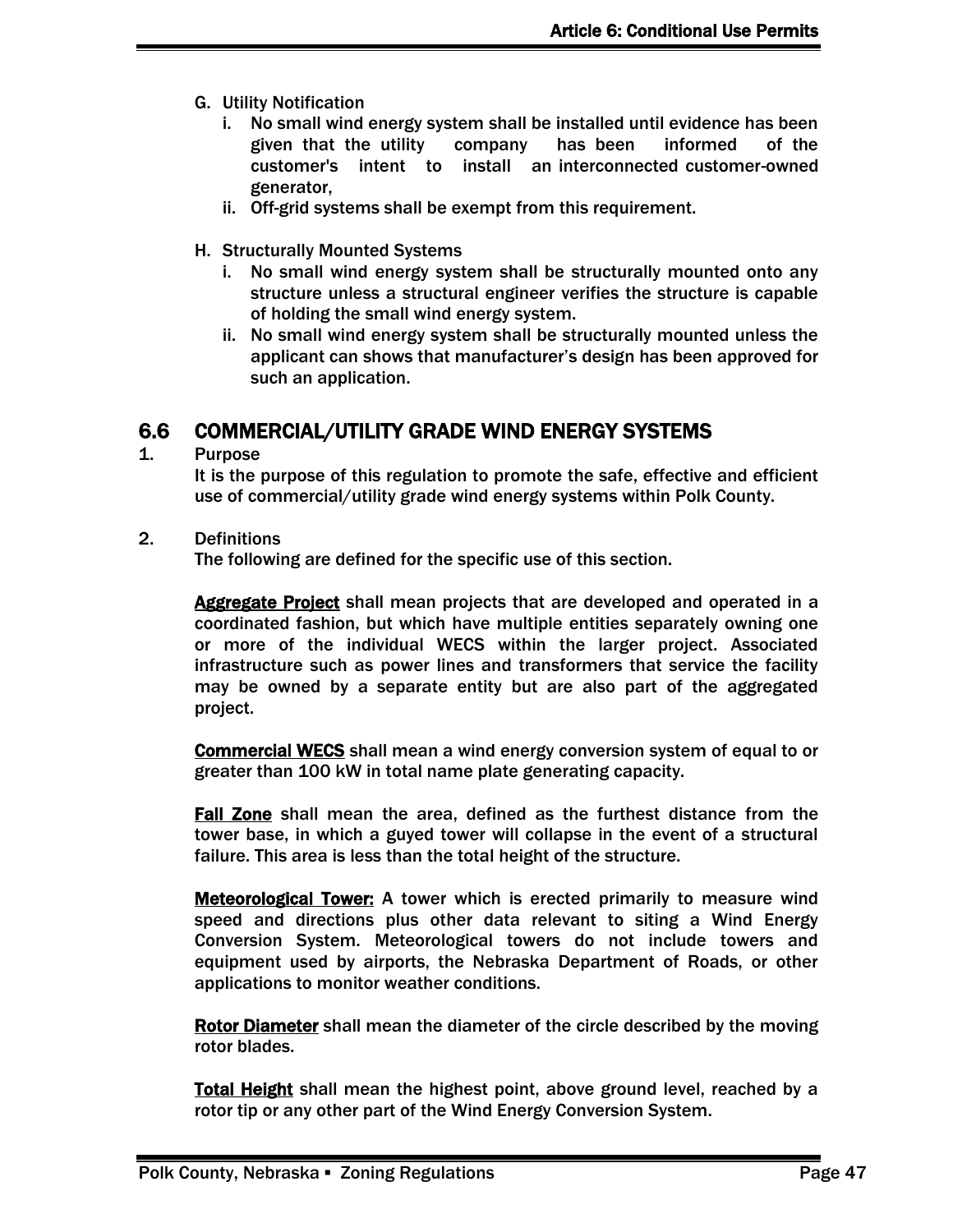Tower shall mean the vertical structures that support the electrical, rotor blades, or meteorological equipment.

Tower Height shall mean the height above grade of the hub portion of the tower, excluding the wind turbine itself.

Wind Energy Conservation System: An electrical generating facility comprised of one or more wind turbines and accessory facilities, including but not limited to: power lines, transformers, substations and meteorological towers that operate by converting the kinetic energy of wind into electrical energy. The energy may be used on-site or distributed into the electrical grid

Wind Turbines: Any piece of electrical generating equipment that converts the kinetic energy of blowing wind into electrical energy using airfoils or similar devices to capture the wind.

3. Requirements

Commercial/Utility Grade wind energy systems shall be permitted as a Conditional Use within the noted districts. Permanent Meteorological towers shall be considered part of the system. Temporary meteorological towers may be permitted by a Zoning (Building) Permit and limited to two years or less. The following requirements and information shall be met and supplied:

- A. The name(s) of project applicant.
- B. The name of the project owner.
- C. The legal description and address of the project.
- D. A description of the project of the project including; Number, type, name plate generating capacity, tower height, rotor diameter, and total height of all wind turbines and means of interconnecting with the feeder lines.
- E. Site layout, including the location of property lines, wind turbines, electrical grid, and all related accessory structures. This site layout shall include distances and be drawn to scale.
- F. Engineer's certification.
- G. Documentation of land ownership or legal control of the property.
- H. Proof of Liability Insurance for each turbine.
- I. The latitude and longitude of individual wind turbines.
- J. A USGS topographical map, or map with similar data, of the property and surrounding area, including any other Wind Energy Conversion System not owned by the applicant, within 10 rotor distances of the proposed Wind Energy Conversion System.
- K. Location of wetlands, scenic, and natural areas (including bluffs) within 1,320 feet of the proposed Wind Energy Conversion System.
- L. An Acoustical Analysis that certifies that the noise requirements within this regulation can be met.
- M. FAA permit
- N. Location of all known Communication Towers within two miles of the proposed Wind Energy Conversion System.
- O. Decommissioning Plan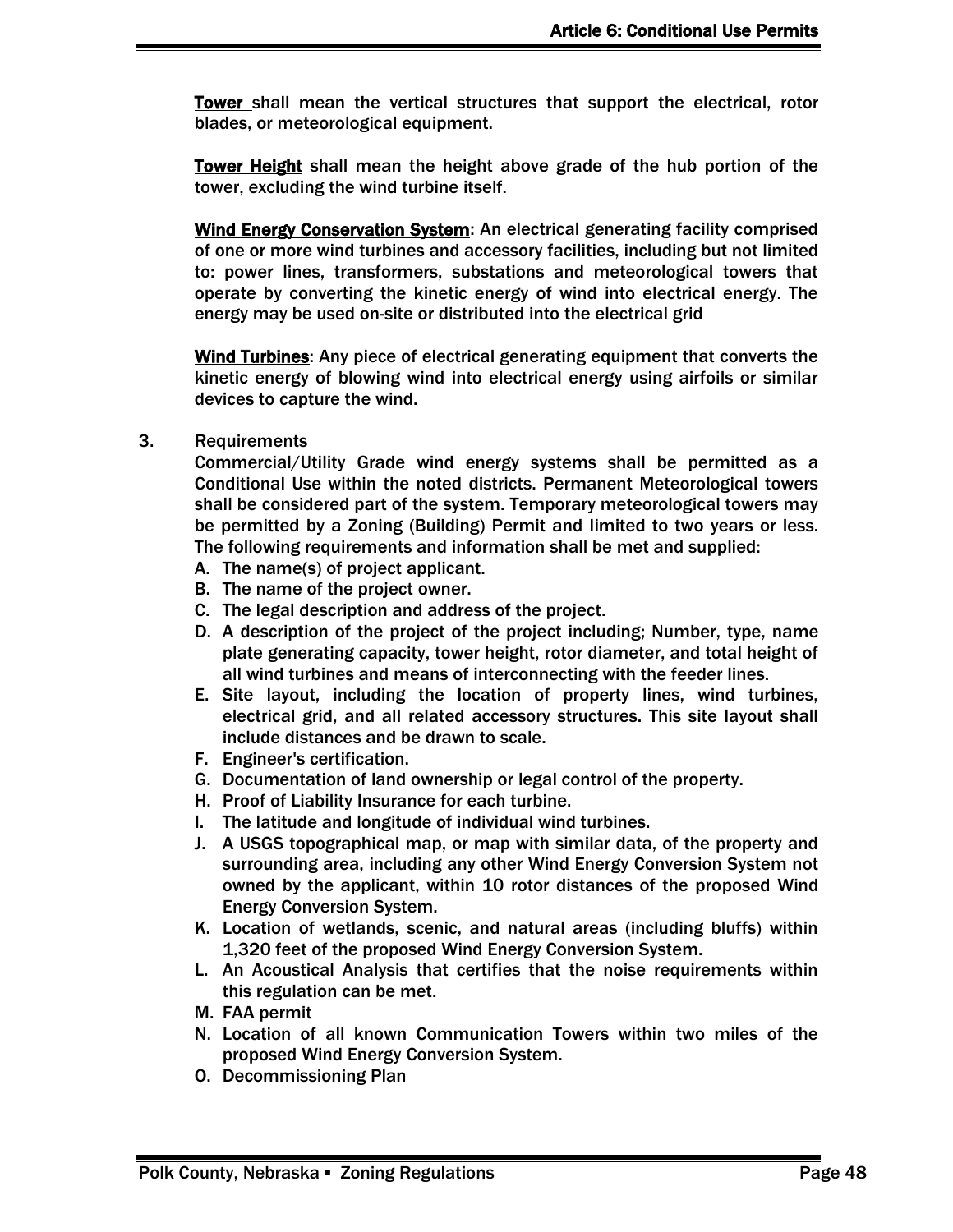- P. Description of potential impacts on nearby Wind Energy Conversion Systems and wind resources on adjacent properties not owned by the applicant.
- 4. Aggregated Projects
	- A. Aggregated projects may jointly submit a single application and be reviewed under joint proceedings, including notices, public hearings, reviews and as appropriate approvals.
	- B. Permits may be issued and recorded separately.
	- C. Joint projects will be assessed fees as one project.
	- D. Setbacks to property lines, not road rights-of way, may be less when adjoining property owners are within the same aggregate project, unless an impact easement is granted by an adjacent property owner.
- 5. Setbacks

All towers shall adhere to the setbacks as measured from the hub established in the following table:

|                                                     | WECS<br><b>Wind Turbine -</b><br><b>Commercial/Utility WECS</b> | <b>Meteorological Towers</b> |
|-----------------------------------------------------|-----------------------------------------------------------------|------------------------------|
| <b>Property Lines</b>                               | Diameter plus applicable<br>building setback; however,          | One times the total height   |
|                                                     | setback may be less when two                                    |                              |
|                                                     | adjoining property owners are<br>within the aggregate project.  |                              |
| <b>Right angle corner property lines</b>            | 2.000 feet                                                      | One times the total height   |
| <b>Neighboring Dwelling Units*</b>                  | One times the total height                                      | One times the total height   |
| Road Rights-of-Way**                                | One times the total height                                      | One times the total height   |
| <b>Other Rights-of-Way</b>                          | One times the total height                                      | One times the total height   |
| <b>Public Conservation Lands including Wildlife</b> | 600 ft. or a distance                                           | 600 ft. or a distance        |
| <b>Management Areas and State Recreation</b>        | established by any state or                                     | established by any state or  |
| Areas                                               | Federal agency.                                                 | Federal agency.              |
| Wetlands, USFW Types III, IV, and V                 | 600 ft. or a distance                                           | 600 ft. or a distance        |
|                                                     | established by any state or                                     | established by any state or  |
|                                                     | Federal agency.                                                 | Federal agency.              |
| Other structures not on the applicant's site        | One times the total height                                      | One times the total height   |
| <b>River Bluffs of over 15 feet</b>                 | One times the total height                                      |                              |

The setback for dwelling units shall be reciprocal in that no dwelling unit shall be constructed within the same distance required for a commercial/utility Wind Energy Conversion System.

\*\* The setback shall be measured from any future Rights-of-Way if a planned change or expanded right-of-way is known.

6. Special Safety and Design Standards

All towers shall adhere to the following safety and design standards:

- A. Clearance of rotor blades or airfoils must maintain a minimum of 12 feet of clearance between their lowest point and the ground.
- B. All Commercial/Utility WECS shall have a sign or signs posted on the tower, transformer and substation, warning of high voltage. Other signs shall be posted at the entrance to the site with the 911 address and emergency contact information.
- C. All wind turbines, which are a part of a commercial/utility WECS, shall be installed with a tubular, monopole type tower.
- D. Consideration shall be given to painted aviation warnings on all towers less than 200 feet.
- E. *Color and finish*

All wind turbines and towers that are part of a commercial/utility WECS shall be white, grey, or another non-obtrusive color. Blades may be black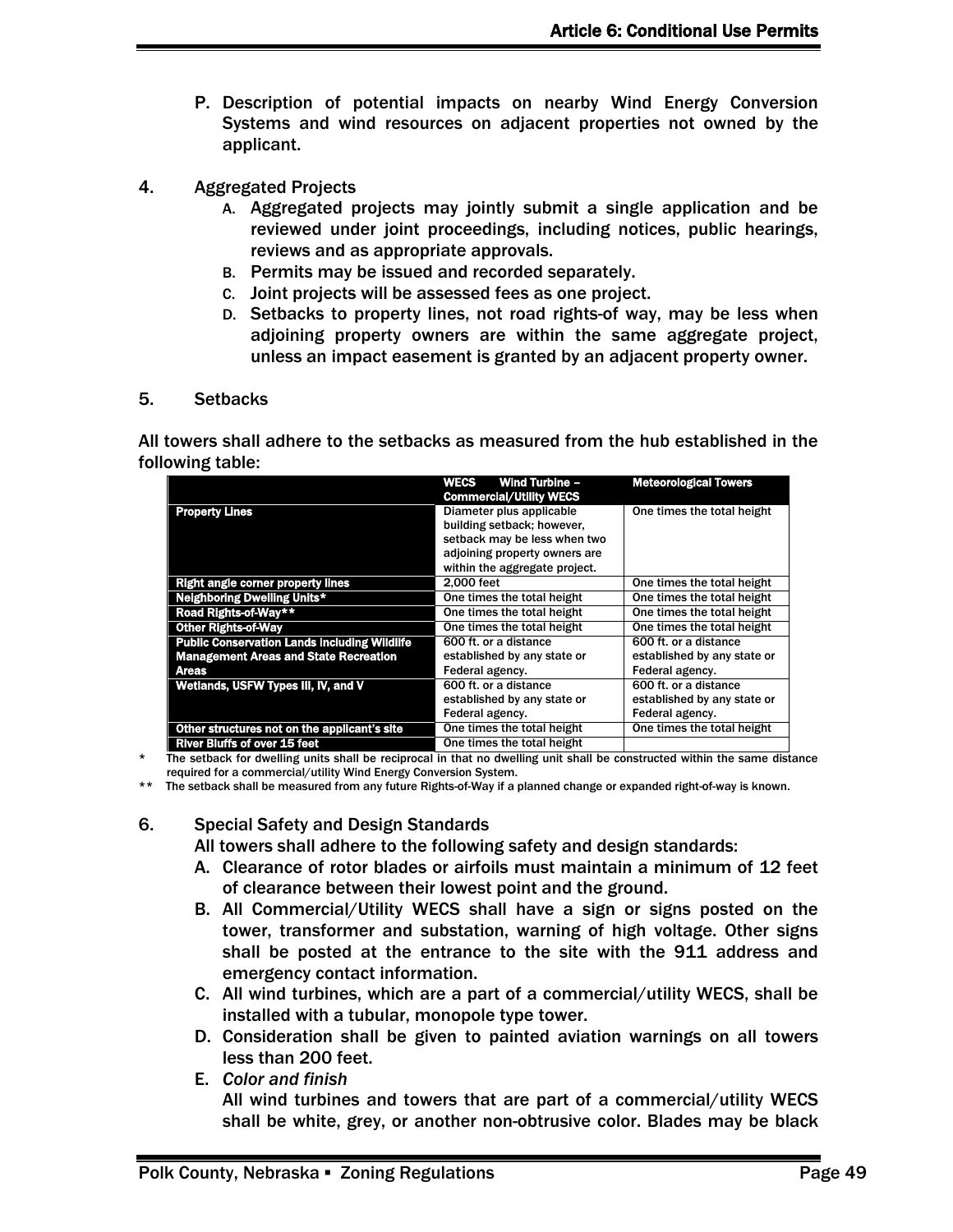in order to facilitate deicing; Finishes shall be matte or non-reflective.

F. *Lighting*

Lighting, including lighting intensity and frequency of strobe, shall adhere to but not exceed requirements established by the FAA permits and regulations. Red strobe lights shall be used during nighttime illumination to reduce impacts on neighboring uses and migratory birds. Red pulsating incandescent lights should be avoided.

- G. *Other signage* All other signage shall comply with the sign regulations found in these regulations.
- H. *Feeder Lines*

All communications and feeder lines installed as part of a WECS shall be buried, where feasible. Feeder lines installed as part of a WECS shall not be considered an essential service.

I. *Waste Disposal*

Solid and Hazardous wastes, including but not limited to crates, packaging materials, damaged or worn parts, as well as used oils and lubricants, shall be removed from the site promptly and disposed of in accordance with all applicable local, state and federal rules and regulations.

J. *Discontinuation and Decommissioning*

A WECS shall be considered a discontinued use after one year without energy production, unless a plan is developed and submitted to the Zoning Administrator outlining the steps and schedule for returning the WECS to service. All WECS and accessory facilities shall be removed to four (4) feet below ground level within 180 days of the discontinuation of use. This period may be extended by the Zoning Administrator following a written request by an agent of the owner of the WECS.

Each Commercial/Utility WECS shall have a Decommissioning plan outlining the anticipated means and cost of removing WECS at the end of their serviceable life or upon being discontinued use. The cost estimates shall be made by a competent party; such as a Professional Engineer, a contractor capable of decommissioning or a person with suitable expertise or experience with decommissioning. The plan shall also identify the financial resources that will be available to pay for decommissioning and removal of the WECS and accessory facilities.

K. *Noise*

No Commercial/Utility WECS shall exceed 60 dBA at the nearest structure occupied by humans. Exception: a Commercial/Utility WECS may exceed 60 dBA during periods of severe weather as defined by the US Weather Service.

L. Interference

The applicant shall minimize or mitigate interference with electromagnetic communications, such as radio, telephone, microwaves, or television signals caused by any WECS. The applicant shall notify all communication tower operators within five miles of the proposed WECS location upon application to the county for permits.

M. *County Roads*

In regard to roads applicants shall: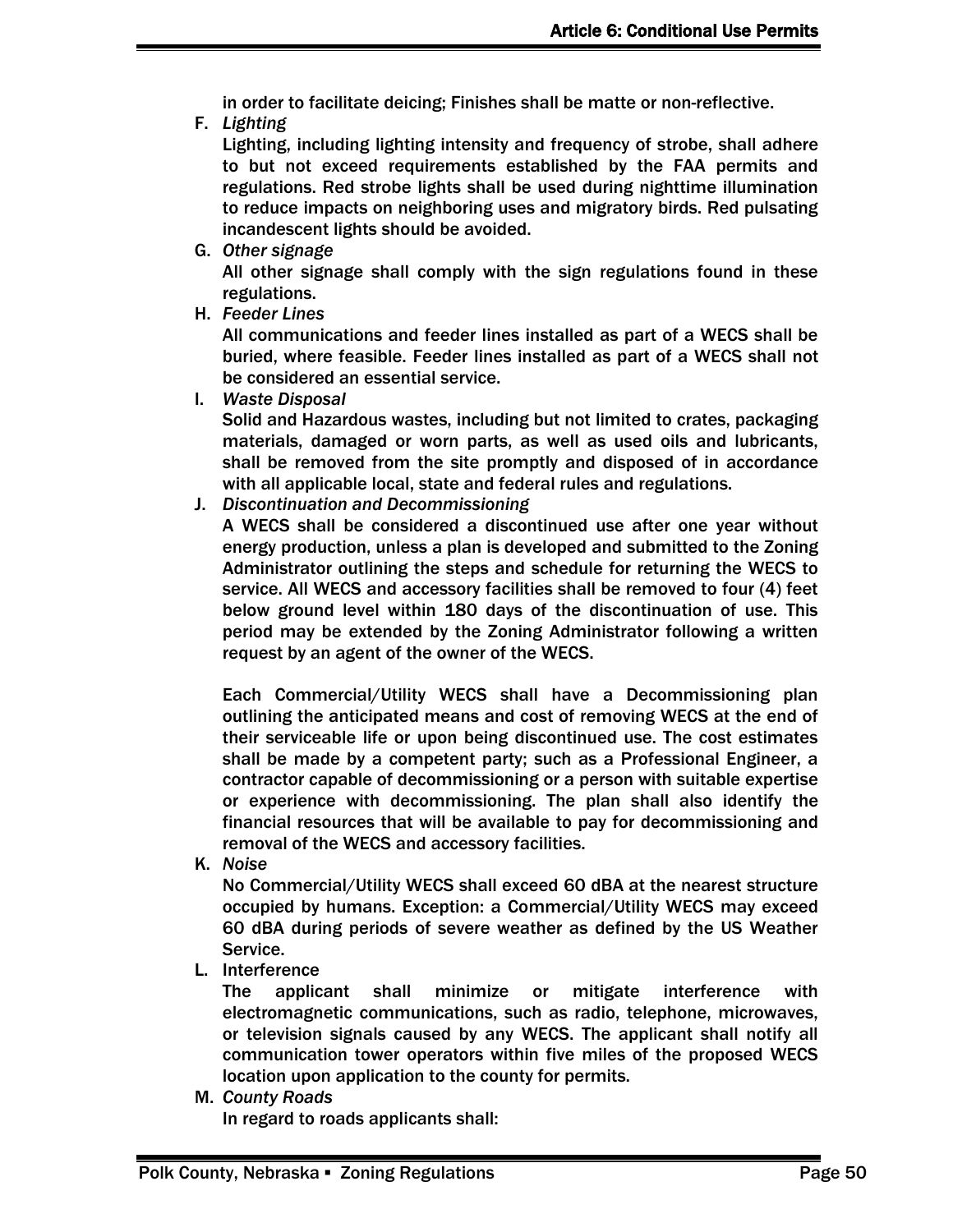- i. Identify all county, municipal or township roads to be used for the purpose of transporting WECS, substation parts, cement, and/or equipment for construction, operation or maintenance of the WECS and obtain applicable weight and size permits from the impacted jurisdictions prior to construction.
- ii. Conduct a pre-construction survey, in coordination with the appropriate jurisdictions to determine existing road conditions. The survey shall include photographs and a written agreement to document the condition of the public facility.
- iii. Be responsible for restoring the road(s) and bridges to preconstruction conditions.
- N. *Drainage System*

The applicant shall be responsible for immediate repair of damage to public drainage systems stemming from construction, operation or maintenance of the WECS.

O. *Permit Fees*

Applicant shall remit an application fee set by the Board of Commissioners.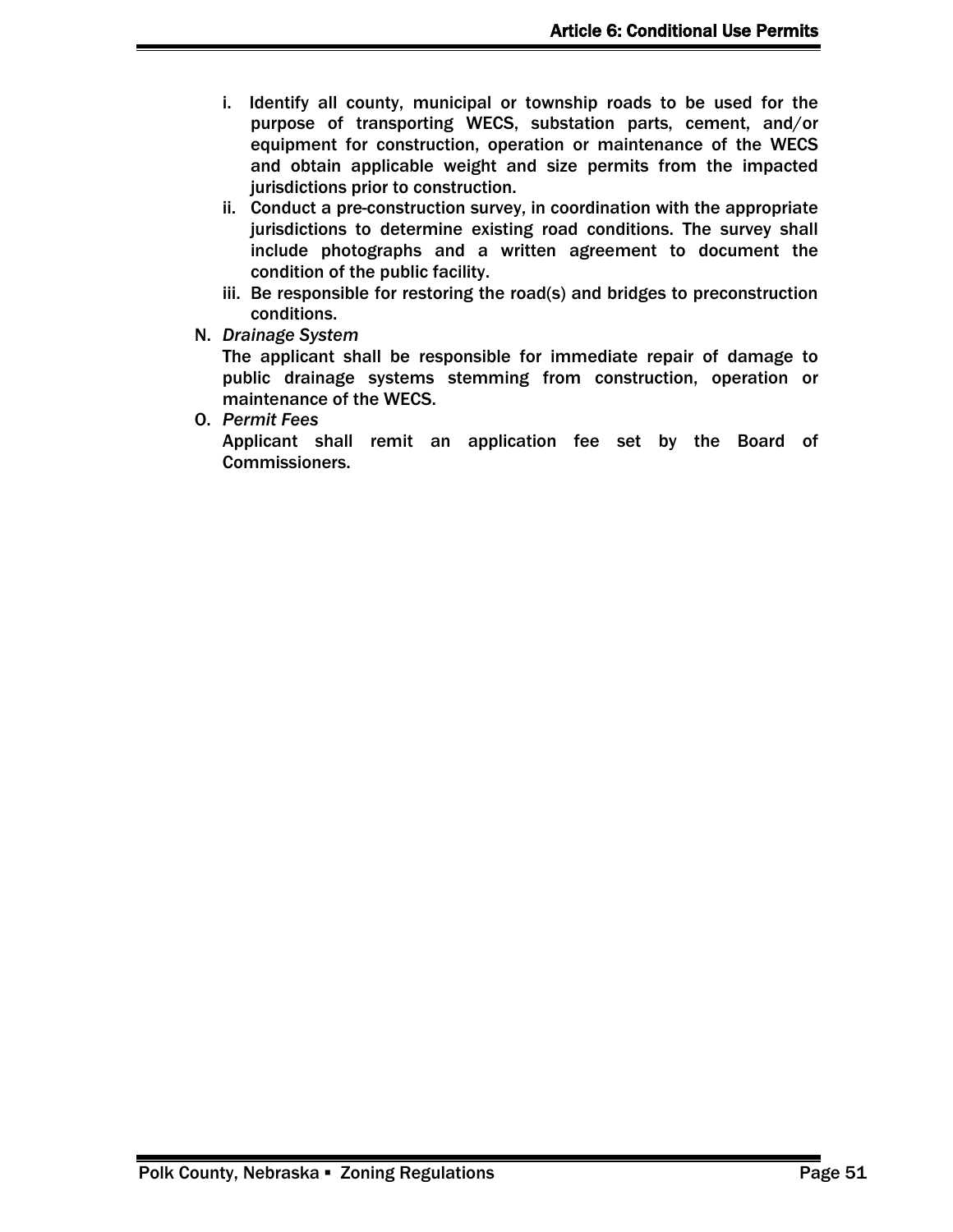# <span id="page-43-0"></span>ARTICLE 7: PARKING REGULATIONS

### <span id="page-43-1"></span>7.1 GENERAL PROVISIONS

- 1. All buildings and structures erected and all uses of land in all districts established after the effective date of this Ordinance shall provide accessory parking and loading facilities as required under this section..
- 2. All off-street parking spaces required by this Ordinance shall be located on the same lots as the use it serves.
- 3. Owners of two or more uses or parcels of land may agree to jointly utilize the same parking spaces provided that satisfactory legal evidence is presented in the form of deeds, leases, or contract documents to establish such a joint area of use.
- 4. All yard area including driveways, except the required front yard for residential uses may be used for off-street parking. Garages and driveways may be considered as offstreet parking spaces.
- 5. A plan, drawn to scale, indicated how the off-street parking and loading requirements are to be met, shall accompany an application for a zoning permit. The plan shall show all elements necessary to indicate that the requirements are being fulfilled.

# <span id="page-43-2"></span>7.2 OFF-STREET PARKING REQUIREMENTS

At the time of construction, alteration or enlargement of a structure or building or change in the use of land, off-street parking spaces and loading areas shall be provided, constructed, and maintained for all uses as follows:

| <b>Use</b>                                       | <b>Minimum Number of Parking Spaces</b>                 |
|--------------------------------------------------|---------------------------------------------------------|
| <b>Residential</b>                               | 1 per dwelling unit                                     |
| Single family, two-family dwelling               |                                                         |
| <b>Multifamily</b>                               |                                                         |
| <b>Efficiency and one-bedroom</b>                | 1 per dwelling unit                                     |
| <b>Two-bedrooms</b>                              | 1 $\frac{1}{2}$ per dwelling unit                       |
| Three or more bedrooms                           | 2 per dwelling unit                                     |
| <b>Mobile Trailer Park</b>                       | 1 per trailer unit                                      |
| <b>Hotel and Motel</b>                           | 1 per rental unit plus                                  |
|                                                  | 1 for every 4 employees                                 |
| Hospitals, nursing homes, rest homes, or         | 1 for every 2 $\frac{1}{2}$ patient beds and 1 for each |
| similar uses                                     | staff and employee on the largest shift                 |
| public<br>assembly<br>Places of<br>such<br>as    | 1 for every four persons                                |
| auditoriums, theaters, stadiums, community       |                                                         |
| halls, churches, etc.                            |                                                         |
| <b>Bowling Alley</b>                             | 2 for each individual lane or alley                     |
| <b>Retails</b><br>sales<br>department<br>stores. | 1 per 200 square feet of floor area as                  |
| restaurants, taverns, grocery stores, etc.       | determined by exterior wall dimensions                  |
| <b>Professional office establishments</b>        | 1 per 500 square feet of floor area as                  |
|                                                  | determined by exterior wall dimensions                  |
| Manufacturing, wholesale warehouse and           | 1 for every 2 employees on the largest                  |
| similar uses                                     | working shift                                           |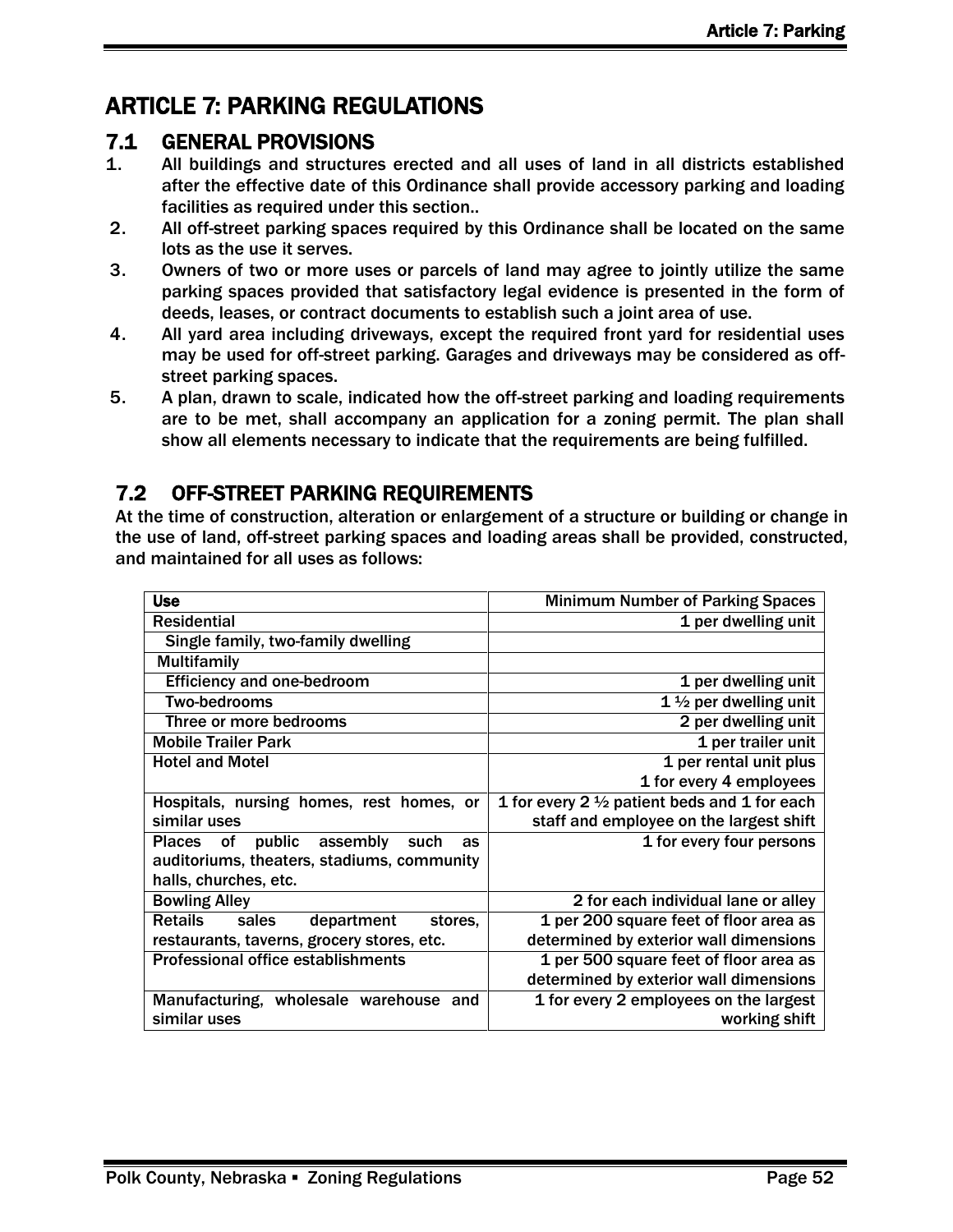## <span id="page-44-0"></span>7.3 OFF-STREET LOADING REQUIREMENTS

At the time of construction, alteration or enlargement of any structure or building except residences and farms having an aggregate gross floor area of 500 square feet or more, off-street loading areas shall be provided and maintained for all uses as follows:

| <b>Number</b> | <b>Loading Area</b> | <b>Gross Floor Area</b>                          |
|---------------|---------------------|--------------------------------------------------|
| One           | 500 square feet     | For every 5,000 to 20,000 square feet            |
| <b>One</b>    | 500 square feet     | For every 20,000 square feet or fraction thereof |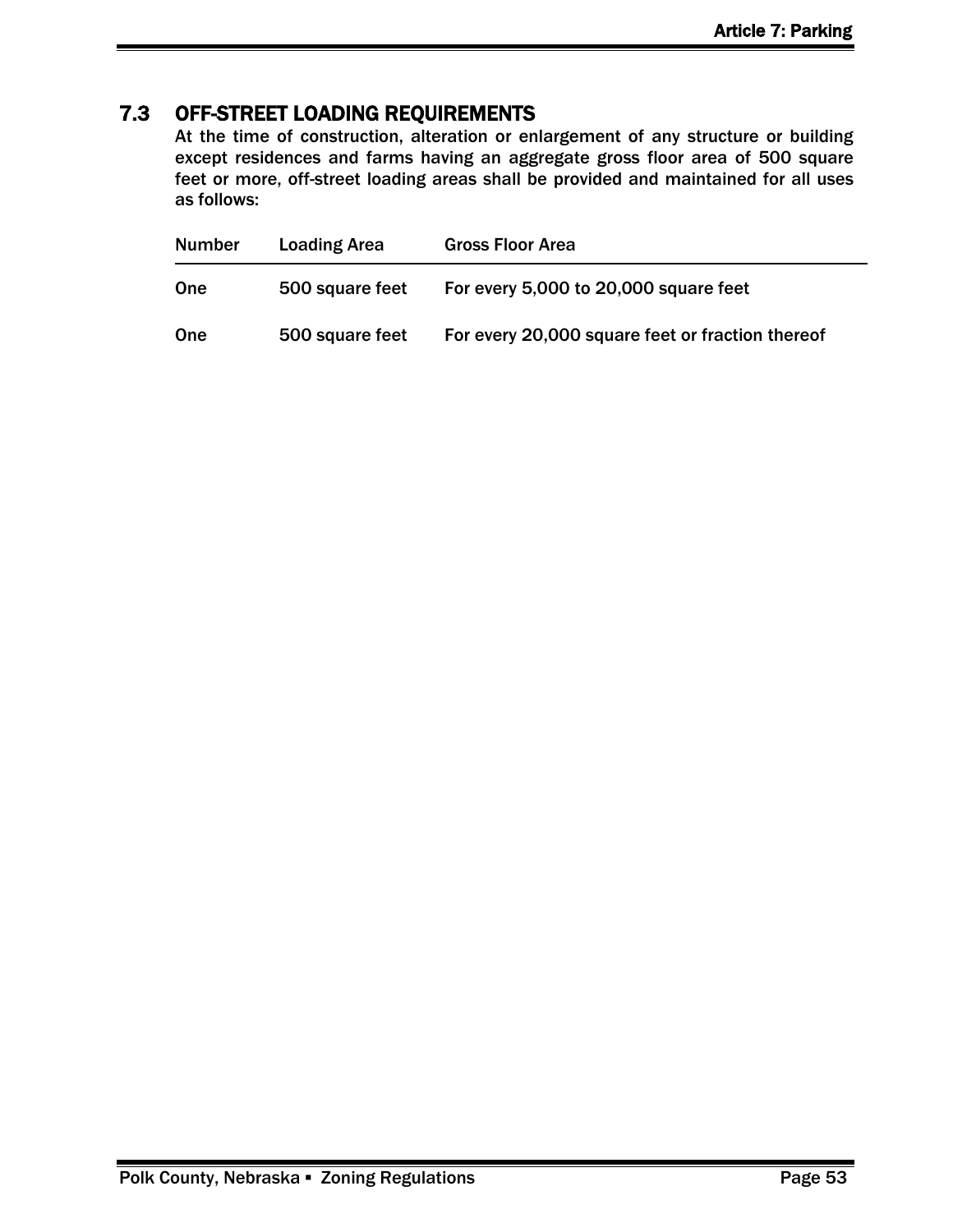# <span id="page-45-0"></span>ARTICLE 8: ACCESSORY USES

### <span id="page-45-1"></span>8.1 ACCESSORY BUILDING

Buildings and structures may be erected and land may be used for purposes which are clearly incidental to, and customarily and commonly associated with the main permitted use of the premises. Such accessory buildings and uses shall be so constructed, maintained and conducted as to not produce noise, vibration, concussion, dust, dirt, fly ash, odor, noxious gases, heat or glare which is injurious, damaging, unhealthful or disturbing to adjacent property, or the users thereof, and shall be on the premises of the main use.

### <span id="page-45-2"></span>8.2 HOME OCCUPATIONS

An occupation or activity carried on within the dwelling or accessory building by a member of the family residing on the premises, which occupation or activity is incidental and secondary to the residential occupancy and does not change the residential character nor infringe upon the right of neighboring residents to enjoy a peaceful occupancy of their homes.

The following conditions and restrictions shall apply to such customary home occupations:

- a. The primary use of the building or structure in which the occupation is situated shall clearly be the dwelling used by the person as his private residence.
- b. No equipment or machinery shall be used in such activities that are perceptible off the premises by reason of noise, smoke, odor, dust, radiation, electrical interference or vibration. Parking shall be handled in such a manner as to not impede or hinder traffic on any public right of way.

# <span id="page-45-3"></span>8.3 MANUFACTURED HOMES

All manufactured homes located outside mobile home parks shall meet the following standards:

- 8.31 The home shall have no less than nine hundred (900) square feet of floor area.
- 8.32 The home shall have no less than an eighteen (18) foot exterior width.
- 8.33 The roof shall be pitched with a minimum vertical rise of two and one-half (2 1/2) inches for each twelve (12) inches of horizontal run.
- 8.34 The exterior material shall be of a color, material and scale comparable with those existing in residential site-built, single family construction.
- 8.35 The home shall have a nonreflective roof material which is or simulates asphalt or wood shingles, tile or rock.
- 8.36 The home shall have wheels, axles, transporting lights and removable towing apparatus removed.
- 8.37 Nothing in this Article shall be deemed to supersede any valid restrictive covenants of record.
- 8.38 The home must meet building code requirements adopted by the County.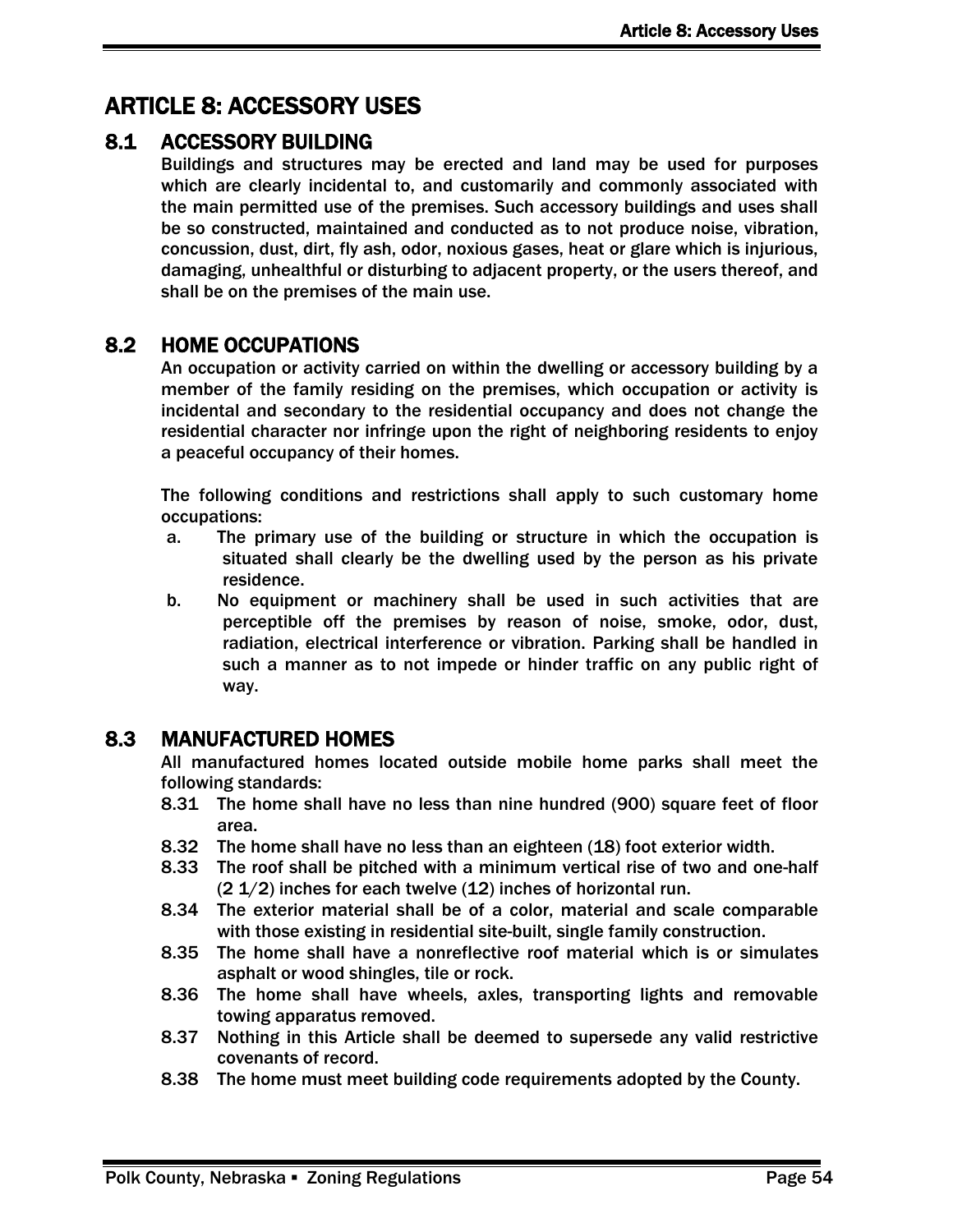### <span id="page-46-0"></span>8.4 YARD REGULATIONS:

8.41 FRONT YARDS: The front yards heretofore established shall be adjusted in the following cases:

Where forty percent (40%) or more of the frontage on one side of a street between two intersecting streets is developed and the buildings on this side of a block have observed a front yard greater in depth than herein required, new buildings shall not be erected closer to the street than the average front yard so established by the existing buildings provided that no building shall be required to have a front yard setback of more than fifty (50) feet.

Where forty percent (40%) or more of the frontage on one side of a street between two intersecting streets is developed with buildings that have a front yard less than the required, new buildings shall not be erected closer to the street than the nearest building on the block.

8.42 STRUCTURAL PROJECTIONS: The ordinary projections of chimneys and flues, buttresses, eaves, overhangs, open-unenclosed steps or stoops up to 5' in height may extend into required yards for a distance of not more than two (2) feet in the required side yard and not more than five (5) feet in the required front yard.

#### <span id="page-46-1"></span>8.5 EXCEPTIONS TO HEIGHT REGULATIONS:

The height limitations contained in the Schedule of District Regulations do not apply to spires, belfries, cupolas, antennas, water tanks, ventilators, chimneys, or other appurtenances usually required to be placed above the roof level and not intended for human occupancy and agricultural structures.

### <span id="page-46-2"></span>8.6 EXCEPTIONS TO LOT SIZE REQUIREMENTS:

If, at the time of passage of this article, a lot or the aggregate of contiguous lots or land parcels held in a single ownership, has an area or dimension which does not meet the lot size requirements of the district in which the property is located, the lot or aggregate holdings may be occupied by any use permitted outright in the district subject to the other requirements of the district.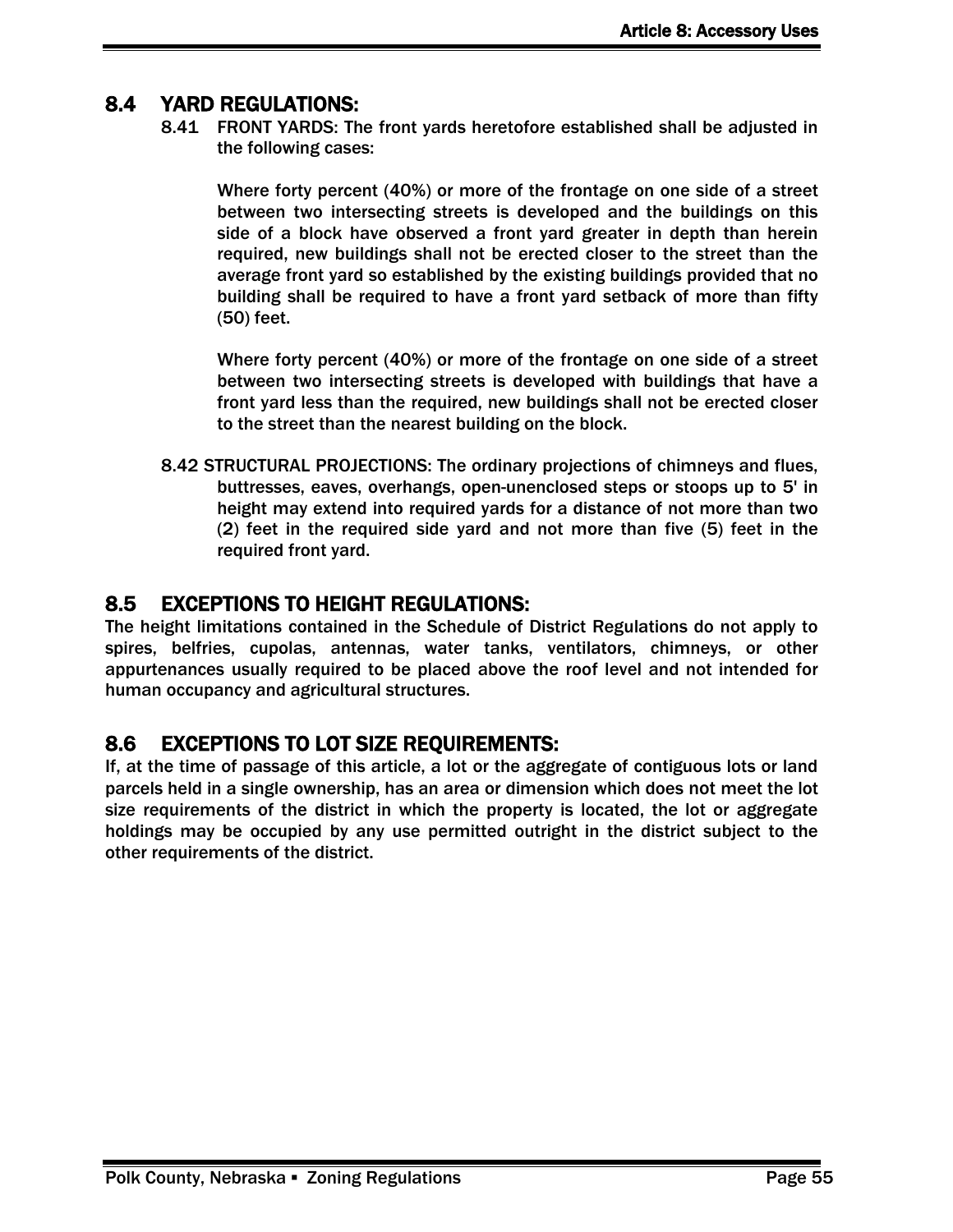# <span id="page-47-0"></span>ARTICLE 9: COUNTY BOARD OF ZONING ADJUSTMENT

### <span id="page-47-1"></span>9.1 CREATION, MEMBERSHIP

The County Board of Zoning Adjustment is hereby created and shall be known as the County Board of Zoning Adjustment. The members of said board shall be appointed by the County Board.

One (1) member only of said board shall be appointed from membership of the Planning Commission and the loss of membership on the Planning Commission by such member shall also result in the immediate loss of membership on the County Board of Zoning Adjustment.

Said board shall consist of five regular members, plus one additional member designated as an alternate who shall attend and serve only when one of the regular members is unable to attend for any reason, each to be appointed for a term of three (3) years and removable for cause by the County Board upon written charges and after public hearings. Vacancies shall be filled for the unexpired terms of any member whose terms becomes vacant. (Ref. 23- 168.01 RS. Neb)

### <span id="page-47-2"></span>9.2 MEETINGS

Meetings of the Board of Zoning Adjustment shall be held at the call of the chairperson and at such times as the Board may determine. The Board shall keep minutes of its proceedings, showing the vote of each member upon each question, or if absent or failing to vote, indicating such fact, and shall keep records of its examinations and other official actions, all of which shall be immediately filed in the office of the county clerk and shall be a public record.

### <span id="page-47-3"></span>9.3 INTERPRETATIONS AND VARIANCES

- 9.31 The Board of Adjustment shall, subject to appropriate conditions and safeguards as specified in these regulations, have the following powers (Ref. 23168.03 R.S. Neb.):
	- 1. To hear and decide appeals where it is alleged there is error in any order, requirement, decision or determination made by an administrative official or Planning Commission based on or made in the enforcement of any zoning regulation or any regulation relating to the location or soundness of structures;
	- 2. To hear and decide, in accordance with the provisions of any regulation, requests for interpretation of any maps, or for decisions upon other special questions upon which the Board is authorized by any such regulation to pass; and
	- 3. Where by reason of exceptional narrowness, shallowness, or shape of a specific piece of property at the time of adoption of the Zoning Resolution, or by reason of exceptional topographic conditions or other extraordinary and exceptional situation or condition of such piece of property, the strict application of any enacted regulation under this act would result in peculiar and exceptional practical difficulties to, or exceptional and undue hardships upon the owner of such property, to authorize, upon appeal relating to the property, a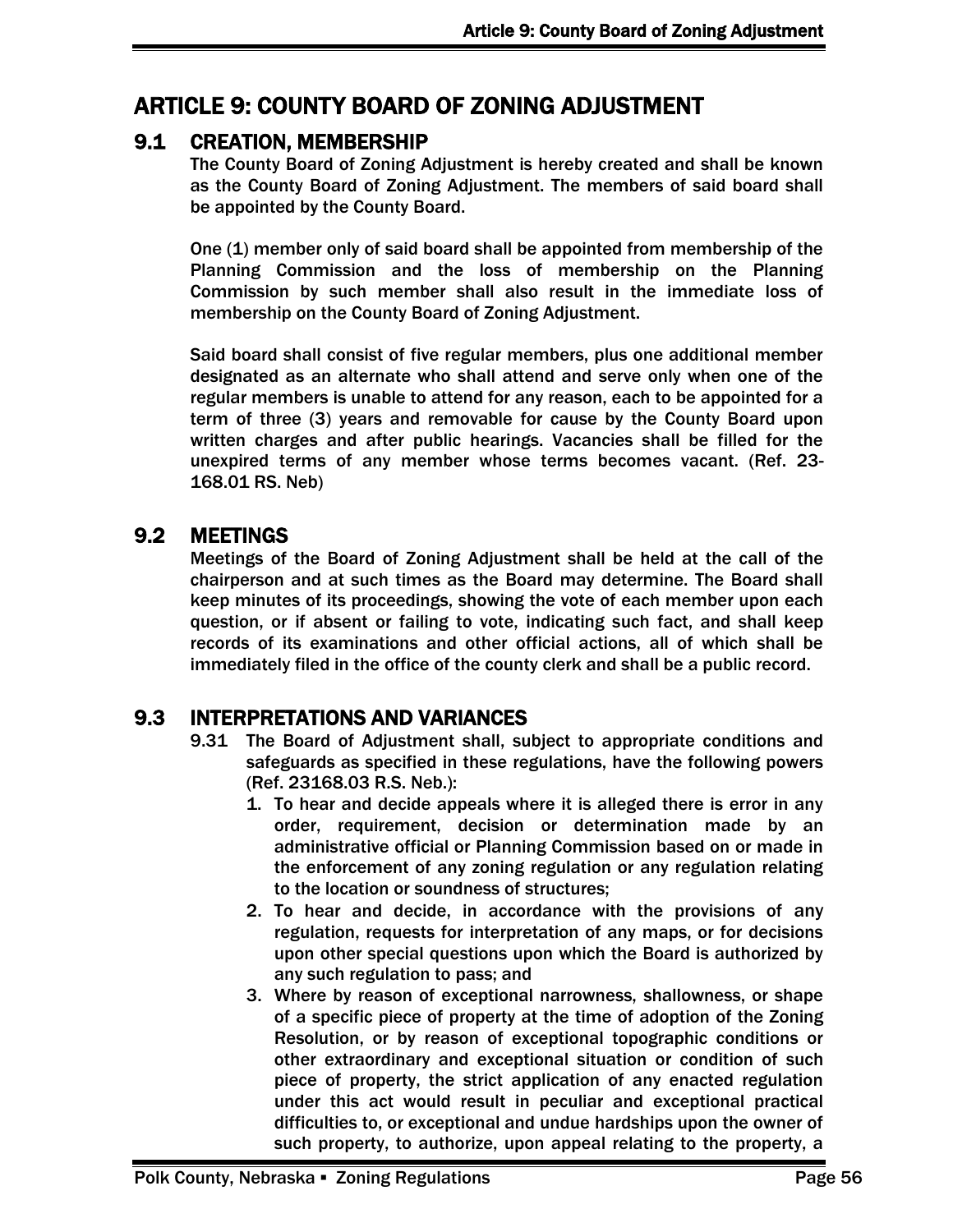variance from such strict application so as to relieve such difficulties or hardships, if such relief may be granted without substantial detriment to the public good and without substantially impairing the intent and purpose of these zoning regulations, but no such variance shall be authorized unless the Board finds that:

- a. The strict application of the regulation would produce undue hardship;
- b. Such hardship is not shared generally by other properties in the same zoning district and the same vicinity;
- c. The authorization of such variance will not be of substantial detriment to adjacent property and the character of the district will not be changed by the granting of the variance; and
- d. The granting of such variance is based upon reasons of demonstrable and exceptional hardship as distinguished from variations for purposes of convenience, profit or caprice.
- 9.32 No variance shall be authorized unless the Board finds that the condition or situation of the property concerned or the intended use of the property is not of so general or recurring a nature as to make reasonable practicable the formulation of a general regulation to be adopted as an amendment to the zoning regulations.
- 9.33 In exercising the above-mentioned powers such Board may, in conformity with the provisions of said sections, reverse or affirm, wholly or partly, or may modify the order, requirement, decision or determination appealed from, and may make such order, requirement, decision or determination as shall be proper, and to that end shall have all the powers of the officer from whom the appeal is taken. The concurring vote of four (4) members of the board shall be necessary to reverse any order, requirement, decision or determination of any such administrative official, or to decide in favor of the applicant on any matter upon which it is required to pass under any such regulation or to effect any variation in such regulation.

### <span id="page-48-0"></span>9.4 PROCEDURES FOR REQUESTING A VARIANCE

The procedures to be followed by the Board of Zoning Adjustment shall be as follows.

- 8.41 Appeals to the Board may be taken by any person aggrieved or by any officer, department, governmental agency affected by any decision of the zoning administrator. Such appeal shall be made within ten (10) days from the date of decision by any county officer or department. The appeal filed in writing shall define the appeal being requested and the grounds therefore. The officer from whom the appeal is taken shall forthwith transmit to the Zoning Board of Adjustment all the paper constituting the record upon which the action appealed from was taken.
- 8.42 The chairperson of the Board shall set a hearing within thirty (30) days of receipt of the appeal. The time, date, place of the hearing, and description of the request shall be published in a local newspaper of general circulation ten (10) days prior to the actual hearing. The Board shall also notify the interested parties in the case of the hearing date, time and place.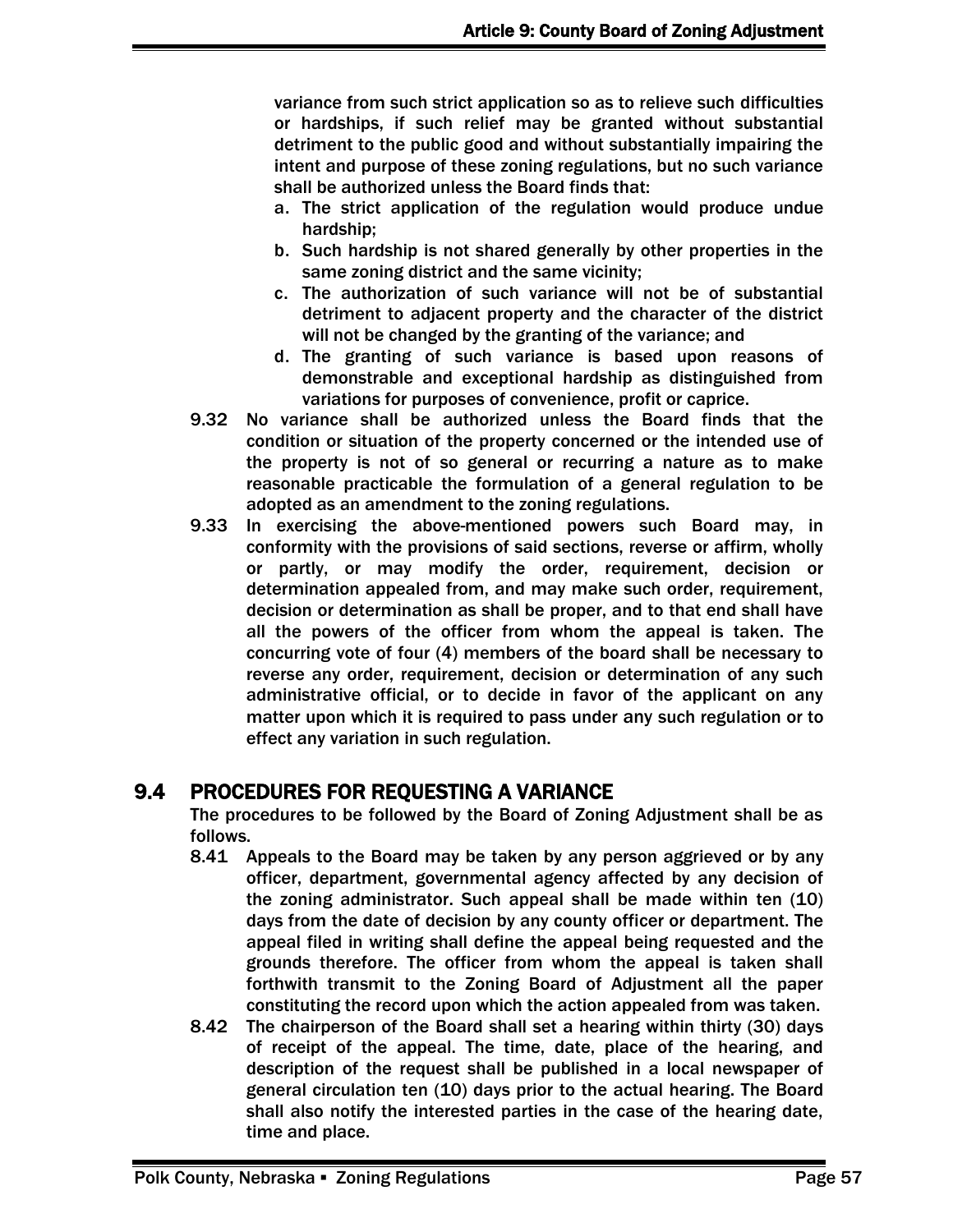### <span id="page-49-0"></span>9.5 APPEALS FROM THE BOARD OF ZONING ADJUSTMENT

Any person or persons, jointly or separately, aggrieved by any decision of the Board of Zoning Adjustment, or any officer, departments, board or bureau of the County, may seek review of such decision by the district court for the County in the manner provided by the laws of the State and particularly by Section 23-168.04.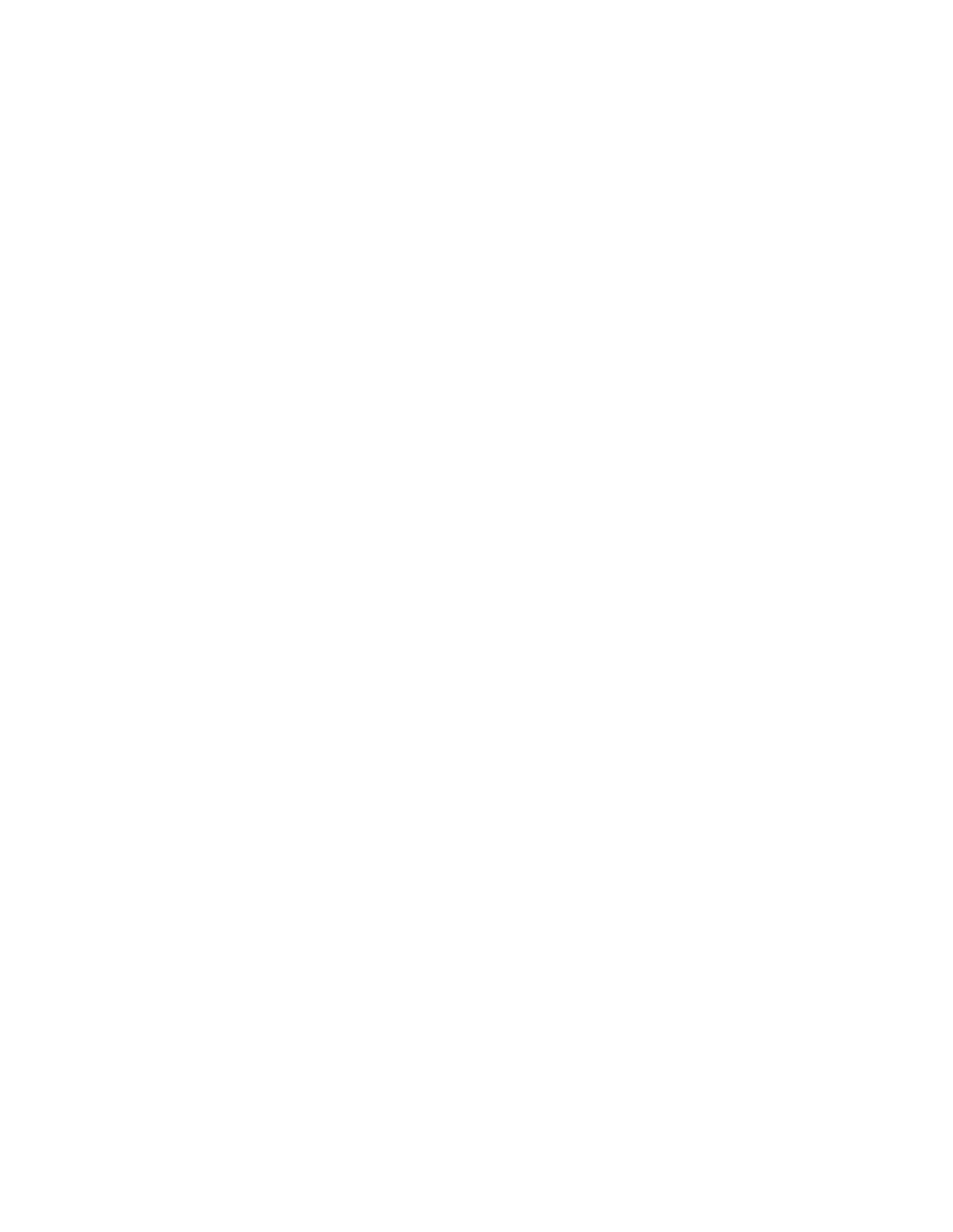### <span id="page-51-0"></span>ARTICLE 10: ADMINISTRATIVE PROVISIONS, ENFORCEMENT AND FEES

### <span id="page-51-1"></span>10.1 ENFORCEMENT

- 10.11 ZONING ADMINISTRATOR. This resolution shall be enforced and administered by a zoning administrator who shall be appointed by the County Board and who may be provided with the assistance of such other persons as the County Board may direct in order to carry out the following duties and responsibilities:
	- 1. Approve and issue all zoning permits and occupancy certificates when compliance is made with this resolution.
	- 2. Conduct inspections of buildings, structures and uses of land to determine compliance with the provisions of this resolution.
	- 3. Receive, file and forward to the County Board of Zoning Adjustment the records in all appeals for variances.
	- 4. Maintain permanent and current records of the Zoning Resolution including but not limited to, all zoning maps, amendments, special use permits, variances, appeals and applications thereof and records of hearings thereon.
	- 5. Prepare and have available in book, pamphlet or map for each year.
		- a. The compiled text of the Zoning Resolution and amendments thereto, including all amendments adopted through the preceding December 31st.; and
		- b. A zoning map or maps, showing the zoning districts, divisions classifications in effect on the preceding December 31st.
	- 6. Whenever the Zoning Administrator shall find that any of the provisions of this resolution have been or are being violated, he/she shall notify in writing the person responsible for such violation, indicating the nature of the violation and ordering the action necessary to correct it. He/she may order discontinuance of illegal use of land, buildings or structures; removal of illegal buildings, structures or additions or alterations thereto; discontinuance of any illegal work being done; or take any other appropriate action authorized by this resolution to insure compliance with, or to prevent violation of, its provisions.

### <span id="page-51-2"></span>10.2 ZONING PERMITS

- 10.21 GENERAL. No building or other structure shall be erected, moved, added to, or structurally altered without a zoning permit first having been issued by the Zoning Administrator. No zoning permit shall be issued unless the proposed construction or use is in conformance with all of the provisions of this resolution and with all other applicable codes, regulations and laws of Polk County and with all orders, and variances lawfully issued by the Board of Adjustment.
- 10.22 APPLICATION FOR ZONING PERMIT. All applications for a zoning permit shall be accompanied by a plot plan showing the location, ground area, height and bulk of all present and proposed structures, additions, parking areas and site improvements; the actual dimensions and shape of the lot lines; the uses to be built upon; the building lines in proposed structures or additions; and any other reasonable and pertinent information as may be required by the Zoning Administrator or the proper enforcement of this resolution.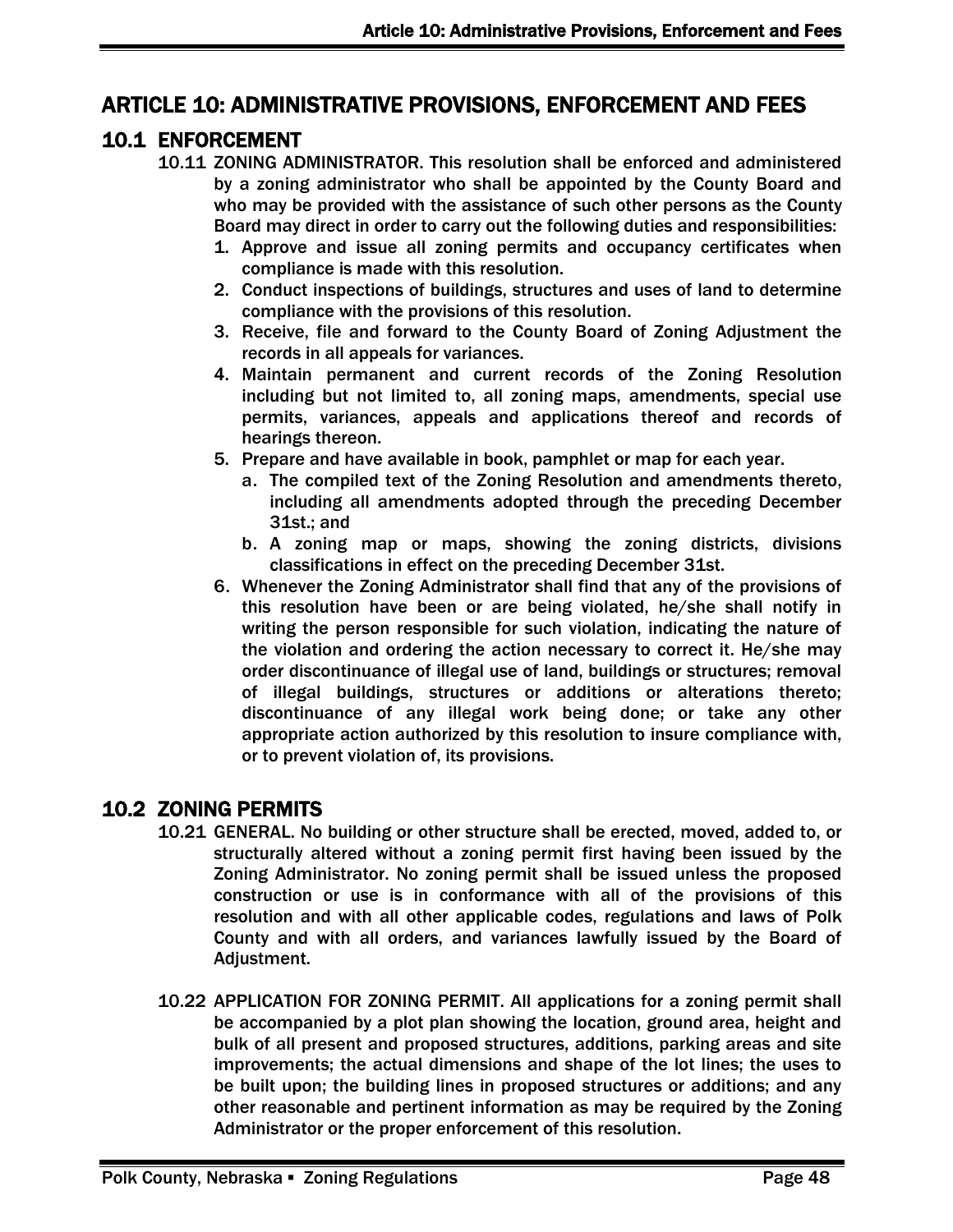- 10.23 APPROVAL OR DISAPPROVAL OF PERMIT. The Zoning Administrator shall examine all applications for zoning permits, including plans, specifications and documents filed therewith and shall either approve or disapprove such application within thirty (30) days of receipt of same. Upon approval and receipt of required fees, the Zoning Administrator shall promptly issue the zoning permit and shall affix his/her signature to the permit and plans and mark the plan "Approved." Upon disapproval of the application, the Zoning Administrator shall refuse to issue the permit and shall state in writing on the plans the reasons for disapproval, affix his/her signature and mark the plans "Disapproved."
- 10.24 APPEAL FROM APPROVAL OR DISAPPROVAL. An appeal from approval or disapproval of any Application shall be made to the Board of Adjustment in writing within ten (10) days after the determination of the Zoning Administrator has been filed.
- 10.25 NOT REQUIRED Building permits are not required for buildings utilized for agricultural purposes on a farmstead of twenty acres or more which produces one thousand dollars or more of farm products each year. (RS. Neb. 23- 114.03)
	- 10.26 ZONING PERMITS. Zoning permits are required for all buildings and the use of land, both agricultural and non-agricultural. No zoning permit is required for portable buildings of 500 square feet or less.
- 10.27 The Zoning Administrator may issue a zoning permit to a lessee in a Lake Recreational Area provided that after October 10, 2000, a licensed surveyor has surveyed and platted such area into lots, and the survey has been filed with the County Clerk of Polk County, Nebraska. The size of the lots shall be sufficient so that any intended structural use of such lots would comply with the setback requirements of paragraph 5.47.

### <span id="page-52-0"></span>10.3 SCHEDULE OF FEES

10.31 The schedule of fees shall be established for this Zoning Resolution to cover costs of administration by the County Board.

The schedule of fees shall be posted in the office of the Zoning Administrator and may be altered or amended only by the County Board. Until all applicable fees, charges and expenses have been paid in full, no action shall be taken on any application or appeal.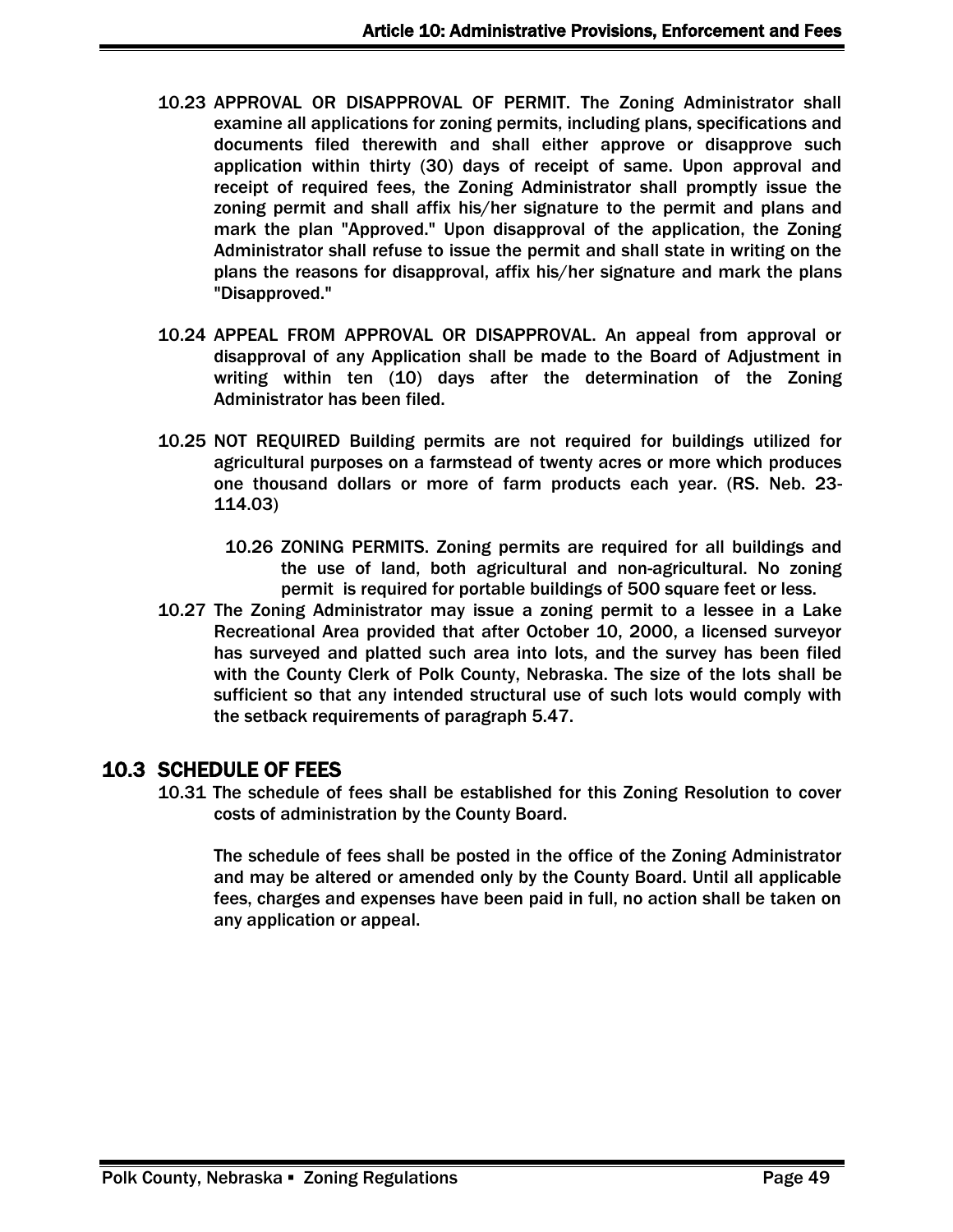# <span id="page-53-0"></span>ARTICLE 11: AMENDMENT

#### <span id="page-53-1"></span>11.1 GENERAL

The County Board may from time to time supplement, change or generally revise the boundaries or regulations contained in this resolution amendment. A proposal for such amendment may be initiated by the County Board, Planning Commission or upon application of the owner of the property affected. A filing fee established by the County Board is required for each application to be considered by the Planning Commission.

#### <span id="page-53-2"></span>11.2 SUBMISSION TO PLANNING COMMISSION

All such proposed amendments shall first be submitted to the Planning Commission for recommendation and report. Upon the development of tentative recommendations, the Planning Commission shall hold a public hearing thereon and shall cause an accurate written summary to be made of proceedings, and shall give notice in like manner as that required for the original zoning recommendations. Such notice shall fix the time and place for such hearing and contain a statement regarding the proposed changes in regulations or restrictions or in the boundary of any district.

If such proposed amendment is not a general revision of an existing provision of this resolution, and will affect specific property, it shall be designated by legal description and general street location and in addition to such publication notice, written notice of such proposed amendment shall be mailed to all owners of lands located within three hundred (300) feet of the area proposed to be altered in incorporated areas and one (1) mile in unincorporated areas and an opportunity granted to interested parties to be heard.

### <span id="page-53-3"></span>11.3 AMENDMENT CONSIDERATION AND ADOPTION

The procedure for the consideration and adoption of any such proposed amendments shall be in like manner as that required for the consideration and adoption of the resolution except herein before or herein after modified. For action on zoning amendments, a quorum of the Planning Commission is more than one-half  $(1/2)$  of all the members. A vote either for or against an amendment by a majority of all the Planning Commission members present constitutes a recommendation of the commission; whereas a vote either for or against an amendment by less than a majority of the Planning Commission present constitutes a failure to recommend.

When the Planning Commission submits a recommendation of approval or disapproval of such amendment, the County Board, if it approves such recommendation, may either adopt such recommendation by resolution or take no further action thereof as appropriate. In the event the Planning Commission submits a failure to recommend, the County Board may take such action as it deems appropriate. Upon receipt of a recommendation of the Planning Commission which the County Board disapproves, the said governing body shall return such recommendation to the Planning Commission with a statement specifying the basis for disapproval, and such recommendation shall be considered in like manner as that required for the original recommendation returned to the Planning Commission. If such amendment shall affect the boundaries of any district, the resolution shall define the change or the boundary as amended, shall order the Official Zoning Map(s) to be changed to reflect such amendment, and shall amend the section of the resolution incorporating the same and reincorporate such Map as amended.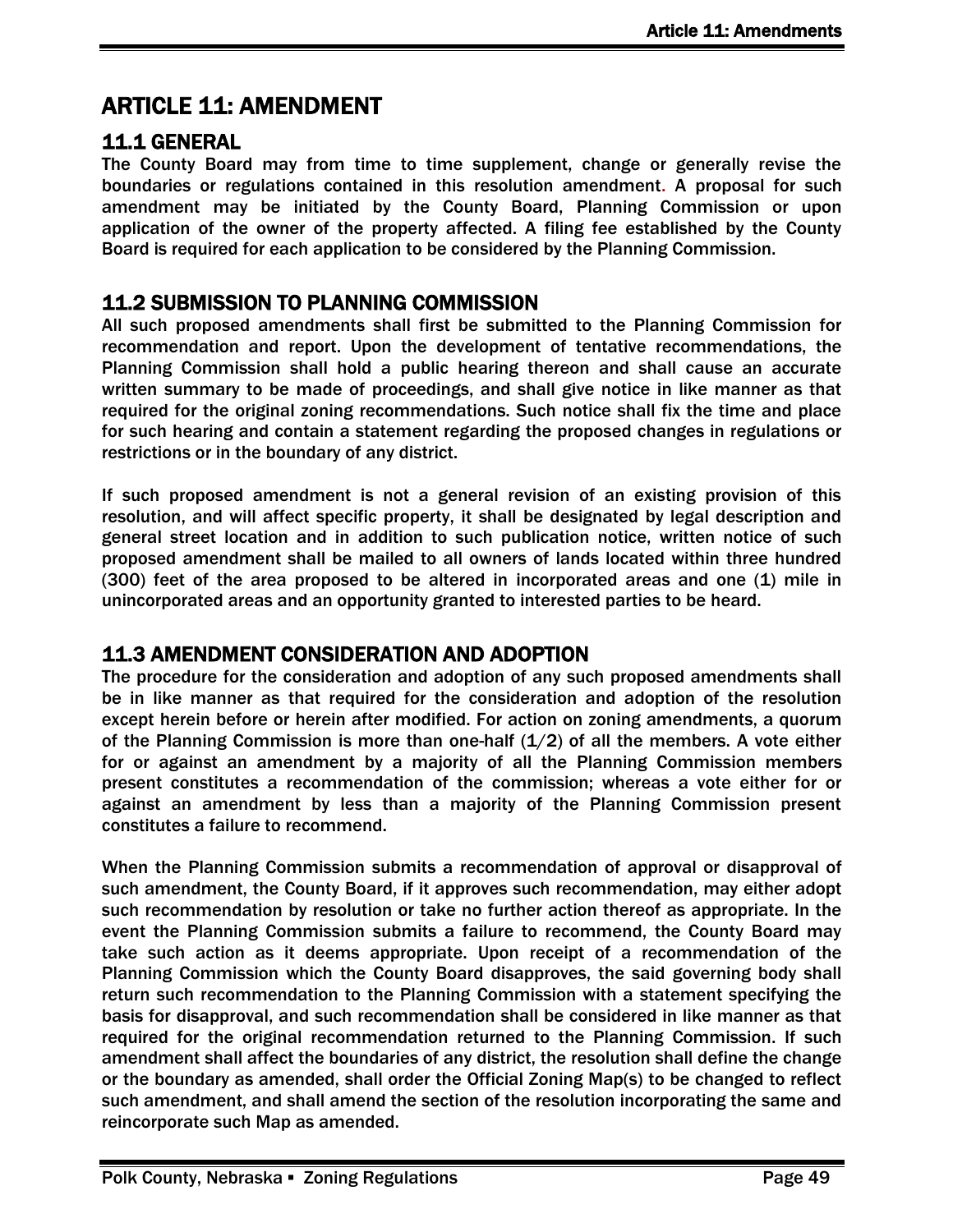# <span id="page-54-0"></span>11.4 PROTEST

Regardless of whether or not the Planning Commission approves or disapproves a proposed zoning amendment or fails to recommend, if a protest against such amendment is filed in the office of the County Clerk within fourteen (14) days after the date of the conclusion of the public hearing pursuant to said publication notice, duly signed and acknowledged by the owners of twenty percent (20%) or more either of the area of the lots included in such proposed change, or of those immediately adjacent in the rear thereof extending one (1) mile therefrom, or of those directly opposite thereto extending one (1) mile from the street frontage of such opposite lots, such amendments shall not become effective except by the favorable vote of two-thirds (2/3) majority of the County Board.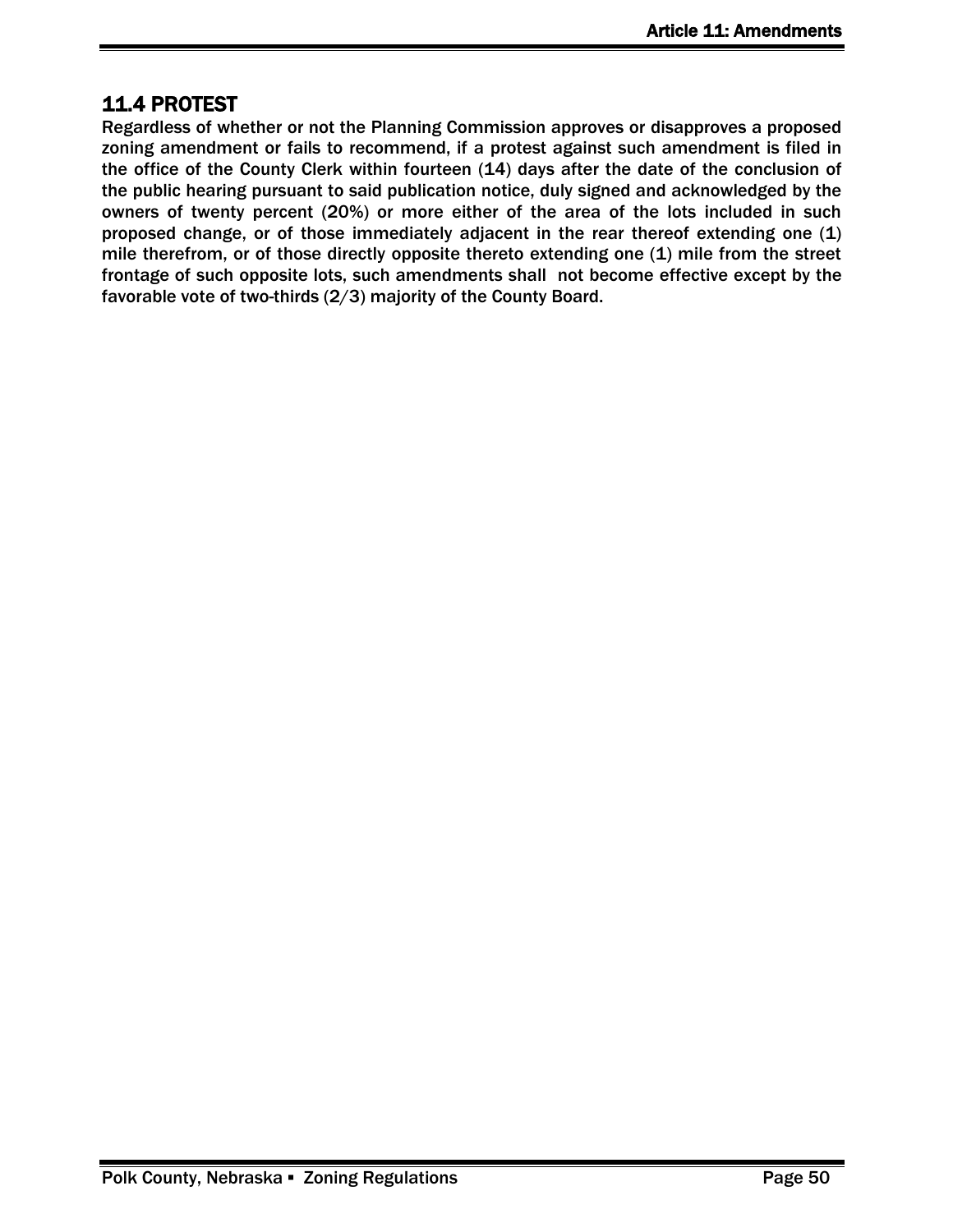# <span id="page-55-0"></span>ARTICLE 12: COMPLAINTS, PENALTIES, REMEDIES

### <span id="page-55-1"></span>12.1 COMPLAINTS REGARDING VIOLATIONS

Whenever a violation of this resolution occurs, or is alleged to have occurred, any person may file a written complaint. Such complaint stating fully the causes and basis thereof shall be filed with the Zoning Administrator. He/she shall record properly such complaint, immediately investigate, and take action thereon as provided by this resolution.

### <span id="page-55-2"></span>12.2 PENALTIES

The owner or agent of a building or premises in or upon which a violation of any provisions of this resolution has been committed or shall exist or lessee or tenant of an entire building or entire premises in or upon which such violation shall exist, shall be guilty of a Class III misdemeanor as provided in Nebraska Revised Statue §23-114.05 (Reissue 2007), as amended. Each and every day that such violation continues, after the zoning administrator gives notification by certified letter of such violation to the appropriate person or persons, shall constitute a separate offense.

Nothing herein contained shall prevent the County of Polk, Nebraska from taking such lawful action as is necessary to prevent or remedy any violation.

Class III misdemeanor shall be defined as provided in Nebraska Revised Statute §28-106 (1) Reissue 2008), as amended. (Nebraska Statutes §23-114.05, Chapter 23, County Government and Officers, 1. General Provisions. 23-101 to 23-186).

### <span id="page-55-3"></span>12.3 REMEDIES

In case any building or structure is erected, constructed, reconstructed, altered, repaired, converted, or maintained; or any building, structure or land is used in violation of this resolution the appropriate authorities of the County may institute any appropriate action or proceedings to prevent such unlawful erection, construction, reconstruction, alteration, repair, conversion, maintenance or use; to restrain, correct or abate such violation; to prevent the occupancy of said building, structure or land; or to prevent any illegal act, conduct business or use in or about such premises.